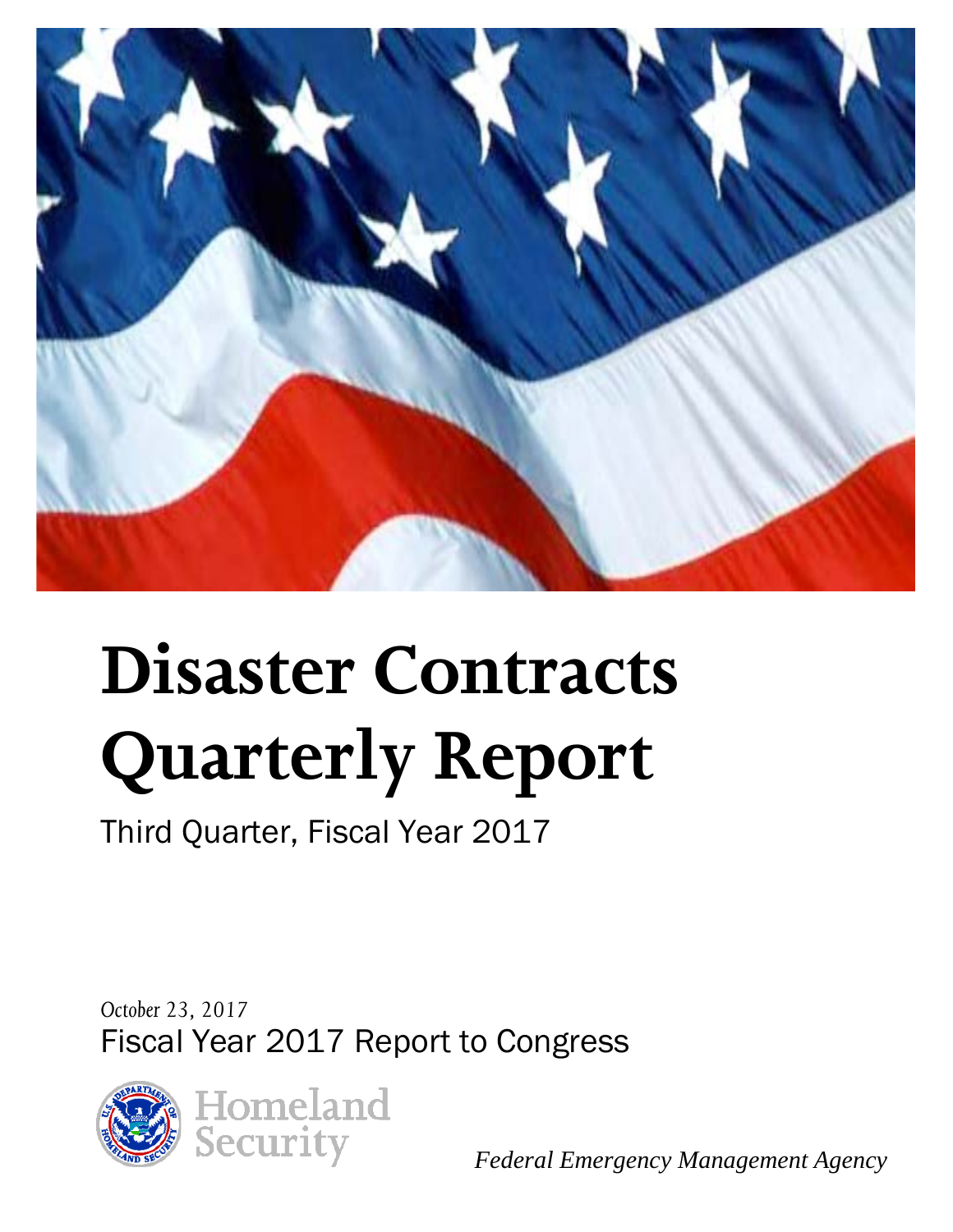## Message from the Administrator

October 23, 2017

I am pleased to present the following report, "Disaster Contracts Quarterly Report" for the third quarter of Fiscal Year (FY) 2017, which has been prepared by the Federal Emergency Management Agency (FEMA).

This document has been compiled pursuant to the language set forth in the FY 2007 Department of Homeland Security (DHS) Appropriations Act (P.L. 109-295) and its accompanying Joint Explanatory Statement. The report provides information and data on contracts, including those using disaster funds that were entered into by means other than competitive procedures.



Pursuant to congressional requirements, this report is being provided to the following Members of Congress:

> The Honorable John R. Carter Chairman, House Appropriations Subcommittee on Homeland Security

The Honorable Lucille Roybal-Allard Ranking Member, House Appropriations Subcommittee on Homeland Security

The Honorable John Boozman Chairman, Senate Appropriations Subcommittee on Homeland Security

The Honorable Jon Tester Ranking Member, Senate Appropriations Subcommittee on Homeland Security

The Honorable Michael McCaul Chairman, House Homeland Security Committee

The Honorable Bennie G. Thompson Ranking Member, House Homeland Security Committee

The Honorable Ron Johnson Chairman, Senate Homeland Security and Governmental Affairs Committee

The Honorable Claire McCaskill Ranking Member, Senate Homeland Security and Governmental Affairs Committee

The Honorable Scott Perry Chairman, House Subcommittee on Oversight and Management Efficiency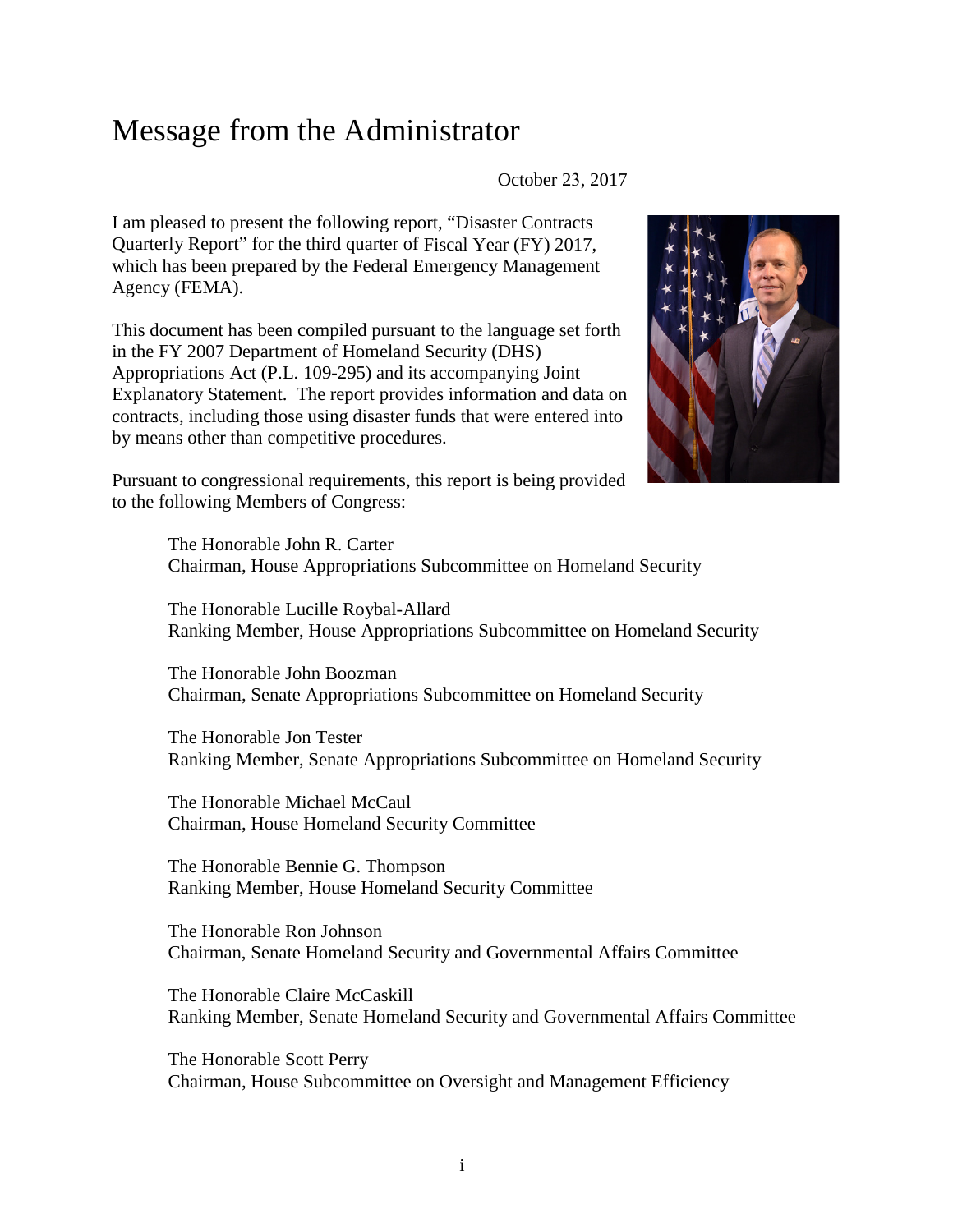The Honorable J. Luis Correa Ranking Member, House Subcommittee on Oversight and Management Efficiency

Inquiries relating to this report may be directed to me at (202) 646-3900 or to the Department's Acting Chief Financial Officer, Stacy Marcott, at (202) 447-5751.

Sincerely,

 $57$ 

Brock Long Administrator Federal Emergency Management Agency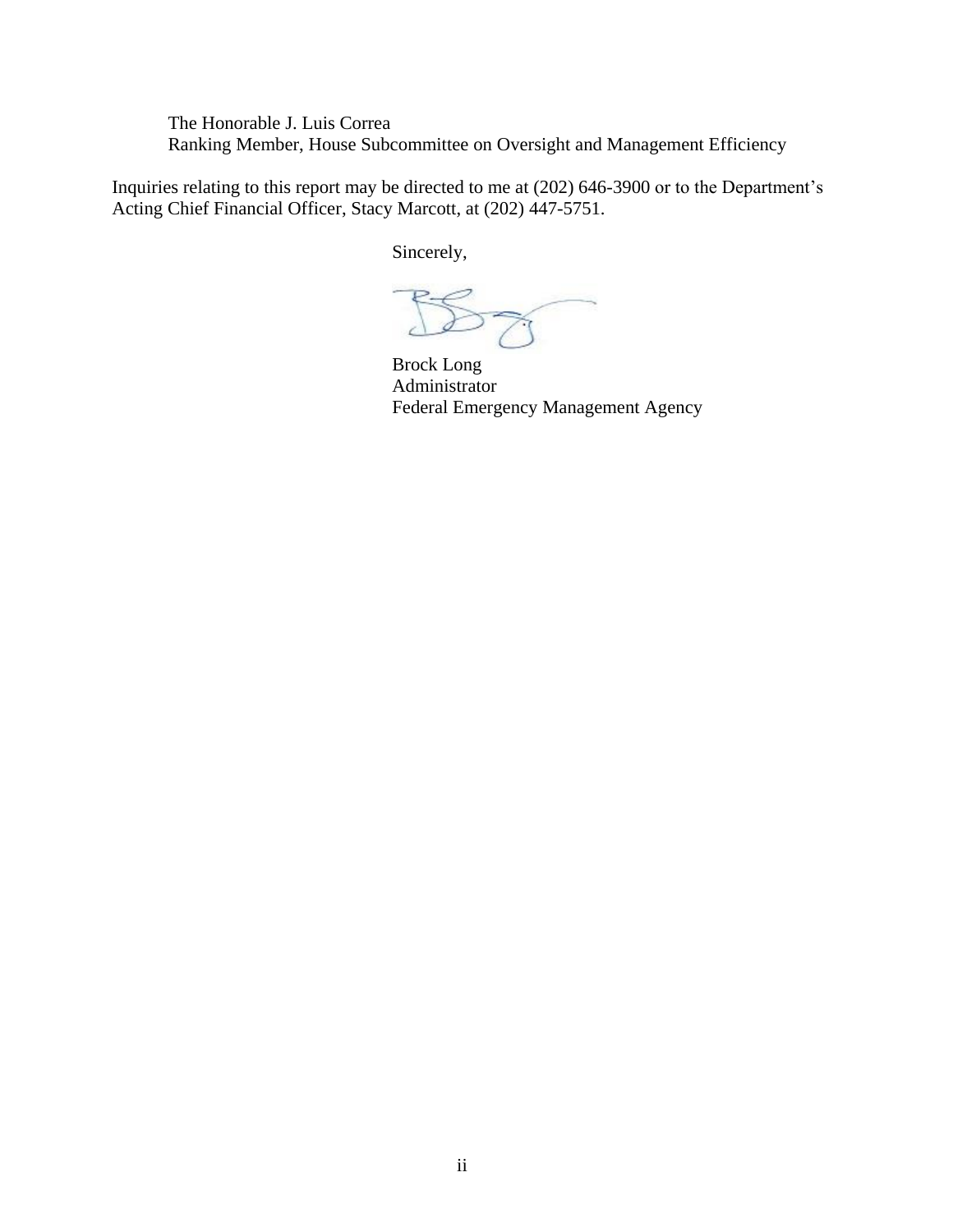# Executive Summary

FEMA strives to compete its procurements whenever possible and practical, including making use of advance contracting for reoccurring disaster-related requirements. There are, however, times when FEMA must use different contracting methods to provide a seamless response and foster a timely recovery. These instances that reduce risk and expedite delivery of services include: missions to safeguard disaster survivors quickly; assisting state, local, territorial, and tribal governments; micropurchases; and protecting property from imminent danger.

The FY 2007 DHS Appropriations Act (P.L. 109-295) requires the Administrator of FEMA to provide a quarterly report on all contracts issued during any disaster, which shall include a detailed justification for any contract entered into by means other than competitive procedures.

To fulfill this requirement, FEMA gathered data from its contract writing system of record, the Procurement Information System for Management (PRISM). To ensure the integrity of the data, information also was gathered from the Federal Procurement Data System – Next Generation (FPDS-NG) for the third quarter of FY 2017. The PRISM fund source data have a greater level of detail than the data provided by FPDS-NG. FEMA relies on the PRISM data to calculate the disaster-related contract action statistics. FEMA uses FPDS-NG data in conjunction with and to validate PRISM-based data and calculations. The data tables herein contain both PRISM and FPDS-NG data.

In the third quarter of FY 2017, FEMA issued 1,132 contract actions having a total value of approximately \$367,743,879. The term "issued" excludes deobligations of funds and no-cost modifications. Of the 1,132 contract actions, 368 (or approximately 33 percent) were disaster assistance-related, totaling approximately \$88,372,994. This dollar value represents approximately 24 percent of the procurement funds expended during the third quarter. Of the 368 disaster-related contract actions, 122 were issued on a noncompetitive basis, which represents approximately 11 percent of all third quarter contract actions. The total cost of these 122 actions is approximately \$17,975,963, or approximately 5 percent of total dollars spent in the third quarter. This includes eight disaster-related micropurchases that are not considered as noncompetitive contract actions. Each of the eight micropurchases is below the \$3,500 acquisition threshold and is procured using a Governmentwide Purchase Card (GPC).

The data in this report are not considered procurement-sensitive and are accurate as of July 12, 2017. The data export from PRISM was generated on July 12, 2017, for the third quarter of FY 2017 (April – June 2017).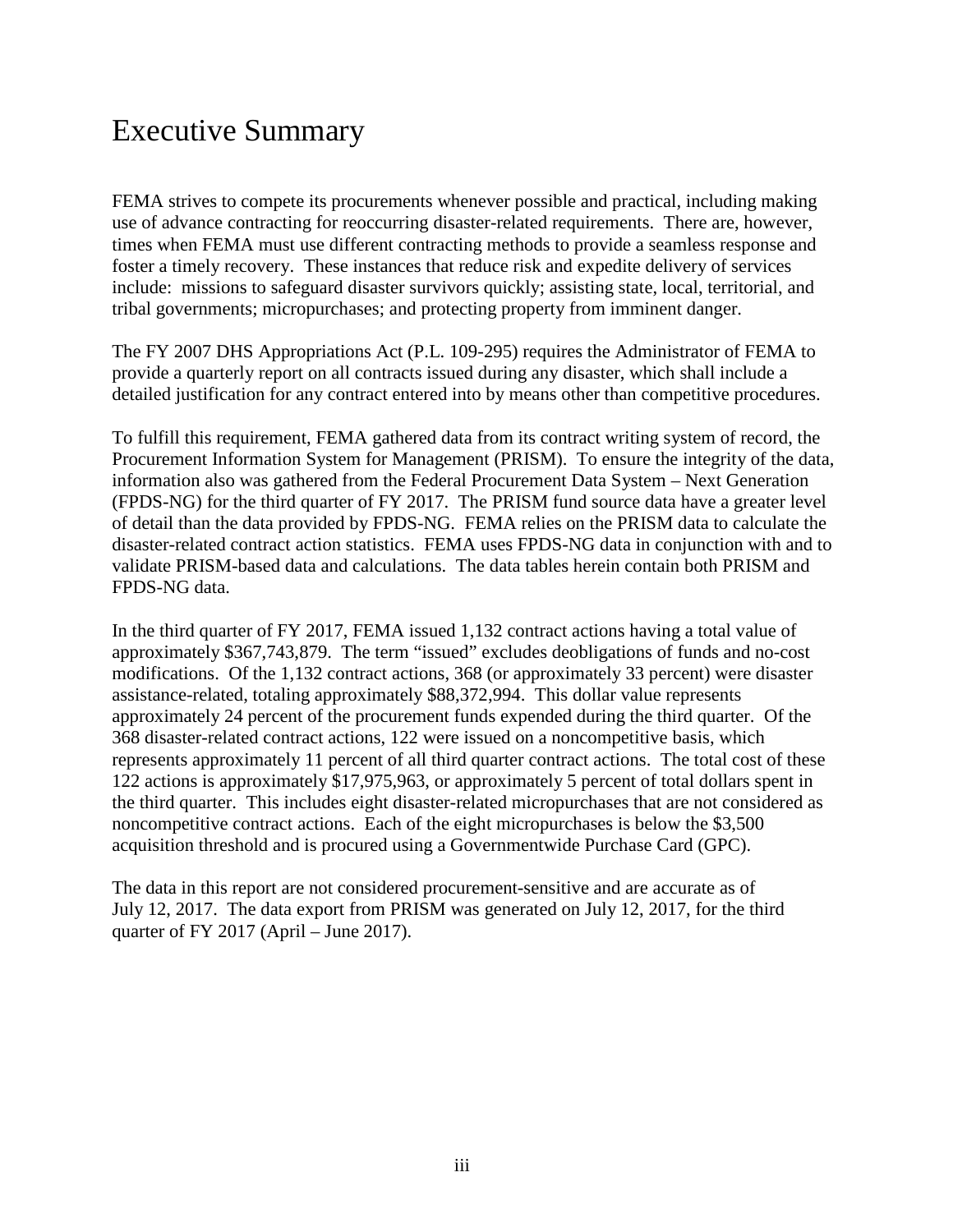

# **Disaster Contracts Quarterly Report** Third Quarter, Fiscal Year 2017

# **Table of Contents**

| Appendix 1. Listing of all disaster-related contracts and micropurchase actions issued |  |
|----------------------------------------------------------------------------------------|--|
|                                                                                        |  |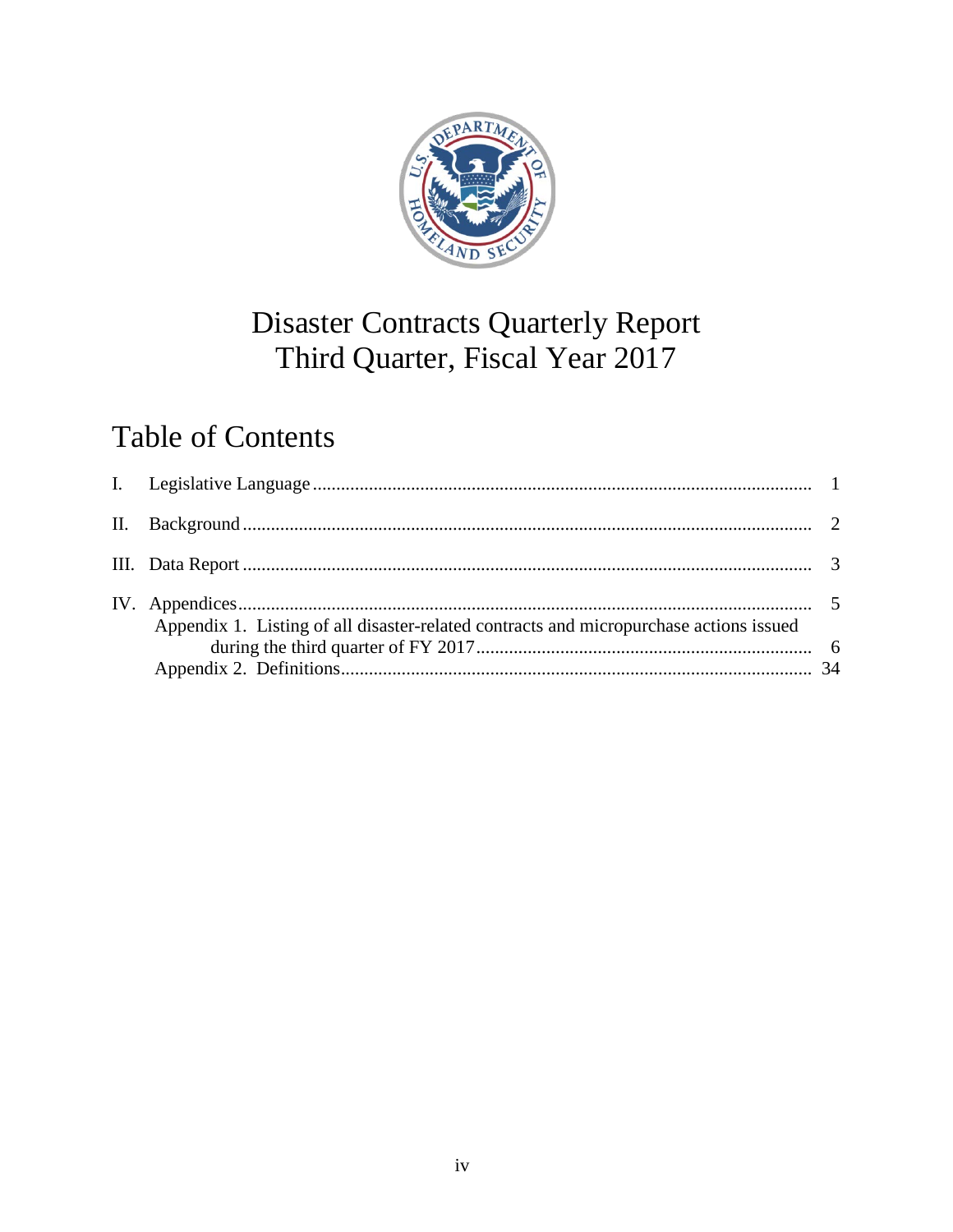# <span id="page-5-0"></span>I. Legislative Language

This document responds to the language set forth in the Fiscal Year (FY) 2007 Department of Homeland Security (DHS) Appropriations Act (P.L. 109-295) and its accompanying Joint Explanatory Statement.

The FY 2007 DHS Appropriations Act (P.L. 109-295), Section 691(d) of title VI states:

#### REPORT ON CONTRACTS NOT USING COMPETITIVE PROCEDURES

At the end of each fiscal quarter, beginning with the first fiscal quarter occurring at least 90 days after the date of enactment of this Act, the Administrator shall submit a report on each disaster assistance contract entered into by the Agency by other than competitive procedures to the appropriate committees of Congress.

The Joint Explanatory Statement states:

#### **CONTRACTS**

FEMA [Federal Emergency Management Agency] shall provide a quarterly report to the Committees on Appropriations regarding all contracts issued during any disaster. The report shall include a detailed justification for any contract entered into using procedures based upon the unusual and compelling urgency exception to competitive procedures requirements under section  $303(c)(2)$  of the Federal Property and Administrative Services Act of 1949 (41 U.S.C. 253(c)(2) or section  $2304(c)(2)$  of title 10, United States Code. Justification details by individual contract are to include, at least: the amount of funds, the timeframe, the contractor, a specific reason why the contract could not be competed and how action may be taken to ensure competition of the contract in the future without impeding timely disaster response.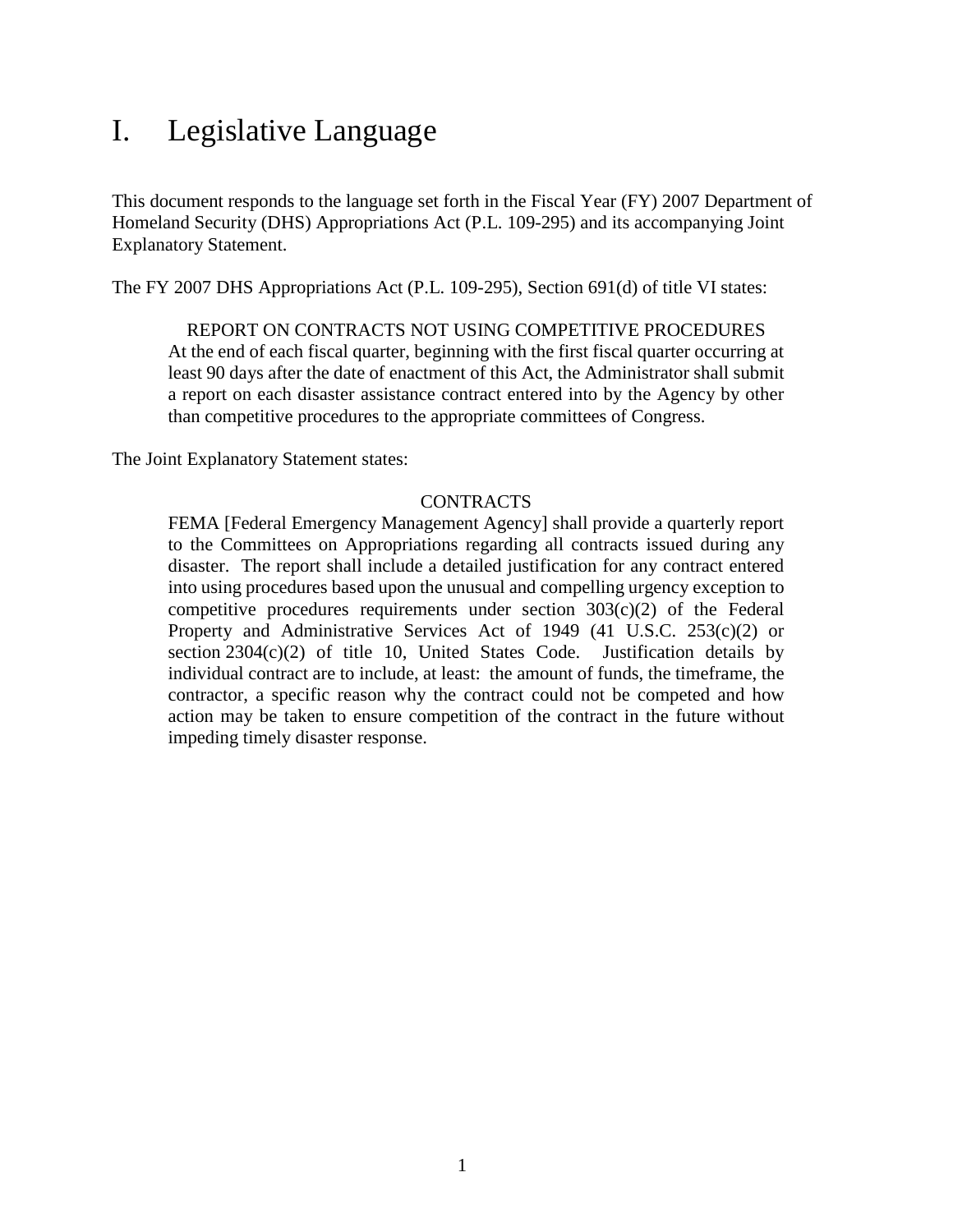# <span id="page-6-0"></span>II. Background

To meet the requirements of Section 691(d) of the FY 2007 DHS Appropriations Act (P.L. 109-295), FEMA follows a specific methodology for determining the total number of disaster-related contract actions. That methodology starts by identifying award actions using appropriated funds designated for disaster situations, excluding any deobligations of funds and no-cost modifications. Once actions are identified, award information is gathered from the Procurement Information System for Management (PRISM) and the Federal Procurement Data System – Next Generation (FPDS-NG) to populate Appendix 1 of this report.

Appendix 1 contains the following fields that generally correspond to the requirements identified in the FY 2007 DHS Appropriations Act (P.L. 109-295):

- Number
- Contract/Order Number
- Modification Number
- Obligated Amount
- Contractor
- Issue Date
- Completion Date
- Ultimate Completion Date
- State: Event (In some cases, there is not one specific disaster or state because a single contract action may support multiple states or disasters.)
- Description of Requirement (The Title field in PRISM is utilized when a Description of Requirement in FPDS-NG is unavailable.)
- Reason Not Competed

The justification identified in the Joint Explanatory Statement (i.e., a detailed justification of how action may be taken in the future to ensure competition of the contract without impeding timely disaster response) also is addressed in this report (page 4, last paragraph).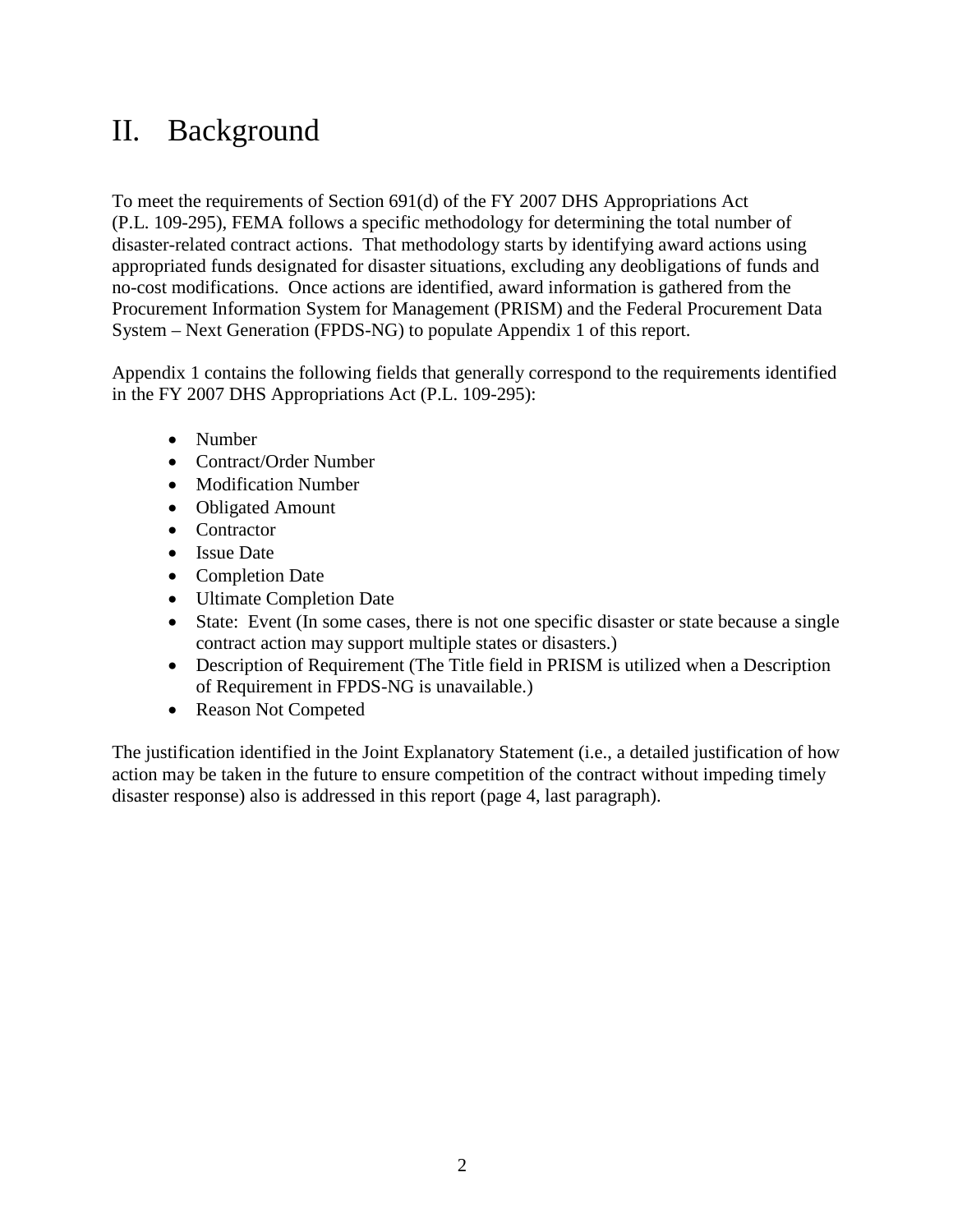# <span id="page-7-0"></span>III. Data Report

In the third quarter of FY 2017, FEMA issued 1,132 contract and micropurchase actions having a total value of approximately \$367,743,879. Of the 1,132 actions, 368 were disaster assistancerelated, totaling approximately \$88,372,994. Of the 368 disaster-related actions, 122 were issued on a noncompetitive basis. The total cost of these 122 actions is approximately \$17,975,963. This includes eight disaster-related micropurchases that are not considered as noncompetitive contract actions. Each of the eight micropurchases is below the \$3,500 acquisition threshold and is procured using a Governmentwide Purchase Card (GPC).



**Figure 1. Distribution of all FEMA contracts and micropurchases for Quarter 3 of FY 2017**

**Figure 2. Distribution of all FEMA Dollars for Quarter 3 of FY 2017** 

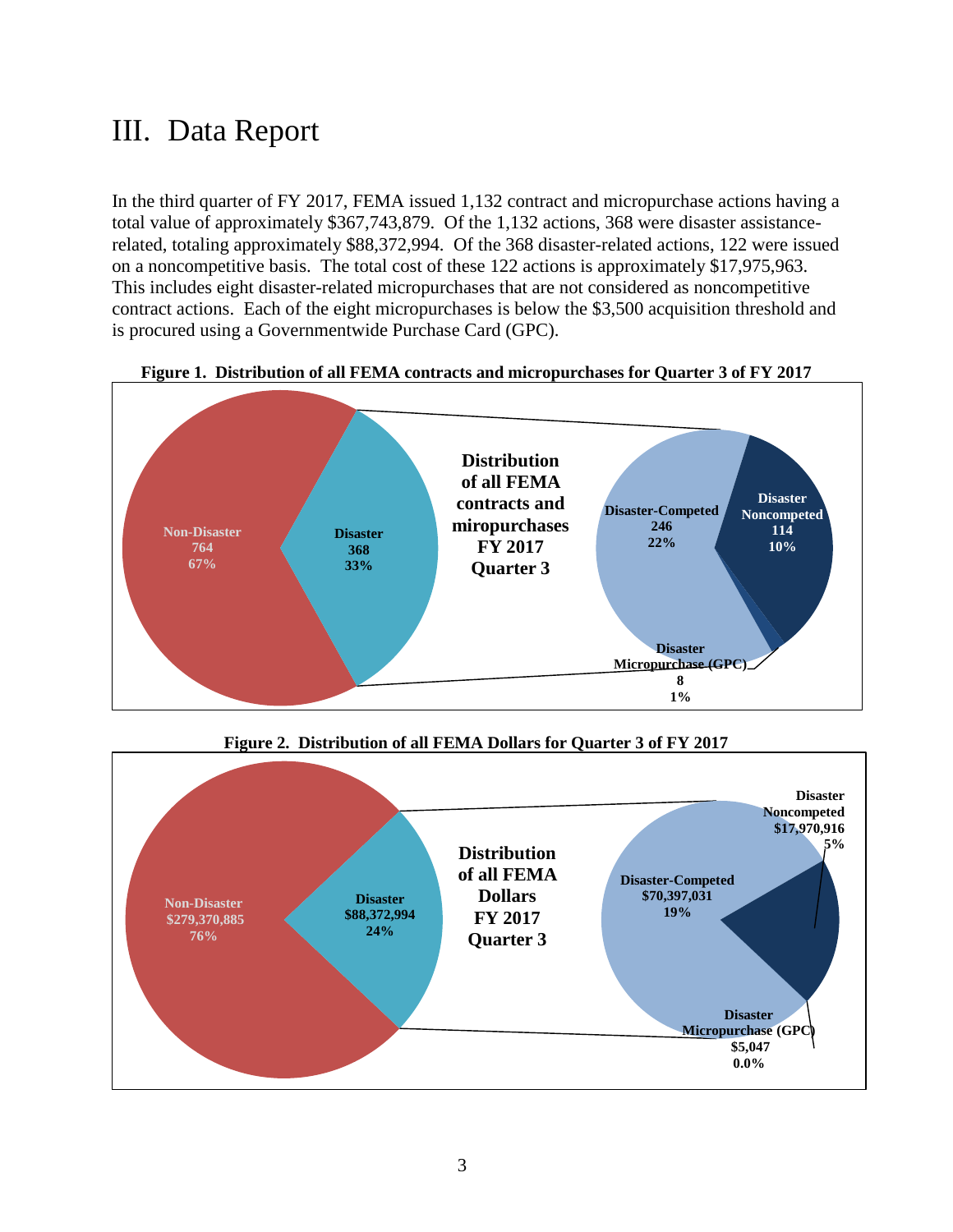In accordance with the Federal Acquisitions Regulations (FAR) 6.302, 13.2-3, and 16.505, FPDS-NG grouped noncompetitive contract actions into approximately 21 categories. During the third quarter of FY 2017, FEMA's noncompetitive contract actions fell into the following distribution of the 21 categories:

| Figure 3. Distribution of FEMA-issued Noncompetitive Disaster Contract Actions by Category |
|--------------------------------------------------------------------------------------------|
| for Quarter 3 of FY 2017                                                                   |

| Category                                                                       | <b>Contract Actions</b> |
|--------------------------------------------------------------------------------|-------------------------|
| Only One Source – Other (FAR 6.302-1 other) / (FAR $16.505(B)(2)(ii)$ )        | 74                      |
| Follow-on Action Following Competitive Initial Action (FAR 16.505(B)(2)(i)(C)) | $\Omega$                |
| Authorized by Statute (FAR $6.302-5(a)(2)(i)$ )                                | 5                       |
| Simplified Acquisition Procedures (SAP) Noncompetition (FAR 13.3)              | 20                      |
| Utilities (FAR 6.302-1(b)(3))                                                  | 9                       |
| Brand Name Description (FAR 6.302-1(c))                                        | $\Omega$                |
| Follow-On Contract (FAR 6.302-1(a)(2)(ii/iii))                                 | 1                       |
| Sole Source (FAR 19.502-4)                                                     | $\Omega$                |
| Authorized Resale (FAR 6.302-5(a)(2)(ii))                                      | $\Omega$                |
| International Agreement (FAR 6.302-4)                                          | $\Omega$                |
| Less than or equal to the Micro-Purchase Threshold (FAR 13.202)                | $\Omega$                |
| Minimum Guarantee (FAR 16.505(b)(2)(iv))                                       | $\Omega$                |
| Mobilization, Essential Research and Development (R&D) (FAR 6.302-3)           | $\Omega$                |
| National Security (FAR 6.302-6)                                                | $\Omega$                |
| Other Statutory Authority                                                      | $\Omega$                |
| Patent or Data Rights (FAR 6.302-1(b)(2))                                      | $\Omega$                |
| Public Interest (FAR 6.302-7)                                                  | $\Omega$                |
| Standardization (FAR 6.302-1(b)(4))                                            | $\Omega$                |
| Unique Source (FAR $6.302-1(b)(1)$ )                                           | 4                       |
| Unsolicited Research Proposal (FAR $6.302-1(a)(2)(i)$ )                        | $\Omega$                |
| Urgency (FAR 6.302-2) / (FAR 16.505(B)(2)(i))                                  | 1                       |
| Unknown                                                                        | $\Omega$                |
| <b>Total</b>                                                                   | 114                     |

FEMA strives to compete its procurements whenever possible and practical, minimizing the need to invoke an urgency justification for disaster-related purchases. Advanced acquisition planning allows FEMA to pre-position contracts that are both competitive and readily available at the time of a disaster. There are, however, instances that do not lend themselves to competition. As an example, most geographic areas lack a competitive market for utility services, and therefore utilities are often noncompetitive procurements. FEMA continues to evaluate each procurement need and to encourage competition whenever the situation allows. We will continue to prioritize competitive procurement, and, where appropriate, document the business reasons for having to utilize a single source.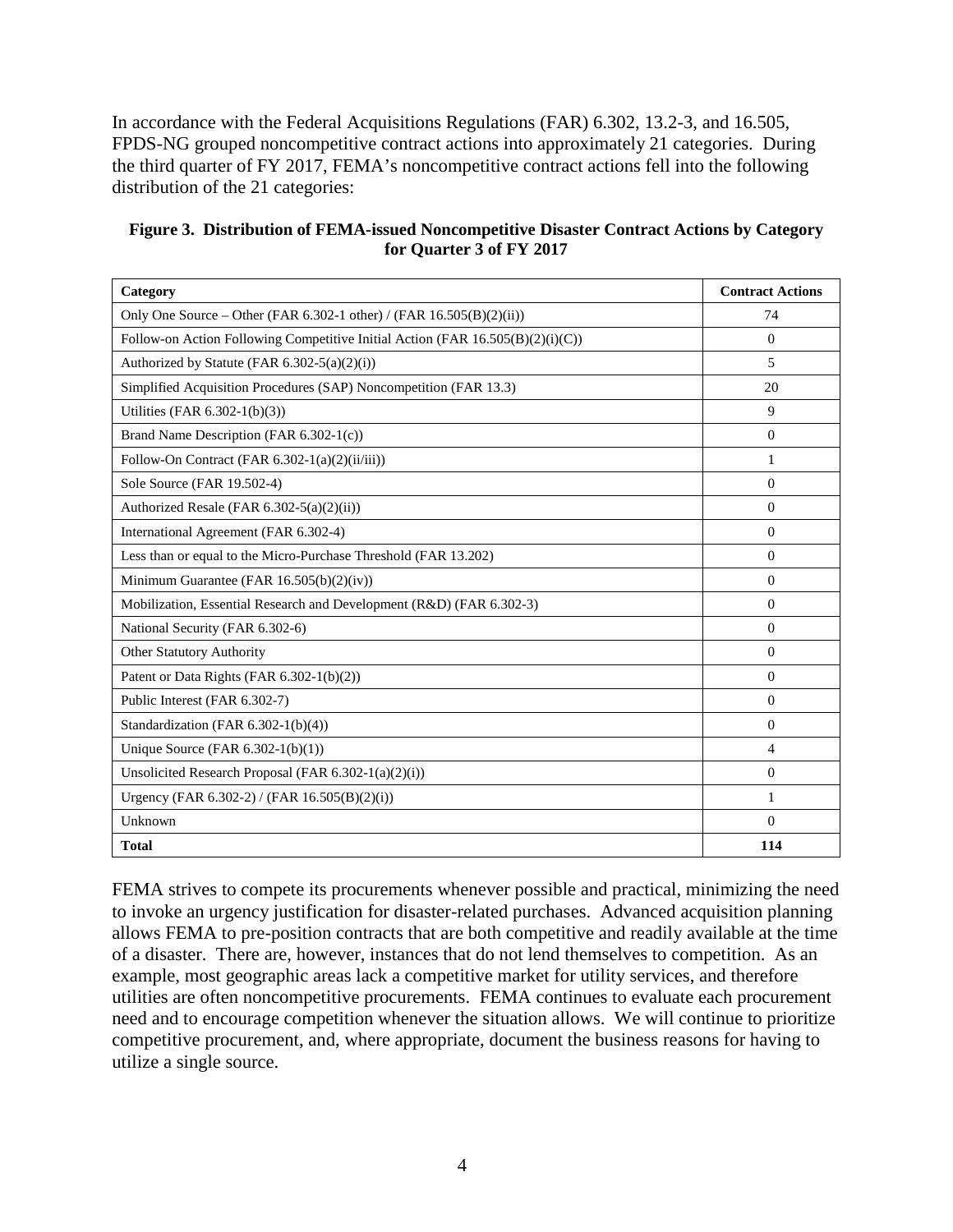# <span id="page-9-0"></span>IV. Appendices

**Appendix 1** – Listing of all disaster-related contracts and micropurchase actions issued during the third quarter of FY 2017.

**Appendix 2** – Definitions for the justifications used for noncompetitive actions and inherently governmental function (IGF) codes in the description of requirement.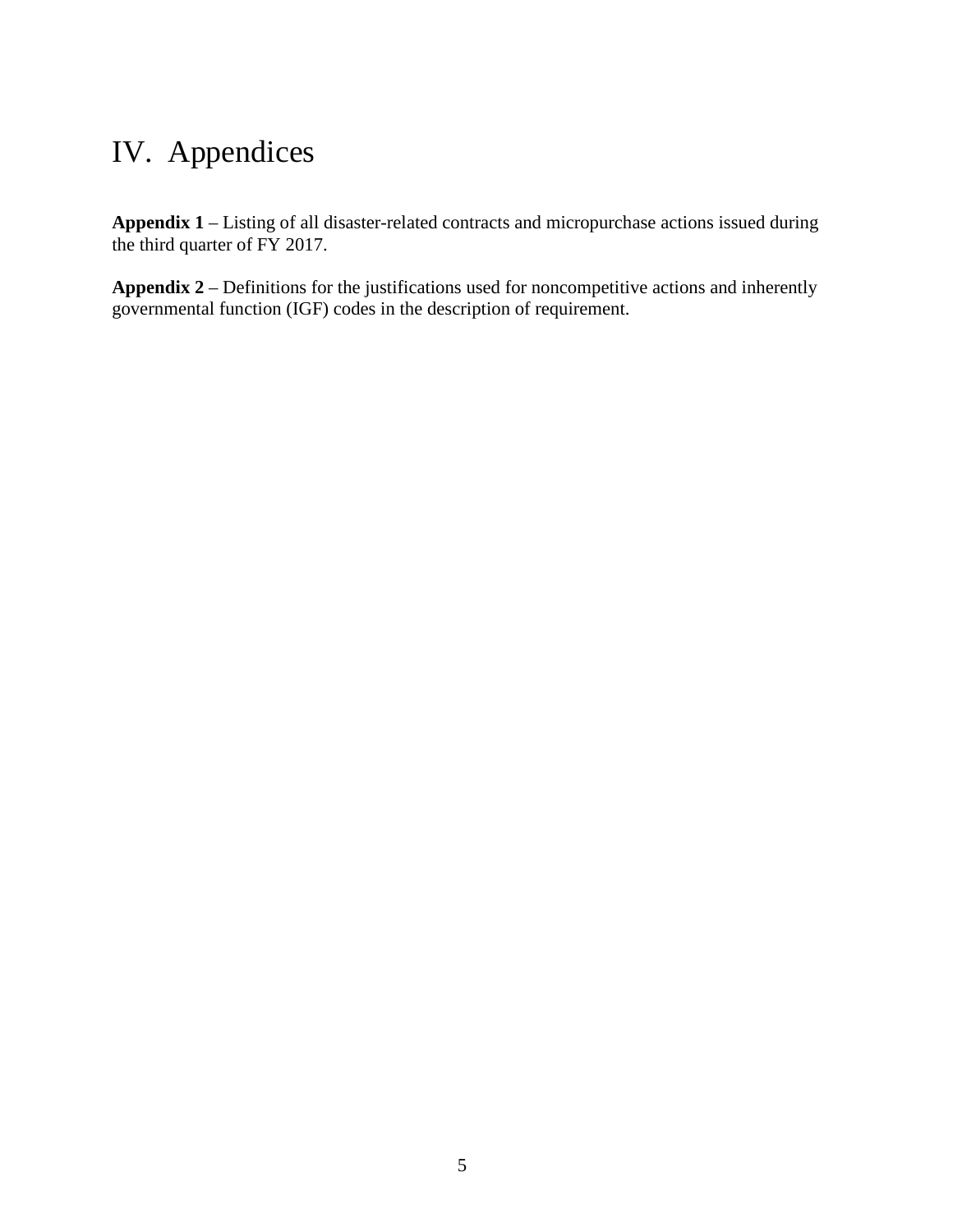<span id="page-10-0"></span>

| <b>NUMBER</b>   | <b>CONTRACT/ORDER</b><br><b>NUMBER</b>  | <b>MODIFICATION</b><br><b>NUMBER</b> | <b>OBLIGATED</b><br><b>AMOUNT</b> | <b>CONTRACTOR</b>                              | <b>ISSUE</b><br><b>DATE</b> | <b>COMPLETION</b><br><b>DATE</b> | <b>ULTIMATE</b><br><b>COMPLETION</b><br><b>DATE</b> | <b>STATE: EVENT</b>  | <b>DESCRIPTION OF</b><br><b>REQUIREMENT</b>                                                                                                                           | <b>REASON NOT</b><br><b>COMPETED</b>                |
|-----------------|-----------------------------------------|--------------------------------------|-----------------------------------|------------------------------------------------|-----------------------------|----------------------------------|-----------------------------------------------------|----------------------|-----------------------------------------------------------------------------------------------------------------------------------------------------------------------|-----------------------------------------------------|
| 1               | GS-02Q-14-D-CR0017/<br>HSFE09-17-F-0014 | ORIG                                 | 4040.12                           | <b>ACCESS PRODUCTS,</b><br><b>INC</b>          | 6/9/2017                    | 6/15/2017                        | 6/15/2017                                           | 4308DR               | Toner Cartridge, DR4308CA                                                                                                                                             | Competed                                            |
| $\overline{2}$  | GS23F0282L/ HSFE10-<br>17-F-0005        | P00002                               | 3000                              | <b>UNITED PARCEL</b><br>SERVICE, INC. (OH)     | 5/4/2017                    | 9/30/2017                        | 9/30/2017                                           | 4309DR               | IGF::OT::IGF Shipping Services                                                                                                                                        | Competed                                            |
| $\overline{3}$  | GS35F0639P/ HSFETX-<br>13-F-0022        | P00040                               | 2000                              | SWN<br><b>COMMUNICATIONS</b><br>INC.           | 5/11/2017                   | 8/31/2017                        | 8/31/2017                                           | 4277DR               | Obligate \$2,000 for DR 4277<br>Outbound Auto dialer campaigns.                                                                                                       | Competed                                            |
| $\overline{4}$  | GS35F0639P/ HSFETX-<br>13-F-0022        | P00041                               | 2595                              | SWN<br><b>COMMUNICATIONS</b><br>INC.           | 5/22/2017                   | 8/31/2017                        | 8/31/2017                                           | 4285DR               | Obligate \$2,595 for DR 4285 (NC)<br>Outbound Auto dialer campaigns.                                                                                                  | Competed                                            |
| 5               | HSFE04-17-P-0135                        | P00002                               | 5000                              | JUST IN TIME<br><b>CLEANING SERVICE</b><br>LLC | 5/3/2017                    | 7/5/2017                         | 7/5/2017                                            | 4285DR               | Funding to extend the period of<br>performance for janitorial service<br>for DRC 18 and DRC 21 for an<br>additional(2) two months.<br>Services in support DR 4285-NC. | Competed                                            |
| 6               | HSFE04-17-P-0151                        | P00003                               | 5100                              | JONES ESTATES LLC                              | 5/25/2017                   | 5/25/2018                        | 9/1/2018                                            | 4285DR               | Rental of one (1) additional<br>MHU/THU pad in Forest Haven<br>MHP in support of DR-4285-NC.                                                                          | SAP<br>Noncompetition<br>(FAR 13)                   |
| $7\phantom{.0}$ |                                         |                                      |                                   |                                                |                             |                                  |                                                     |                      | The contractor shall provide<br>temporary laborers to load<br>property on a truck from the<br>Florida Fraud Office in Orlando,<br>FL, and unload it at the Regional   |                                                     |
|                 | HSFE04-17-P-0179                        | ORIG                                 | 1200                              | TRUEBLUE, INC.                                 | 4/7/2017                    | 5/31/2017                        | 5/31/2017                                           | 4277DR               | IV Office in Atlanta, GA.<br>The purpose of this Purchase                                                                                                             | Competed                                            |
| 8               | HSFE04-17-P-0181                        | ORIG                                 | 1000                              | <b>BAC SOLUTIONS</b><br>LLC                    | 5/11/2017                   | 5/27/2017                        | 5/27/2017                                           | 4294DR               | Order is to procure one (1)<br>Temporary Employee.                                                                                                                    | Competed                                            |
| 9               | HSFE04-17-P-0185                        | ORIG                                 | 1440                              | SHRED-IT USA LLC                               | 6/8/2017                    | 9/6/2017                         | 9/6/2017                                            | 4314DR               | The purpose for this action is to<br>procure the rental of one (1) 95<br>gallon Shred Bin to support<br>DR4314MS.                                                     | Less than or equal<br>to Micropurchase<br>Threshold |
| 10              | HSFE06-16-P-0297                        | P00003                               | 22800                             | <b>FORSE, RICHARD D</b>                        | 6/21/2017                   | 6/28/2018                        | 6/28/2018                                           | <b>TEXAS: 4266DR</b> | To Exercise Option I - June 29 -<br>September 28, 2017 -<br><b>COMMERCIAL PARK - FORSE</b><br>MHP-DR-4266-TX                                                          | Competed                                            |
| 11              | HSFE06-16-P-0382                        | P00006                               | 112200                            | STONE HILL PARK,<br><b>LLC</b>                 | 6/2/2017                    | 9/8/2017                         | 9/8/2017                                            | 4277DR               | Leasing of Pads at Stone Hill<br>Mobile Home Park, Site Address:<br>7775 Florida Blvd., Denham<br>Springs, LA 70726                                                   | Only One Source -<br>Other (FAR 6.302-1<br>other)   |
| 12              | HSFE06-17-P-0027                        | P00003                               | 4021.68                           | P C R PROPERTIES<br>LLC                        | 4/24/2017                   | 7/19/2017                        | 7/19/2017                                           | 4277DR               | PCR Properties - Pad Leases -<br>Administrative Modification to<br>change the Contracting Officer to<br>Sharon Edwards for Pad Leases<br>located at PCR Properties.   | Only One Source -<br>Other (FAR 6.302-1<br>other)   |
| 13              | HSFE06-17-P-0047                        | P00002                               | 102000                            | <b>DANNI LANE</b><br>MOBILE HOME PA            | 5/2/2017                    | 8/31/2017                        | 8/31/2017                                           | 4277DR               | Leasing of Pads at Danni Lane<br>Mobile Home Park, Site Address:<br>7367 Robinson Drive, Denham<br>Springs, LA 70706.                                                 | Only One Source -<br>Other (FAR 6.302-1<br>other)   |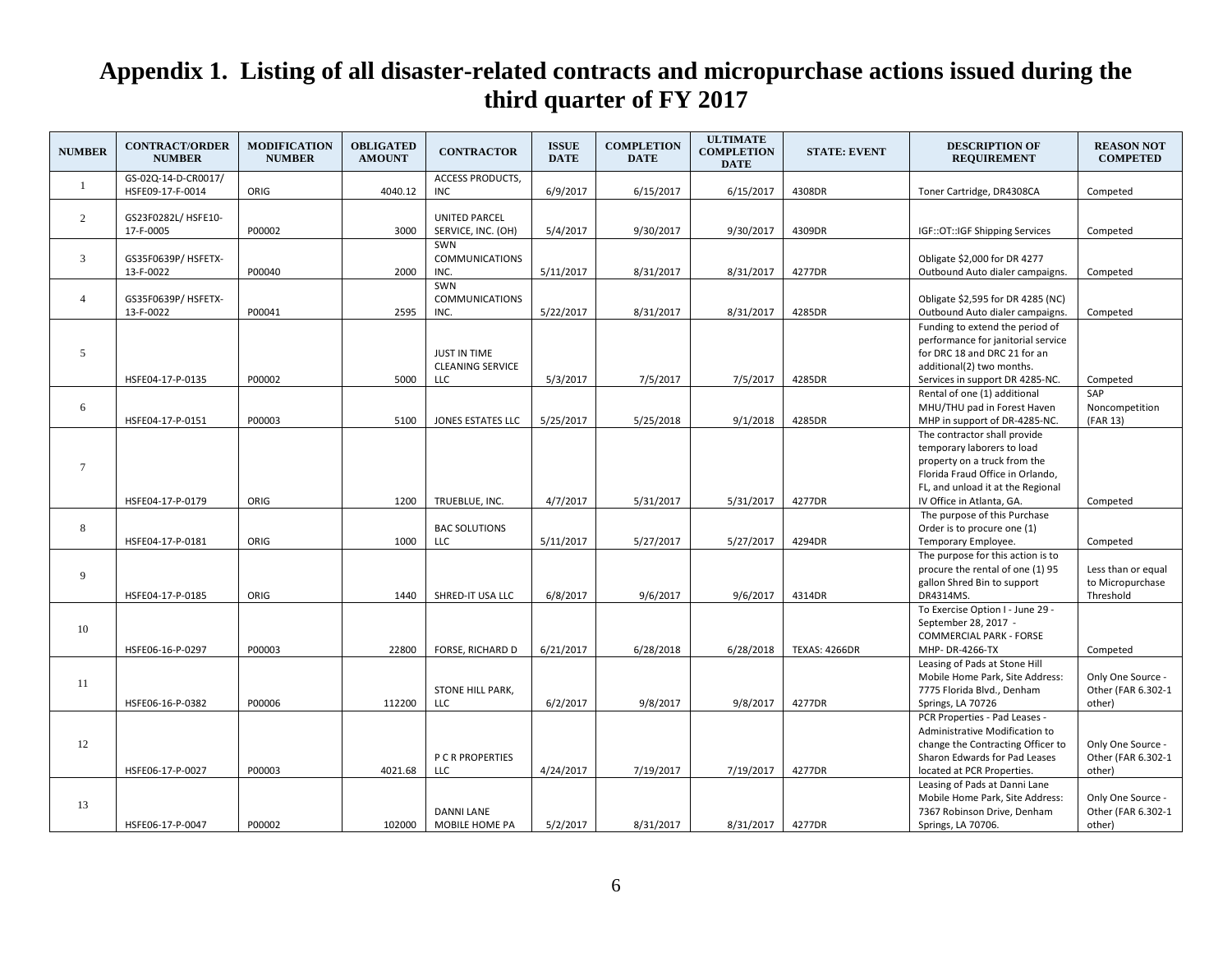| <b>NUMBER</b> | <b>CONTRACT/ORDER</b><br><b>NUMBER</b>  | <b>MODIFICATION</b><br><b>NUMBER</b> | <b>OBLIGATED</b><br><b>AMOUNT</b> | <b>CONTRACTOR</b>                                     | <b>ISSUE</b><br><b>DATE</b> | <b>COMPLETION</b><br><b>DATE</b> | <b>ULTIMATE</b><br><b>COMPLETION</b><br><b>DATE</b> | <b>STATE: EVENT</b> | <b>DESCRIPTION OF</b><br><b>REQUIREMENT</b>                                                                                                              | <b>REASON NOT</b><br><b>COMPETED</b>              |
|---------------|-----------------------------------------|--------------------------------------|-----------------------------------|-------------------------------------------------------|-----------------------------|----------------------------------|-----------------------------------------------------|---------------------|----------------------------------------------------------------------------------------------------------------------------------------------------------|---------------------------------------------------|
| 14            | HSFE06-17-P-0061                        | P00002                               | 59550                             | <b>GRACIE</b><br>CORPORATION                          | 5/11/2017                   | 8/14/2017                        | 8/14/2017                                           | 4277DR              | Leasing of Pads at Cook Road<br>Mobile Home Park, Site Address:<br>8651 Cook Road, Denham<br>Springs, LA 70766.                                          | Only One Source -<br>Other (FAR 6.302-1<br>other) |
| 15            | HSFE06-17-P-0079                        | P00003                               | 75900                             | <b>EVERGREEN ONE</b><br>LLC.                          | 5/19/2017                   | 8/31/2017                        | 8/31/2017                                           | 4277DR              | Leasing of Pads at Evergreen<br>Acres, Site Address: 10463<br>Greenwell Springs Road, Baton<br>Rouge, LA 70814.                                          | Only One Source -<br>Other (FAR 6.302-1<br>other) |
| 16            | HSFE06-17-P-0144                        | ORIG                                 | 4762.8                            | <b>GRX PROPERTIES,</b><br><b>LLC</b>                  | 5/10/2017                   | 5/17/2017                        | 5/17/2017                                           | 4277DR              | The purpose of this purchase<br>order is to acquire pure 20%<br>vinegar and Epsom salt.                                                                  | Competed                                          |
| 17            | GS-00P-16-BSD-1220/<br>HSFE06-17-F-0012 | ORIG                                 | 3018                              | <b>ENTERGY</b><br>LOUISIANA, LLC                      | 4/11/2017                   | 7/17/2017                        | 4/17/2018                                           | 4277DR              | Order against GSA area wide<br>utilities contract to provide<br>natural gas services to Sherwood<br>Mobile Housing Unit facilities                       | Utilities (FAR<br>$6.302 - 1(b)(3)$               |
| 18            | GS33FY0026/HSFE30-<br>17-F-0226         | P00001                               | 13569.08                          | <b>CONCUR</b><br>TECHNOLOGIES,<br>INC.                | 6/8/2017                    | 6/3/2018                         | 6/3/2018                                            | MULTIPLE DISASTERS  | <b>CONCUR</b>                                                                                                                                            | Competed                                          |
| 19            | HSFE03-17-P-0009                        | P00002                               | 15965.25                          | <b>COPIER GUY, THE</b>                                | 5/26/2017                   | 9/4/2017                         | 12/4/2017                                           | 4273DR              | Exercise Option 2 for Copiers at<br>DR-4273-WV Recovery Center                                                                                           | Competed                                          |
| 20            | HSFE04-17-P-0068                        | P00001                               | 1050                              | CUMBERLAND<br>SEPTIC SERVICES<br><b>INC</b>           | 4/20/2017                   | 8/2/2017                         | 8/2/2017                                            | 4285DR              | Rental of Dumpster in support of<br>DR 4285 NC                                                                                                           | Competed                                          |
| 21            | HSFE04-17-P-0075                        | P00005                               | 123059.1                          | P & G SECURITY<br>GUARD, INC.                         | 6/2/2017                    | 8/4/2017                         | 8/4/2017                                            | 4285DR              | Administrative modification to<br>provide additional funding for<br>Armed Security Guard Services<br>through August 4, 2017 in<br>support of DR-4285-NC. | Competed                                          |
| 22            | HSFE04-17-P-0176                        | P00001                               | 9600                              | Hilltop Mobile<br>Home Park, LLC                      | 4/27/2017                   | 11/29/2017                       | 11/29/2017                                          | 4285DR              | Modification for rental of two (2)<br>additional MHU/THU pads in<br>Hilltop MHP in support of DR-<br>4285-NC.                                            | SAP<br>Noncompetition<br>(FAR 13)                 |
| 23            | HSFE04-17-P-0178                        | ORIG                                 | 10937.74                          | <b>VORTEX</b><br>SOLUTIONS LLC                        | 4/7/2017                    | 4/11/2017                        | 4/11/2017                                           | 4297DR              | MERS SPARE PARTS DR4297GA                                                                                                                                | Competed                                          |
| 24            | HSFE04-17-P-0180                        | ORIG                                 | 21040                             | <b>TOWER</b><br>MANAGEMENT<br>COMPANY                 | 4/19/2017                   | 12/13/2017                       | 12/13/2017                                          | 4285DR              | Rental of ten (10) MHU/THU pads<br>in Brook Valley Mobile Home<br>Community in support of DR-<br>4285-NC.                                                | SAP<br>Noncompetition<br>(FAR 13)                 |
| 25            | HSFE04-17-P-0184                        | ORIG                                 | 7000                              | UNITECH OF<br><b>VICKSBURG INC</b>                    | 5/31/2017                   | 8/25/2017                        | 8/25/2017                                           | 4314DR              | The purpose of this Purchase<br>Order is to supply copiers to<br>support the EOC DR4314MS                                                                | Competed                                          |
| 26            | HSFE04-17-P-0186                        | ORIG                                 | 5000                              | <b>WARNER INC</b>                                     | 6/26/2017                   | 8/30/2017                        | 8/30/2017                                           | 4314DR              | The Purpose of this Purchase<br>Order is to provide janitorial<br>service in support for DR4314MS.                                                       | Competed                                          |
| 27            | HSFE06-16-C-0207                        | P00006                               | 1415232                           | <b>INNER PARISH</b><br><b>SECURITY</b><br>CORPORATION | 6/12/2017                   | 9/29/2017                        | 9/29/2018                                           | 4277DR              | Exercise Opt 4: Security Guards,<br>DR-4277-LA                                                                                                           | Competed                                          |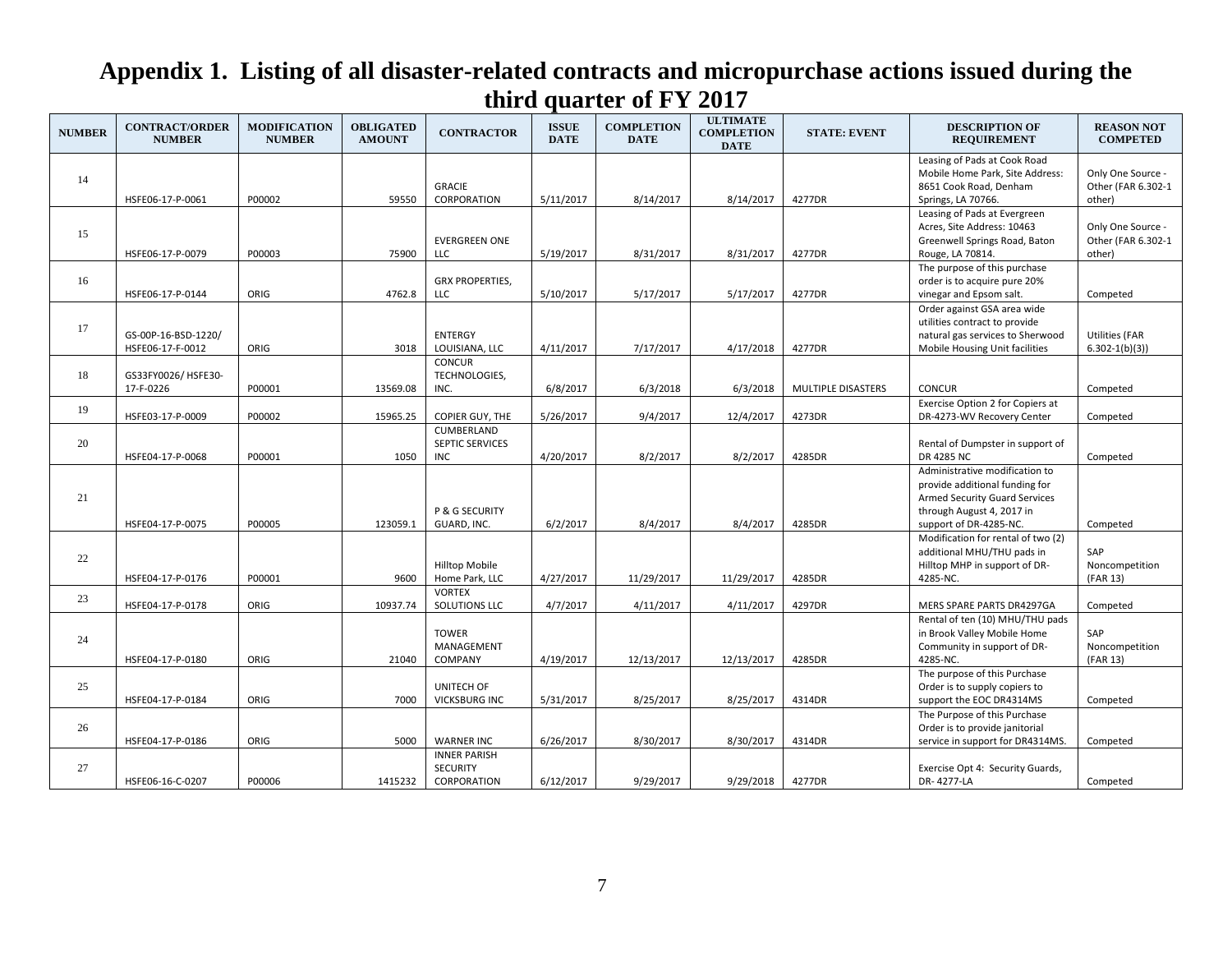| <b>NUMBER</b> | <b>CONTRACT/ORDER</b><br><b>NUMBER</b>  | <b>MODIFICATION</b><br><b>NUMBER</b> | <b>OBLIGATED</b><br><b>AMOUNT</b> | <b>CONTRACTOR</b>                                                | <b>ISSUE</b><br><b>DATE</b> | <b>COMPLETION</b><br><b>DATE</b> | <b>ULTIMATE</b><br><b>COMPLETION</b><br><b>DATE</b> | <b>STATE: EVENT</b> | <b>DESCRIPTION OF</b><br><b>REQUIREMENT</b>                                                                                                                                                                      | <b>REASON NOT</b><br><b>COMPETED</b>              |
|---------------|-----------------------------------------|--------------------------------------|-----------------------------------|------------------------------------------------------------------|-----------------------------|----------------------------------|-----------------------------------------------------|---------------------|------------------------------------------------------------------------------------------------------------------------------------------------------------------------------------------------------------------|---------------------------------------------------|
| 28            | HSFE06-17-A-0010/<br>HSFE06-17-J-0025   | P00002                               | 260                               | <b>PURNELL</b><br><b>CONSTRUCTION</b><br>CO., LLC.               | 4/6/2017                    | 3/10/2017                        | 3/10/2017                                           | 4277DR              | TASK ORDER FOR LIGHT TOWERS<br>TO SUPPORT DR-4277-LA AT THE<br>BATON ROUGE JFO. Add funding<br>for de-mobilization of light<br>towers                                                                            | Competed                                          |
| 29            | HSFE06-17-P-0042                        | P00002                               | 31590                             | <b>JUNEAU PROPERTY</b><br><b>INVESTMENTS LLC</b>                 | 5/1/2017                    | 8/31/2017                        | 8/31/2017                                           | 4277DR              | Leasing of Pads at Plantation<br>Village Mobile Home Park, Site<br>Address: 10474 Acy Rd., St.<br>Amant, LA.                                                                                                     | Only One Source -<br>Other (FAR 6.302-1<br>other) |
| 30            | HSFE06-17-P-0051                        | P00002                               | 1137.75                           | <b>RAPIDES PORTA</b><br><b>JON INC</b>                           | 5/22/2017                   | 8/1/2017                         | 8/1/2017                                            | 4277DR              | IGF::OT::IGF Extend POP for an<br>additional 3 months for Portable<br>toilet and hand wash station for<br>Boyce Staging Area.                                                                                    | Competed                                          |
| 31            | HSFE06-17-P-0102                        | P00002                               | 29700                             | <b>BABIN, CLARA</b>                                              | 6/29/2017                   | 9/28/2017                        | 9/28/2017                                           | 4277DR              | Leasing of Pads at Babin's I-12<br>Trailer Park, Site Address: 2572<br>LA Hwy 1032, Denham Springs,<br>LA 70726                                                                                                  | Only One Source -<br>Other (FAR 6.302-1<br>other) |
| 32            | HSFE06-17-P-0140                        | P00001                               | 675                               | <b>DUGAS PEST</b><br><b>CONTROL OF</b><br><b>BATON ROUGE INC</b> | 6/14/2017                   | 10/2/2017                        | 10/2/2017                                           | 4277DR              | Exercise option on purchase<br>order for services for pest control<br>at FEMA's mobile housing unit<br>storage facility (2695 North<br>Sherwood Forest Drive, Baton<br>Rouge LA 70814.                           | Competed                                          |
| 33            | GS-00P-16-BSD-1220/<br>HSFE06-17-F-0011 | P00001                               | 7300                              | <b>ENTERGY</b><br>LOUISIANA, LLC                                 | 6/12/2017                   | 6/30/2017                        | 6/30/2017                                           | 4277DR              | ADD FUNDING FOR ELECTRICAL<br>SERVICES TO SHERWOOD FOREST<br>STAGING SITE LOCATED AT 2695<br>N. SHERWOOD FOREST BLVD., TO<br><b>COVER A LARGER THAN</b><br><b>ANTICIPATED BILL FOR</b><br>02/22/2017-05/21/2017. | <b>Utilities (FAR</b><br>$6.302 - 1(b)(3)$        |
| 34            | GS23F0282L/ HSFE03-<br>17-F-0005        | P00001                               | 3600                              | <b>UNITED PARCEL</b><br>SERVICE, INC. (OH)                       | 6/16/2017                   | 2/28/2018                        | 2/28/2019                                           | MULTIPLE DISASTERS  | Modification for additional<br>funding for UPS Accounts for<br>mission operations FEMA 4273-<br>DR-WV and FEMA operations in<br>PA.                                                                              | Competed                                          |
| 35            | GS33FY0026/HSFE30-<br>17-F-0226         | ORIG                                 | 21632.86                          | CONCUR<br>TECHNOLOGIES,<br>INC.                                  | 6/2/2017                    | 6/3/2018                         | 6/3/2018                                            | MULTIPLE DISASTERS  | <b>CONCUR</b>                                                                                                                                                                                                    | Competed                                          |
| 36            | HSFE04-17-A-0021/<br>HSFE04-17-J-0029   | P00005                               | 70720                             | <b>ALLMAN HOMES</b><br><b>MANAGEMENT LLC</b>                     | 4/6/2017                    | 12/7/2017                        | 7/30/2018                                           | 4285DR              | Addition lease of seventeen (17)<br>pads from Longleaf Mobile Home<br>Park in support of DR-4285-NC                                                                                                              | Competed                                          |
| 37            | HSFE04-17-P-0036                        | P00005                               | 1020                              | <b>SUNBELT RENTALS,</b><br>INC.                                  | 4/18/2017                   | 5/30/2017                        | 5/30/2017                                           | 4286DR              | Funding to extend the period of<br>performance of (1) one 5,000lb<br>forklift and (2) two propane tanks<br>for one (1) month usage at the<br>(JFO) Joint Field Office in support<br>of DR 4286-SC.               | Competed                                          |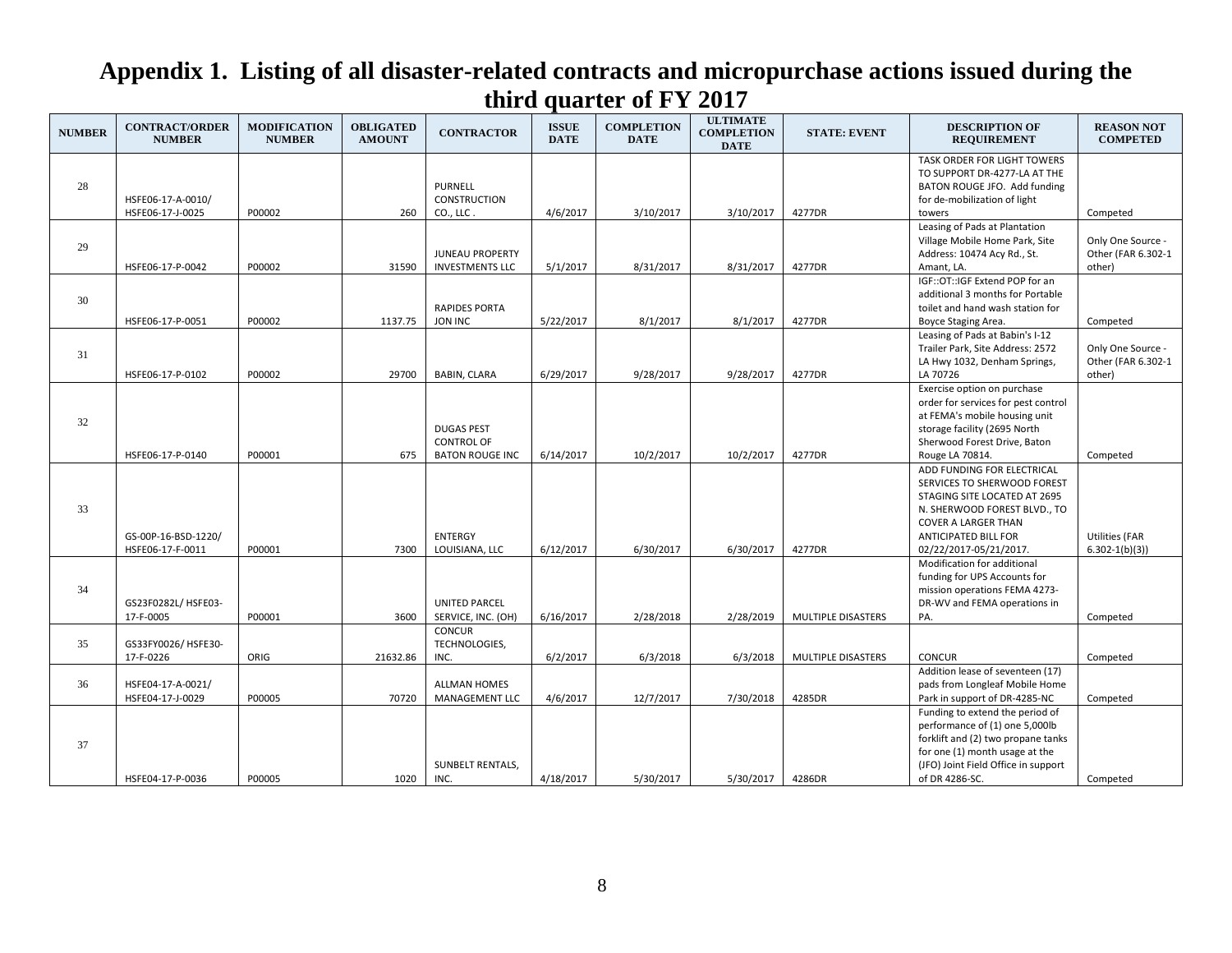| <b>NUMBER</b> | <b>CONTRACT/ORDER</b><br><b>NUMBER</b>  | <b>MODIFICATION</b><br><b>NUMBER</b> | <b>OBLIGATED</b><br><b>AMOUNT</b> | <b>CONTRACTOR</b>                                        | <b>ISSUE</b><br><b>DATE</b> | <b>COMPLETION</b><br><b>DATE</b> | <b>ULTIMATE</b><br><b>COMPLETION</b><br><b>DATE</b> | <b>STATE: EVENT</b> | <b>DESCRIPTION OF</b><br><b>REQUIREMENT</b>                                                                                                                                            | <b>REASON NOT</b><br><b>COMPETED</b>                            |
|---------------|-----------------------------------------|--------------------------------------|-----------------------------------|----------------------------------------------------------|-----------------------------|----------------------------------|-----------------------------------------------------|---------------------|----------------------------------------------------------------------------------------------------------------------------------------------------------------------------------------|-----------------------------------------------------------------|
| 38            |                                         |                                      |                                   | AHERN RENTALS,                                           |                             |                                  |                                                     |                     | Modification done for additional<br>funding for the rental of two (5K)<br>forklifts for the Joint Field Office<br>in support of DR 4285-NC.<br>Modification also done to extend        |                                                                 |
| 39            | HSFE04-17-P-0084<br>HSFE04-17-P-0110    | P00002<br>P00003                     | 10800<br>1050                     | INC.<br><b>SYSTEL BUSINESS</b><br>EQUIPMENT CO.,<br>INC. | 4/21/2017<br>4/13/2017      | 8/5/2017<br>8/6/2017             | 8/5/2017<br>8/6/2017                                | 4285DR<br>4285DR    | the period of performance.<br>Copier Service, Lumberton, DR-<br>4285-NC                                                                                                                | Competed<br>Less than or equal<br>to Micropurchase<br>Threshold |
| 40            | HSFE04-17-P-0180                        | P00001                               | 8000                              | <b>TOWER</b><br>MANAGEMENT<br>COMPANY                    | 5/4/2017                    | 12/13/2017                       | 12/13/2017                                          | 4285DR              | Modification to add funding to<br>the contract for the increase in<br>the monthly lease rate for lots at<br><b>Brook Valley Mobile Home</b><br>Community in support of DR-<br>4285-NC. | SAP<br>Noncompetition<br>(FAR 13)                               |
| 41            | HSFE06-17-A-0011/<br>HSFE06-17-J-0050   | ORIG                                 | 45375                             | <b>EVENT SOLUTIONS</b><br>OF LOUISIANA,<br>L.L.C.        | 4/4/2017                    | 7/1/2017                         | 7/1/2017                                            | 4277DR              | BPA call order for rental of<br>restroom trailers and cleaning<br>services in support of FEMA's<br>mobile housing unit storage<br>facility and DR-4277-LA.                             | Competed                                                        |
| 42            | HSFE06-17-A-0011/<br>HSFE06-17-J-0050   | P00001                               | 45375                             | <b>EVENT SOLUTIONS</b><br>OF LOUISIANA,<br>L.L.C.        | 6/30/2017                   | 9/30/2017                        | 9/30/2017                                           | 4277DR              | Contract Extension for rental of<br>restroom trailers and cleaning<br>services in support of FEMA's<br>mobile housing unit storage<br>facility and DR-4277-LA.                         | Competed                                                        |
| 43            | GS-00P-16-BSD-1220/<br>HSFE06-17-F-0014 | ORIG                                 | 12000                             | <b>ENTERGY</b><br>LOUISIANA, LLC                         | 5/24/2017                   | 8/20/2017                        | 8/15/2018                                           | 4277DR              | To provide electrical services at<br>the Sherwood Forest Blvd Staging<br>Site located at 2695 N. Sherwood<br>Forest Blvd., Baton Rouge, LA                                             | <b>Utilities (FAR</b><br>$6.302 - 1(b)(3)$                      |
| 44            | GS-33-F-BA016/<br>HSFE06-17-F-0001      | P00001                               | 2500                              | <b>UNITED PARCEL</b><br>SERVICE, INC. (OH)               | 6/15/2017                   | 10/31/2017                       | 10/31/2017                                          | 4315DR              | UPS Parcel, Transportation,<br>Delivery and Relocation Services<br>in support of Region VI Oklahoma<br>emergency and disaster field<br>operations.                                     | Competed                                                        |
| 45            | GS-33-F-BA016/<br>HSFE06-17-F-0003      | P00002                               | 5000                              | <b>UNITED PARCEL</b><br>SERVICE, INC. (OH)               | 6/28/2017                   | 10/31/2017                       | 10/31/2017                                          | 4318DR              | UPS Parcel, Transportation,<br>Delivery and Relocation Services<br>in support of Region VI Arkansas<br>emergency and disaster field<br>operations.                                     | Competed                                                        |
| 46            | GS-33F-BA016/<br>HSFE09-17-F-0005       | P00001                               | 5000                              | <b>UNITED PARCEL</b><br>SERVICE, INC. (OH)               | 5/23/2017                   | 8/22/2017                        | 8/22/2017                                           | 4308DR              | Exercise Option to Extend the<br>Term of the Contract                                                                                                                                  | Competed                                                        |
| 47            | HSFE03-17-P-0019                        | P00002                               | 120                               | <b>KNIGHTHORST</b><br>SHREDDING, LLC                     | 6/5/2017                    | 9/12/2017                        | 3/12/2018                                           | 4273DR              | Modification to exercise option 1<br>and reduce shredding bins from<br>five (5) down to two (2) bins.                                                                                  | Competed                                                        |
| 48            | HSFE04-17-P-0018                        | P00003                               | 5525.1                            | <b>DIGITAL OFFICE</b><br>SOLUTIONS INC                   | 5/22/2017                   | 8/18/2017                        | 8/18/2017                                           | 4286DR              | Additional funding needed for<br>copier service at the JFO and (1)<br>one Branch Offices in support of<br>DR 4286-SC                                                                   | Competed                                                        |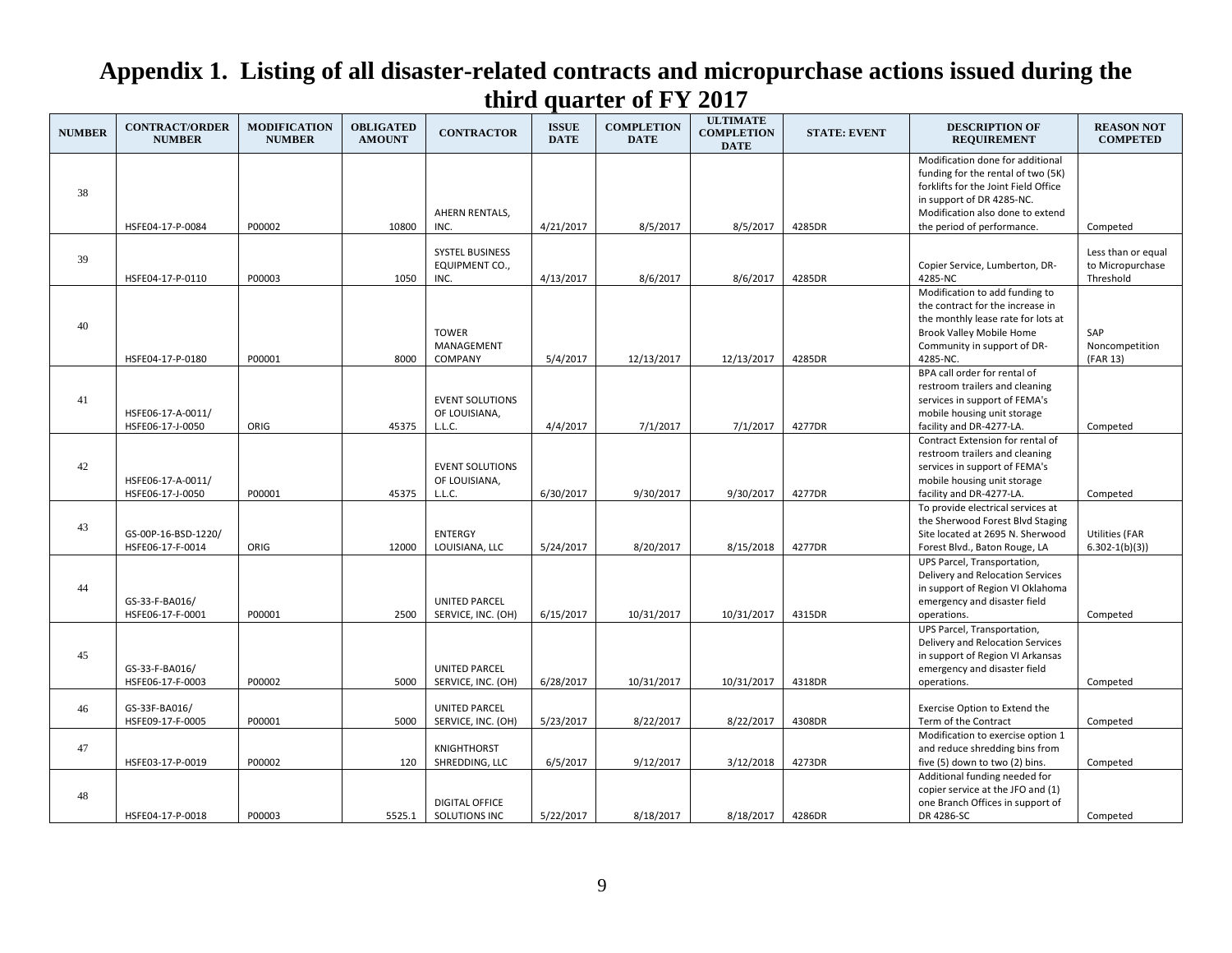| <b>NUMBER</b> | <b>CONTRACT/ORDER</b><br><b>NUMBER</b> | <b>MODIFICATION</b><br><b>NUMBER</b> | <b>OBLIGATED</b><br><b>AMOUNT</b> | <b>CONTRACTOR</b>                  | <b>ISSUE</b><br><b>DATE</b> | <b>COMPLETION</b><br><b>DATE</b> | <b>ULTIMATE</b><br><b>COMPLETION</b><br><b>DATE</b> | <b>STATE: EVENT</b> | <b>DESCRIPTION OF</b><br><b>REQUIREMENT</b>                         | <b>REASON NOT</b><br><b>COMPETED</b>    |
|---------------|----------------------------------------|--------------------------------------|-----------------------------------|------------------------------------|-----------------------------|----------------------------------|-----------------------------------------------------|---------------------|---------------------------------------------------------------------|-----------------------------------------|
|               |                                        |                                      |                                   |                                    |                             |                                  |                                                     |                     | The purpose of this modification                                    |                                         |
| 49            |                                        |                                      |                                   | <b>SYSTEL BUSINESS</b>             |                             |                                  |                                                     |                     | is to extend the period of<br>performance for the copier            |                                         |
|               |                                        |                                      |                                   | EQUIPMENT CO.,                     |                             |                                  |                                                     |                     | service at the JFO in support of                                    |                                         |
|               | HSFE04-17-P-0045                       | P00004                               | 3737.25                           | INC.                               | 5/23/2017                   | 8/26/2017                        | 8/26/2017                                           | 4285DR              | DR-4285-NC.                                                         | Competed                                |
| 50            |                                        |                                      |                                   | <b>PINEY BRANCH</b>                |                             |                                  |                                                     |                     | Rental of Office Trailer in support                                 |                                         |
|               | HSFE04-17-P-0061                       | P00001                               | 1050                              | MOTORS, INC.                       | 4/12/2017                   | 8/2/2017                         | 8/2/2017                                            | 4285DR              | of DR-4285 NC                                                       | Competed                                |
|               |                                        |                                      |                                   |                                    |                             |                                  |                                                     |                     | Administrative modification to<br>provide additional funding for    |                                         |
| 51            |                                        |                                      |                                   |                                    |                             |                                  |                                                     |                     | <b>Armed Security Guard Services</b>                                |                                         |
|               |                                        |                                      |                                   | P & G SECURITY                     |                             |                                  |                                                     |                     | through June 5, 2017 in support                                     |                                         |
|               | HSFE04-17-P-0075                       | P00004                               | 209998.84                         | GUARD, INC.                        | 4/4/2017                    | 6/5/2017                         | 6/5/2017                                            | 4285DR              | of DR-4285-NC.                                                      | Competed                                |
| 52            |                                        |                                      |                                   | MILLER PRIVATE,                    |                             |                                  |                                                     |                     | Add funds for Guard Service for                                     |                                         |
|               | HSFE04-17-P-0146                       | P00003                               | 15000                             | <b>LLC</b>                         | 4/13/2017                   | 5/31/2017                        | 7/31/2017                                           | 4294DR              | Disaster 4294-GA & DR-4297-GA                                       | Competed                                |
|               |                                        |                                      |                                   |                                    |                             |                                  |                                                     |                     | The purpose of this modification<br>is to exercise an option and    |                                         |
| 53            |                                        |                                      |                                   |                                    |                             |                                  |                                                     |                     | extend the period of                                                |                                         |
|               |                                        |                                      |                                   |                                    |                             |                                  |                                                     |                     | performance for Module Guard                                        |                                         |
|               | HSFE06-16-P-0358                       | P00002                               | 1740                              | MOBILE MINI, INC.                  | 6/14/2017                   | 6/5/2017                         | 9/4/2017                                            | 4277DR              | Shacks in support of DR-4277                                        | Competed                                |
|               |                                        |                                      |                                   |                                    |                             |                                  |                                                     |                     | Leasing of Pads at Cypress Cove                                     |                                         |
| 54            |                                        |                                      |                                   | <b>CYPRESS COVE</b><br>MOBILE HOME |                             |                                  |                                                     |                     | Mobile Home Park, Site Address:<br>38389 Highway 929, Prairieville, | Only One Source -<br>Other (FAR 6.302-1 |
|               | HSFE06-16-P-0387                       | P00004                               | 33000                             | <b>PARK LLC</b>                    | 6/2/2017                    | 9/9/2017                         | 9/9/2017                                            | 4277DR              | LA 70769                                                            | other)                                  |
|               |                                        |                                      |                                   |                                    |                             |                                  |                                                     |                     | Fork lift and scissor lift rental                                   |                                         |
| 55            |                                        |                                      |                                   | <b>SUNBELT RENTALS,</b>            |                             |                                  |                                                     |                     | extension at the Baton Rouge JFO                                    |                                         |
|               | HSFE06-16-P-0389                       | P00002                               | 7575                              | INC.                               | 4/24/2017                   | 6/30/2017                        | 6/30/2017                                           | 4277DR              | in support of DR-4277-LA.                                           | Competed                                |
|               |                                        |                                      |                                   |                                    |                             |                                  |                                                     |                     | Add funding for additional                                          |                                         |
|               |                                        |                                      |                                   |                                    |                             |                                  |                                                     |                     | quantities of flooring, sheetrock,<br>and paint and move/replace    |                                         |
| 56            |                                        |                                      |                                   |                                    |                             |                                  |                                                     |                     | interior walls. remediate mold in                                   |                                         |
|               |                                        |                                      |                                   |                                    |                             |                                  |                                                     |                     | office spaces and renovate office                                   | Authorized by                           |
|               |                                        |                                      |                                   | <b>FRAZIER</b>                     |                             |                                  |                                                     |                     | spaces, bathroom and other                                          | Statute (FAR 6.302-                     |
|               | HSFE06-17-C-0008                       | P00001                               | 8938                              | <b>INVESTMENTS INC</b>             | 4/10/2017                   | 4/13/2017                        | 4/13/2017                                           | 4277DR              | areas                                                               | 5(a)(2)(i)                              |
|               |                                        |                                      |                                   | WOODLAWN                           |                             |                                  |                                                     |                     | Leasing of Pads at Hendrick<br>Mobile Home Park, Site Address:      | Only One Source -                       |
| 57            |                                        |                                      |                                   | DEVELOPMENT,                       |                             |                                  |                                                     |                     | 17606 Carlisle Avenue, Baton                                        | Other (FAR 6.302-1                      |
|               | HSFE06-17-P-0015                       | P00003                               | 95700                             | <b>INC</b>                         | 4/13/2017                   | 7/13/2017                        | 7/13/2017                                           | 4277DR              | Rouge, LA 70817.                                                    | other)                                  |
| 58            |                                        |                                      |                                   | OFFICE WORLD,                      |                             |                                  |                                                     |                     | Office Supplies for Disaster AR-                                    |                                         |
|               | HSFE06-17-P-0162                       | ORIG                                 | 4454.84                           | <b>INC</b>                         | 6/27/2017                   | 6/29/2017                        | 6/29/2017                                           | 4318DR              | 4318.                                                               | Competed                                |
| 59            | GS-33F-BA016/                          |                                      |                                   | <b>UNITED PARCEL</b>               |                             |                                  |                                                     | PUERTO RICO: 4017DR |                                                                     |                                         |
|               | HSFE02-17-F-0002                       | P00006                               | 800                               | SERVICE, INC. (OH)                 | 6/8/2017                    | 9/30/2017                        | 9/30/2017                                           | Hurricane Irene     | Package Delivery services                                           | Competed                                |
|               |                                        |                                      |                                   |                                    |                             |                                  |                                                     |                     | DHS COR Level II training to be                                     |                                         |
|               |                                        |                                      |                                   |                                    |                             |                                  |                                                     |                     | presented at the Durham , NC JFO                                    |                                         |
| 60            |                                        |                                      |                                   |                                    |                             |                                  |                                                     |                     | the week of June 26 through June                                    |                                         |
|               | GS02F0032K/ HSFE04-<br>17-F-0020       | ORIG                                 | 7898                              | NPI, INC.                          | 5/30/2017                   | 6/23/2017                        | 6/23/2017                                           | 4285DR              | 23, 2107 in support of DR-4285-<br>NC.                              | Competed                                |
|               |                                        |                                      |                                   |                                    |                             |                                  |                                                     |                     | Exercise Option 2 for rental of                                     |                                         |
|               |                                        |                                      |                                   |                                    |                             |                                  |                                                     |                     | portable ADA toilet and hand                                        |                                         |
| 61            |                                        |                                      |                                   |                                    |                             |                                  |                                                     |                     | wash station for MHU storage                                        |                                         |
|               | HSFE03-17-P-0015                       | P00002                               | 705                               | ACE SERVICES LLC                   | 6/15/2017                   | 10/1/2017                        | 1/1/2018                                            | 4273DR              | site                                                                | Competed                                |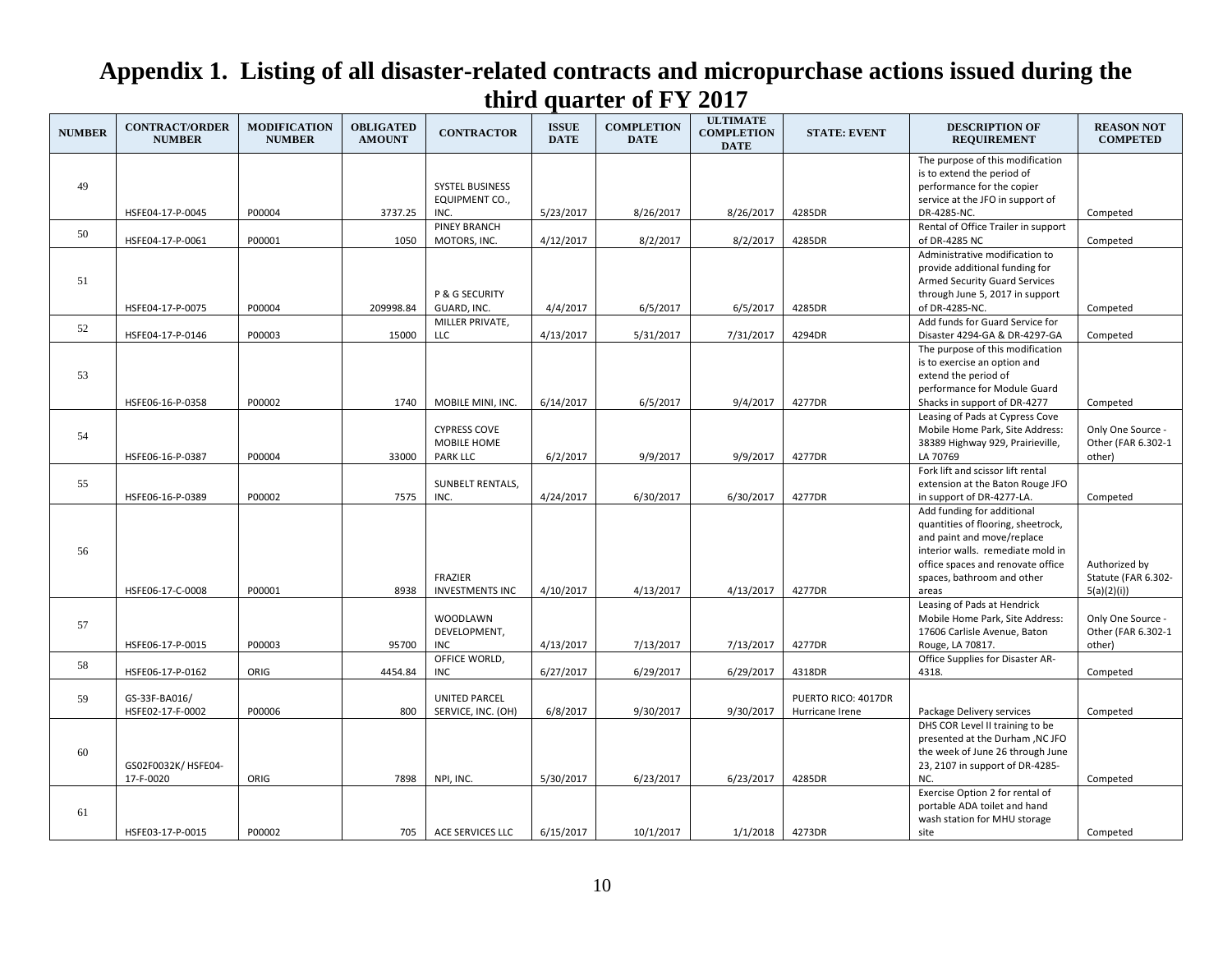| <b>NUMBER</b> | <b>CONTRACT/ORDER</b><br><b>NUMBER</b> | <b>MODIFICATION</b><br><b>NUMBER</b> | <b>OBLIGATED</b><br><b>AMOUNT</b> | <b>CONTRACTOR</b>                                                                 | <b>ISSUE</b><br><b>DATE</b> | <b>COMPLETION</b><br><b>DATE</b> | <b>ULTIMATE</b><br><b>COMPLETION</b><br><b>DATE</b> | <b>STATE: EVENT</b>                             | <b>DESCRIPTION OF</b><br><b>REQUIREMENT</b>                                                                                                | <b>REASON NOT</b><br><b>COMPETED</b>              |
|---------------|----------------------------------------|--------------------------------------|-----------------------------------|-----------------------------------------------------------------------------------|-----------------------------|----------------------------------|-----------------------------------------------------|-------------------------------------------------|--------------------------------------------------------------------------------------------------------------------------------------------|---------------------------------------------------|
| 62            | HSFE04-17-A-0013/<br>HSFE04-17-J-0042  | P00006                               | 500400                            | <b>LAWRENCE MOBILE</b><br><b>HOME SERVICE</b>                                     | 4/7/2017                    | 12/12/2017                       | 12/12/2017                                          | 4285DR                                          | Modification to provide<br>additional funding to CLIN 0001,<br>CLIN 0002, and CLIN 0012 of the<br>task order in support of DR-4285-<br>NC. | Competed                                          |
| 63            | HSFE04-17-P-0015                       | P00004                               | 13315.5                           | <b>ENTERPRISE</b><br>LEASING<br>COMPANY-<br>SOUTHEAST, LLC                        | 5/10/2017                   | 6/30/2017                        | 6/30/2017                                           | 4286DR                                          | Modification done for additional<br>funding for (1) one cargo and<br>(1) one box truck in support of DR<br>4286-SC.                        | Competed                                          |
| 64            | HSFE04-17-P-0020                       | P00003                               | 2955                              | SHRED WITH US                                                                     | 5/22/2017                   | 8/18/2017                        | 8/18/2017                                           | 4286DR                                          | Additional funding needed for<br>shredding service at the JFO and<br>Branch Office.                                                        | Competed                                          |
| 65            | HSFE04-17-P-0099                       | P00002                               | 180                               | ALLWAYS SHRED,<br>INC.                                                            | 4/10/2017                   | 7/20/2017                        | 7/20/2017                                           | 4285DR                                          | Shredder service is support of DR-<br>4285-NC                                                                                              | Competed                                          |
| 66            | HSFE04-17-P-0126                       | P00002                               | 2800                              | SOUTHEAST<br>PROPERTIES OF<br><b>COLUMBUS LLC</b>                                 | 6/15/2017                   | 12/17/2017                       | 12/17/2017                                          | 4285DR                                          | Modification to extend the pad<br>lease for Manufactured Housing<br>Units in support of DR-4285-NC.                                        | Competed                                          |
| 67            | HSFE04-17-P-0164                       | P00001                               | 2175                              | SOUTH MISSISSIPPI<br><b>BUSINESS</b><br><b>MACHINES OF</b><br><b>GULFPORT INC</b> | 4/25/2017                   | 8/27/2017                        | 8/27/2017                                           | MISSISSIPPI: 1604DR<br><b>HURRICANE KATRINA</b> | Purchase order for the remainder<br>of copier service for the Biloxi<br>center                                                             | Competed                                          |
| 68            | HSFE06-16-P-0348                       | P00005                               | 40000                             | <b>AIRPORT RD</b><br>MOBILE HOME<br>PARK                                          | 5/24/2017                   | 8/31/2017                        | 8/31/2017                                           | 4277DR                                          | <b>LEASING OF PADS AT AIRPORT</b><br>ROAD MHP LOCATED AT 18325<br>MILLER LANE, HAMMOND, LA<br>70304.                                       | Only One Source -<br>Other (FAR 6.302-1<br>other) |
| 69            | HSFE06-16-P-0381                       | P00003                               | 29700                             | DEVILLE, CHARLES                                                                  | 6/12/2017                   | 6/12/2017                        | 6/12/2017                                           | 4277DR                                          | Leasing of Pads at Albany Mobile<br>Home Park, Site Address: 30544<br>Strawberry Lane, Hammond LA<br>70403. Exercise Option Period 2.      | Only One Source -<br>Other (FAR 6.302-1<br>other) |
| 70            | HSFE06-17-P-0002                       | P00003                               | 4019.26                           | NEFF RENTAL LLC                                                                   | 4/13/2017                   | 5/14/2017                        | 5/14/2017                                           | 4277DR                                          | Add funds to cover period of<br>performance extension<br>completed with P00001.                                                            | Competed                                          |
| 71            | HSFE06-17-P-0097                       | P00003                               | 217800                            | RMSG CORP                                                                         | 6/29/2017                   | 9/30/2017                        | 3/29/2018                                           | 4277DR                                          | Greenwell Village Mobile Home<br>Park - Leasing of Pads. Site<br>Address: 7185 Greenwell Street,<br>Baton Rouge, LA 70802.                 | Only One Source -<br>Other (FAR 6.302-1<br>other) |
| 72            | HSFE06-17-P-0101                       | P00002                               | 19800                             | SAMCO<br>PROPERTIES LLC                                                           | 4/7/2017                    | 7/8/2017                         | 7/8/2017                                            | 4277DR                                          | Leasing of Pads at Twin Oaks<br>Mobile Home Park, Site Address:<br>30697 Old River Road, Denham<br>Springs, LA 70726                       | Only One Source -<br>Other (FAR 6.302-1<br>other) |
| 73            | HSFE06-17-P-0112                       | P00001                               | 4200                              | <b>PURNELL</b><br><b>CONSTRUCTION</b><br>CO., LLC.                                | 4/26/2017                   | 7/23/2017                        | 7/23/2017                                           | 4277DR                                          | RENTAL OF A 3 TON PORTABLE<br>AC UNIT TO COOL THE SERVER<br>ROOM AT THE JFO SUPPORTING<br>DR-4277-LA IN BATON ROUGE                        | Competed                                          |
| 74            | HSFE06-17-P-0119                       | P00001                               | 7560                              | <b>WATKINS</b><br>PROPERTIES LLC                                                  | 4/20/2017                   | 7/19/2017                        | 7/19/2017                                           | 4277DR                                          | Leasing of Pads at Kleinpeter<br>Mobile Home Park, Site Address:<br>5734 Kleinpeter Road, Baton<br>Rouge, LA 70802.                        | Only One Source -<br>Other (FAR 6.302-1<br>other) |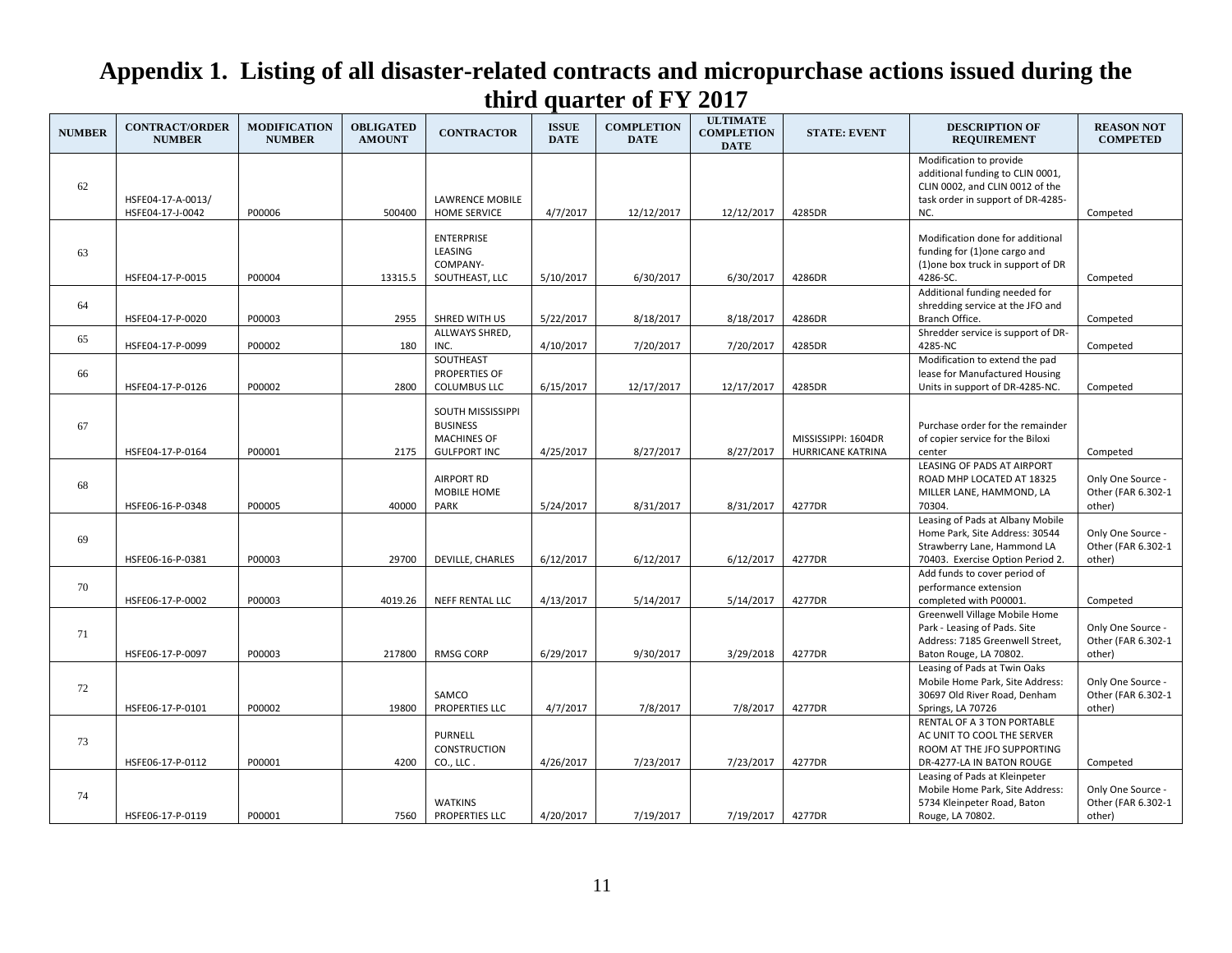| <b>NUMBER</b> | <b>CONTRACT/ORDER</b><br><b>NUMBER</b> | <b>MODIFICATION</b><br><b>NUMBER</b> | <b>OBLIGATED</b><br><b>AMOUNT</b> | <b>CONTRACTOR</b>                                                     | <b>ISSUE</b><br><b>DATE</b> | <b>COMPLETION</b><br><b>DATE</b> | <b>ULTIMATE</b><br><b>COMPLETION</b><br><b>DATE</b> | <b>STATE: EVENT</b>                                                                          | <b>DESCRIPTION OF</b><br><b>REQUIREMENT</b>                                                                                                              | <b>REASON NOT</b><br><b>COMPETED</b>              |
|---------------|----------------------------------------|--------------------------------------|-----------------------------------|-----------------------------------------------------------------------|-----------------------------|----------------------------------|-----------------------------------------------------|----------------------------------------------------------------------------------------------|----------------------------------------------------------------------------------------------------------------------------------------------------------|---------------------------------------------------|
| 75            | HSFE06-17-P-0121                       | P00001                               | 32064                             | <b>LAVEY LANE</b><br>MOBILE HOME<br>PARK, LLC                         | 4/20/2017                   | 7/19/2017                        | 7/19/2017                                           | 4277DR                                                                                       | Leasing of Pads at Lavey Lane<br>Mobile Home Park, Site Address:<br>5510 Lavey Lane, Baton Rouge,<br>LA 70802.                                           | Only One Source -<br>Other (FAR 6.302-1<br>other) |
| 76            | GS-21F-0003U/<br>HSFE10-17-F-0008      | ORIG                                 | 7391.4                            | <b>GRAYBAR ELECTRIC</b><br>COMPANY, INC.                              | 5/30/2017                   | 6/19/2017                        | 6/19/2017                                           | 4309DR                                                                                       | Purchase IT Wiring Supplies in<br>Support of DR4310-WA                                                                                                   | Competed                                          |
| 77            | GS33F0015S/ HSFE04-<br>17-F-0019       | P00001                               | 4740                              | EAN HOLDINGS,<br>LLC                                                  | 4/24/2017                   | 5/31/2017                        | 5/31/2017                                           | 4294DR                                                                                       | The purpose of this Modification<br>is to add funding to CLIN 0002on<br>the Base Award and extend the<br>Period of Performance:<br>03/20/2017-05/31/2017 | Competed                                          |
| 78            | GS35F0639P/HSFETX-<br>13-F-0022        | P00039                               | 2790                              | SWN<br><b>COMMUNICATIONS</b><br>INC.                                  | 4/13/2017                   | 8/31/2017                        | 8/31/2017                                           | 4285DR                                                                                       | Obligate \$2,790 for DR 4285<br>Outbound Auto dialer campaigns.                                                                                          | Competed                                          |
| 79            | HSFE01-17-P-0008                       | P00001                               | 44000                             | <b>NSTAR ELECTRIC</b><br>COMPANY                                      | 5/9/2017                    | 12/31/2017                       | 12/31/2017                                          | MASSACHUSETTS:<br>4214DR                                                                     | <b>Electrical Services at FRC</b>                                                                                                                        | Unique Source<br>(FAR 6.302-1(b)(1))              |
| 80            | HSFE02-17-P-0002                       | P00005                               | 2500                              | <b>VIRGIN ISLANDS</b><br><b>WATER &amp; POWER</b><br><b>AUTHORITY</b> | 6/28/2017                   | 9/30/2017                        | 9/30/2017                                           | <b>VIRGIN ISLANDS:</b><br>1948DR SEVERE<br>STORMS, FLOODING,<br>MUDSLIDES, AND<br>LANDSLIDES | additional funding for order                                                                                                                             | Competed                                          |
| 81            | HSFE03-17-P-0006                       | P00003                               | 51120                             | <b>ACTION FACILITIES</b><br>MANAGEMENT,<br>INC.                       | 5/16/2017                   | 8/31/2017                        | 11/29/2017                                          | 4273DR                                                                                       | Exercise Option 2 for security<br>services at MHU Storage Yard.<br>DR-4273-WV                                                                            | Competed                                          |
| 82            | HSFE03-17-P-0013                       | P00002                               | 1081.5                            | <b>CAPITAL BUSINESS</b><br>SYSTEMS, INC                               | 6/16/2017                   | 9/12/2017                        | 12/12/2018                                          | VIRGINIA: 4024DR<br>Hurricane Irene                                                          | Monthly copier rental for the<br>Region III CPC in Harrisburg, PA                                                                                        | Competed                                          |
| 83            | HSFE04-17-A-0011/<br>HSFE04-17-J-0046  | P00005                               | 195750                            | STONE, CHARLES S                                                      | 4/7/2017                    | 12/7/2017                        | 12/7/2017                                           | 4285DR                                                                                       | Modification to provide<br>additional funding to CLIN 0001<br>and CLIN 0002 of the task order<br>in support of DR-4285-NC.                               | Competed                                          |
| 84            | HSFE04-17-P-0151                       | P00002                               | 14450                             | JONES ESTATES LLC                                                     | 4/21/2017                   | 9/1/2018                         | 9/1/2018                                            | 4285DR                                                                                       | Rental of two (2) additional<br>MHU/THU pads in Forest Haven<br>MHP in support of DR-4285-NC.                                                            | SAP<br>Noncompetition<br>(FAR 13)                 |
| 85            | HSFE06-17-C-0002                       | P00004                               | 100000                            | <b>DIXIE ELECTRIC</b><br>MEMBERSHIP<br>CORPORATION                    | 6/1/2017                    | 9/24/2017                        | 9/24/2017                                           | 4277DR                                                                                       | This contract is to establish<br>electrical services to Mobil<br>Housing Units (MHUs) in support<br>of DR-4277-LA.                                       | Utilities (FAR<br>$6.302 - 1(b)(3)$               |
| 86            | HSFE06-17-P-0004                       | P00002                               | 12200                             | CWTP, L.L.C.                                                          | 4/6/2017                    | 7/5/2017                         | 7/5/2017                                            | 4277DR                                                                                       | Leasing of Pads at Brentwood<br>Estates Mobile Home Park, Site<br>Address: 9477 Lansdowne Road,<br>Baton Rouge, LA 70818.                                | Only One Source -<br>Other (FAR 6.302-1<br>other) |
| 87            | HSFE06-17-P-0016                       | P00003                               | 12285                             | <b>WALKER SOUTH</b><br>MOBILE HOME<br>PARK, LLC                       | 5/4/2017                    | 7/13/2017                        | 7/13/2017                                           | 4277DR                                                                                       | Leasing of Pads at Walker South<br>Mobile Home Park, Site Address:<br>13537 Lakeview Drive, Denham<br>Springs, LA 70726.                                 | Only One Source -<br>Other (FAR 6.302-1<br>other) |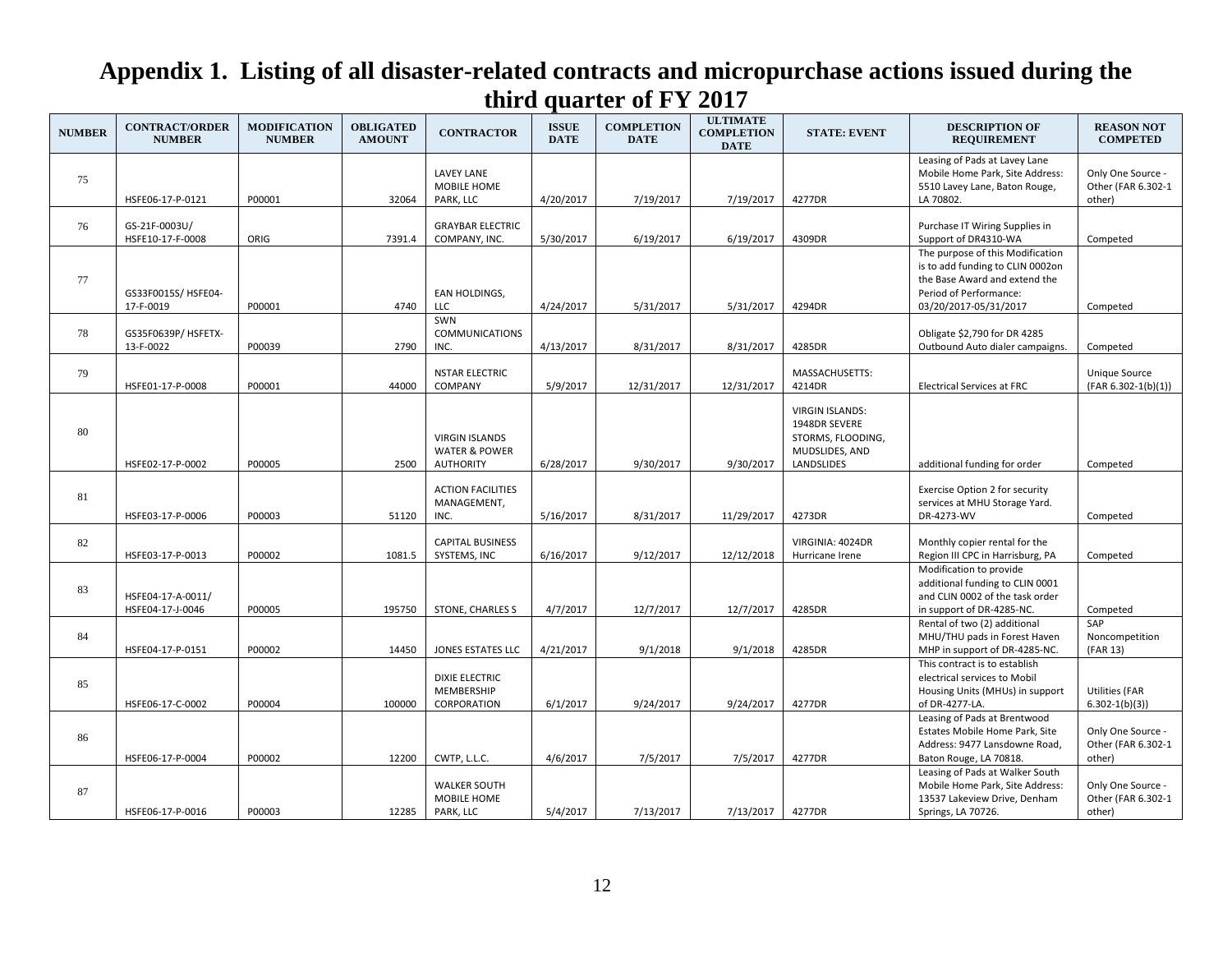| <b>NUMBER</b> | <b>CONTRACT/ORDER</b><br><b>NUMBER</b> | <b>MODIFICATION</b><br><b>NUMBER</b> | <b>OBLIGATED</b><br><b>AMOUNT</b> | <b>CONTRACTOR</b>                           | <b>ISSUE</b><br><b>DATE</b> | <b>COMPLETION</b><br><b>DATE</b> | <b>ULTIMATE</b><br><b>COMPLETION</b><br><b>DATE</b> | <b>STATE: EVENT</b>                                                          | <b>DESCRIPTION OF</b><br><b>REQUIREMENT</b>                                                                                                   | <b>REASON NOT</b><br><b>COMPETED</b>                |
|---------------|----------------------------------------|--------------------------------------|-----------------------------------|---------------------------------------------|-----------------------------|----------------------------------|-----------------------------------------------------|------------------------------------------------------------------------------|-----------------------------------------------------------------------------------------------------------------------------------------------|-----------------------------------------------------|
| 88            | HSFE06-17-P-0039                       | P00002                               | 9984                              | <b>BUNCH'S TRAILER</b><br><b>PARK LLC</b>   | 4/23/2017                   | 7/23/2017                        | 7/23/2017                                           | 4277DR                                                                       | Leasing of Pads at Bunch's Trailer<br>Park, Site Address: 25100<br>Greenwell Springs Road,<br>Greenwell Springs, LA 70739                     | Only One Source -<br>Other (FAR 6.302-1<br>other)   |
| 89            | HSFE06-17-P-0098                       | P00002                               | 201300                            | <b>DENHAM STREET</b><br>MOBILE HOME<br>PARK | 6/29/2017                   | 9/30/2017                        | 3/29/2018                                           | 4277DR                                                                       | Denham Street Mobile Home<br>Park - Leasing of Pads. Site<br>Address: 6060 Winchester Ave,<br>Baton Rouge, LA 70805.                          | Only One Source -<br>Other (FAR 6.302-1<br>other)   |
| 90            | HSFE06-17-P-0163                       | ORIG                                 | 498                               | R. K. BLACK, INC.                           | 6/28/2017                   | 9/29/2017                        | 9/29/2017                                           | 4315DR                                                                       | Shredding services                                                                                                                            | Competed                                            |
| 91            | HSFE08-17-P-0001                       | P00002                               | 162                               | XPRESSHRED, LLC                             | 6/30/2017                   | 9/30/2017                        | 9/30/2017                                           | COLORADO: 4145DR<br>Severe Storms,<br>Flooding, Landslides,<br>and Mudslides | Shredding Bins - Building 20<br>Denver Federal Center                                                                                         | Competed                                            |
| 92            | HSFE09-16-P-3027                       | P00014                               | 18000                             | CLEARLAKE<br>RESORTS, LLC                   | 5/10/2017                   | 8/11/2017                        | 8/11/2017                                           | CALIFORNIA: 4240DR                                                           | The purpose of this modification<br>is to exercise an additional 3<br>months of service through August<br>11, 2017 under Option Period IV.    | SAP<br>Noncompetition<br>(FAR 13)                   |
| 93            | HSFE06-17-P-0167                       | ORIG                                 | 450                               | <b>ROCK SOLID DATA</b><br>MANAGEMENT<br>COR | 6/29/2017                   | 9/28/2017                        | 10/29/2017                                          | 4318DR                                                                       | Shredding services in support of<br><b>DR4318-AR</b>                                                                                          | Competed                                            |
| 94            | HSFE09-17-P-0018                       | P00003                               | 2868.66                           | <b>NEVADA OFFICE</b><br>MACHINES, INC.      | 5/16/2017                   | 6/16/2017                        | 12/16/2017                                          | 4303DR                                                                       | Modification to add funding for<br>CLIN 0015 printer/copier<br>overages for base period of<br>contract. This modification<br>replaces P00002. | Competed                                            |
| 95            | HSFE09-17-P-0028                       | P00002                               | 4475                              | <b>RAY MORGAN INC</b>                       | 6/22/2017                   | 10/3/2017                        | 4/3/2018                                            | 4308DR                                                                       | Exercise Opt. 1                                                                                                                               | Competed                                            |
| 96            | HSFE09-17-P-0031                       | ORIG                                 | 455.25                            | Integrity Shred, LLC                        | 4/21/2017                   | 7/10/2017                        | 10/10/2017                                          | 4301DR                                                                       | <b>Shredding Service</b>                                                                                                                      | Competed                                            |
| 97            | HSFE09-17-P-0043                       | ORIG                                 | 780                               | SHRED-IT USA INC.                           | 5/15/2017                   | 8/21/2017                        | 11/21/2017                                          | 4308DR                                                                       | Shredding Service - Scotts Valley,<br>CA                                                                                                      | Competed                                            |
| 98            | HSFE10-17-P-0023                       | P00002                               | 50                                | <b>GARTEN SERVICES,</b><br>INC.             | 4/7/2017                    | 5/12/2017                        | 5/12/2017                                           | 4296DR                                                                       | IGF::OT::IGF Shredding Service                                                                                                                | Less than or equal<br>to Micropurchase<br>Threshold |
| 99            | HSFE30-12-D-0571/<br>HSFE70-17-J-0119  | ORIG                                 | 90000                             | Knight Sky LLC                              | 6/13/2017                   | 7/7/2017                         | 7/7/2017                                            | 4317DR                                                                       | Exercise Option IV for Satellite<br>Airtime IDIQ - Knight Sky                                                                                 | Competed                                            |
| 100           | HSFE30-16-D-0203/<br>HSFE30-17-J-0202  | ORIG                                 | 75898.68                          | <b>VERIZON FEDERAL</b><br>INC.              | 4/3/2017                    | 6/30/2017                        | 6/30/2017                                           | 4285DR                                                                       | WIRELINE bridge                                                                                                                               | Only One Source -<br>Other (FAR 6.302-1<br>other)   |
| 101           | HSFE30-16-D-0203/<br>HSFE30-17-J-0221  | ORIG                                 | 61287.38                          | <b>VERIZON FEDERAL</b><br>INC.              | 4/11/2017                   | 6/30/2017                        | 6/30/2017                                           | 4272DR                                                                       | WIRELINE bridge                                                                                                                               | Only One Source -<br>Other (FAR 6.302-1<br>other)   |
| 102           | HSFE30-16-D-0203/<br>HSFE30-17-J-0222  | ORIG                                 | 534.82                            | <b>VERIZON FEDERAL</b><br>INC.              | 4/11/2017                   | 6/30/2017                        | 6/30/2017                                           | CALIFORNIA: 4193DR<br>EARTHQUAKE                                             | WIRELINE bridge                                                                                                                               | Only One Source -<br>Other (FAR 6.302-1<br>other)   |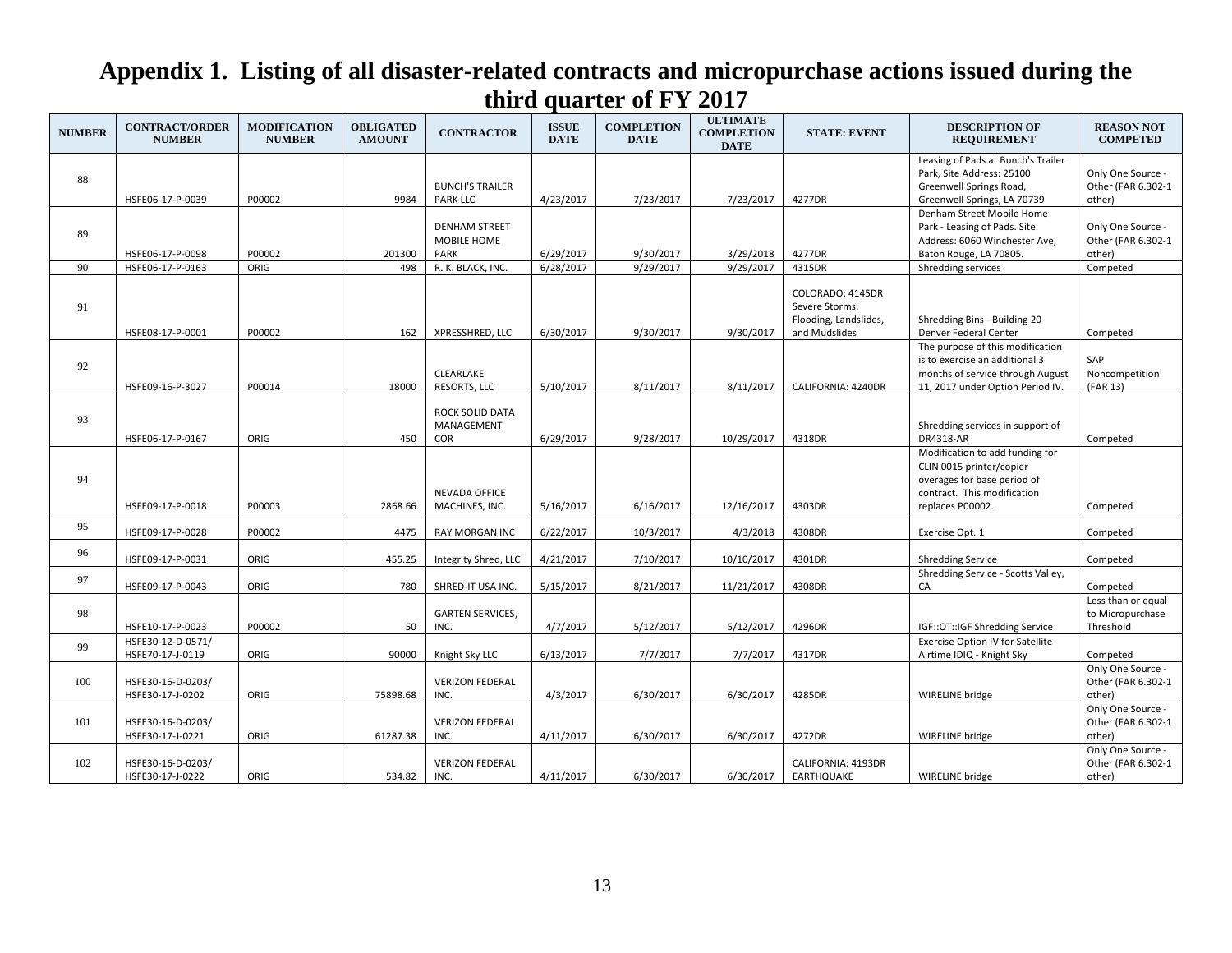| <b>NUMBER</b> | <b>CONTRACT/ORDER</b><br><b>NUMBER</b>  | <b>MODIFICATION</b><br><b>NUMBER</b> | <b>OBLIGATED</b><br><b>AMOUNT</b> | <b>CONTRACTOR</b>                                                          | <b>ISSUE</b><br><b>DATE</b> | <b>COMPLETION</b><br><b>DATE</b> | <b>ULTIMATE</b><br><b>COMPLETION</b><br><b>DATE</b> | <b>STATE: EVENT</b>                                                                 | <b>DESCRIPTION OF</b><br><b>REQUIREMENT</b>                                                                                            | <b>REASON NOT</b><br><b>COMPETED</b>              |
|---------------|-----------------------------------------|--------------------------------------|-----------------------------------|----------------------------------------------------------------------------|-----------------------------|----------------------------------|-----------------------------------------------------|-------------------------------------------------------------------------------------|----------------------------------------------------------------------------------------------------------------------------------------|---------------------------------------------------|
| 103           | HSFE30-16-D-0203/<br>HSFE30-17-J-0225   | ORIG                                 | 17541.01                          | <b>VERIZON FEDERAL</b><br>INC.                                             | 4/12/2017                   | 6/30/2017                        | 6/30/2017                                           | CALIFORNIA: 1731DR<br>WILDFIRES, FLOODING,<br>MUD FLOWS, AND<br><b>DEBRIS FLOWS</b> | WIRELINE bridge                                                                                                                        | Only One Source -<br>Other (FAR 6.302-1<br>other) |
| 104           | HSFE30-16-D-0203/<br>HSFE30-17-J-0234   | ORIG                                 | 4888.46                           | <b>VERIZON FEDERAL</b><br>INC.                                             | 4/18/2017                   | 6/30/2017                        | 6/30/2017                                           | NEW JERSEY: 4086DR<br>Hurricane Sandy                                               | WIRELINE bridge                                                                                                                        | Only One Source -<br>Other (FAR 6.302-1<br>other) |
| 105           | HSFE30-16-D-0203/<br>HSFE30-17-J-0277   | ORIG                                 | 29892.97                          | <b>VERIZON FEDERAL</b><br>INC.                                             | 6/5/2017                    | 7/31/2017                        | 7/31/2017                                           | 4301DR                                                                              | WIRELINE bridge                                                                                                                        | Only One Source -<br>Other (FAR 6.302-1<br>other) |
| 106           | HSFE30-17-D-0001/<br>HSFE30-17-J-0254   | ORIG                                 | 13559.97                          | AT&T MOBILITY LLC                                                          | 5/1/2017                    | 5/2/2017                         | 5/2/2017                                            | 4300DR                                                                              | IGF::CT::IGF FEMA Wide Wireless<br>Telecommunication contract                                                                          | Only One Source -<br>Other (FAR 6.302-1<br>other) |
| 107           | HSFE30-17-D-0001/<br>HSFE30-17-J-0276   | ORIG                                 | 48691.02                          | AT&T MOBILITY LLC                                                          | 5/31/2017                   | 1/18/2018                        | 1/18/2018                                           | 7220SU DRF-SURGE-<br><b>DISASTR SUPRT ACCTS-</b><br>PRE-<br>DECLARE/MOBILZTN        | IGF::CT::IGF FEMA Wide Wireless<br>Telecommunication contract                                                                          | Only One Source -<br>Other (FAR 6.302-1<br>other) |
| 108           | HSFE30-17-D-0002/<br>HSFE30-17-J-0237   | ORIG                                 | 7647.07                           | <b>VERIZON WIRELESS</b>                                                    | 4/18/2017                   | 4/18/2017                        | 4/18/2017                                           | LOUISIANA: 1603DR<br>HURRICANE KATRINA                                              | IGF::CT::IGF FEMA Wide Wireless<br>Telecommunication contract                                                                          | Only One Source -<br>Other (FAR 6.302-1<br>other) |
| 109           | HSFE60-15-D-0003/<br>HSFE04-17-J-0073   | ORIG                                 | 49556.34                          | COMPASS PTS JV,<br>THE                                                     | 5/24/2017                   | 7/7/2017                         | 7/7/2017                                            | 4297DR                                                                              | P-431 Tornado Protection in<br>support of Presidentially Declared<br>Disaster DR-4294/4297 GA                                          | Competed                                          |
| 110           | HSFE80-13-D-0070/<br>HSFE07-17-J-0008   | ORIG                                 | 928243.51                         | ALLTECH, INC.                                                              | 6/4/2017                    | 8/3/2017                         | 1/3/2018                                            | 4317DR                                                                              | This task order provides housing<br>inspection services for major<br>disaster survivors in affected<br>areas identified in DR-4317-MO. | Competed                                          |
| 111           | HSFE80-15-D-0063/<br>HSFE80-17-J-0246   | ORIG                                 | 352800                            | <b>INSTITUTE FOR</b><br><b>BUILDING</b><br><b>TECHNOLOGY AND</b><br>SAFETY | 4/20/2017                   | 4/19/2018                        | 4/19/2018                                           | 4277DR                                                                              | TPS Inspections for MHU's                                                                                                              | Competed                                          |
| 112           | HSFE80-15-D-0063/<br>HSFE80-17-J-0275   | ORIG                                 | 385200                            | <b>INSTITUTE FOR</b><br><b>BUILDING</b><br>TECHNOLOGY AND<br>SAFETY        | 6/21/2017                   | 9/23/2017                        | 9/23/2017                                           | 4277DR                                                                              | TPS Installation and Inspection.                                                                                                       | Competed                                          |
| 113           | HSFE80-15-D-0063/<br>HSFE80-17-J-0282   | ORIG                                 | 202500                            | <b>INSTITUTE FOR</b><br><b>BUILDING</b><br><b>TECHNOLOGY AND</b><br>SAFETY | 6/22/2017                   | 9/23/2017                        | 9/23/2017                                           | 4277DR                                                                              | TPS Installation and Inspection.                                                                                                       | Competed                                          |
| 114           | HSFEHQ-12-A-0151/<br>HSFE50-16-J-0042   | P00029                               | 28332                             | <b>TYCO INTEGRATED</b><br>SECURITY LLC                                     | 4/19/2017                   | 5/31/2017                        | 5/31/2017                                           | 4286DR                                                                              | Funding for JFO installs                                                                                                               | Competed                                          |
| 115           | GS-02Q-14-D-CR0019/<br>HSFE09-17-F-0016 | ORIG                                 | 6677.73                           | <b>ACCESS PRODUCTS,</b><br><b>INC</b>                                      | 6/27/2017                   | 6/29/2017                        | 6/29/2017                                           | 4308DR                                                                              | <b>Toner Cartridges</b>                                                                                                                | Competed                                          |
| 116           | GS-02Q-14-D-CR0019/<br>HSFE09-17-F-0017 | ORIG                                 | 4040.12                           | <b>ACCESS PRODUCTS,</b><br><b>INC</b>                                      | 6/9/2017                    | 6/15/2017                        | 6/15/2017                                           | 4308DR                                                                              | <b>Toner Cartridges</b>                                                                                                                | Competed                                          |
| 117           | GS-33F-0015S/<br>HSFE04-17-F-0015       | P00004                               | 20000                             | EAN HOLDINGS,<br><b>LLC</b>                                                | 6/20/2017                   | 10/4/2017                        | 10/4/2017                                           | 4285DR                                                                              | RENTAL OF VARIOUS VEHICLES                                                                                                             | Competed                                          |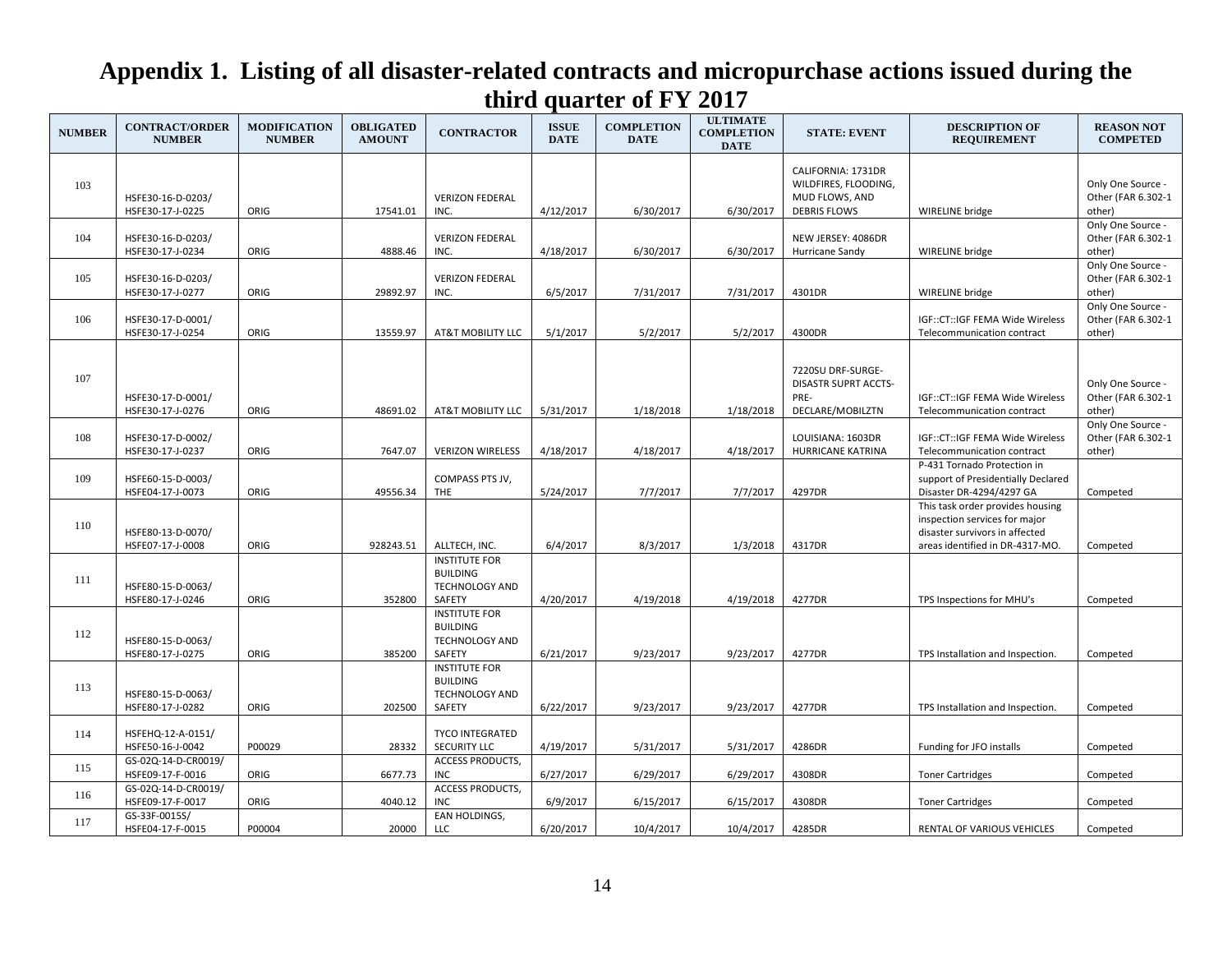| <b>NUMBER</b> | <b>CONTRACT/ORDER</b><br><b>NUMBER</b> | <b>MODIFICATION</b><br><b>NUMBER</b> | <b>OBLIGATED</b><br><b>AMOUNT</b> | <b>CONTRACTOR</b>                                                    | <b>ISSUE</b><br><b>DATE</b> | <b>COMPLETION</b><br><b>DATE</b> | <b>ULTIMATE</b><br><b>COMPLETION</b><br><b>DATE</b> | <b>STATE: EVENT</b>                 | <b>DESCRIPTION OF</b><br><b>REQUIREMENT</b>                                                                                                             | <b>REASON NOT</b><br><b>COMPETED</b>                |
|---------------|----------------------------------------|--------------------------------------|-----------------------------------|----------------------------------------------------------------------|-----------------------------|----------------------------------|-----------------------------------------------------|-------------------------------------|---------------------------------------------------------------------------------------------------------------------------------------------------------|-----------------------------------------------------|
| 118           | GS-33F-BA016/                          |                                      |                                   | <b>UNITED PARCEL</b>                                                 |                             |                                  |                                                     | PUERTO RICO: 4017DR                 |                                                                                                                                                         |                                                     |
|               | HSFE02-17-F-0002                       | P00005                               | 800                               | SERVICE, INC. (OH)                                                   | 5/23/2017                   | 9/30/2017                        | 9/30/2017                                           | Hurricane Irene                     | Package Delivery services                                                                                                                               | Competed                                            |
| 119           | GS-33F-BA016/<br>HSFE07-17-F-0004      | ORIG                                 | 7000                              | <b>UNITED PARCEL</b><br>SERVICE, INC. (OH)                           | 6/7/2017                    | 9/30/2017                        | 9/30/2017                                           | 4317DR                              | Provide Domestic Express,<br>Ground Pick-Up, and Delivery<br>Service in support of DR-4317-<br>MO.                                                      | Competed                                            |
| 120           | GS00P16BSD1220/<br>HSFE06-17-F-0009    | P00001                               | 30000                             | <b>ENTERGY</b><br>LOUISIANA, LLC                                     | 4/20/2017                   | 7/19/2017                        | 7/19/2017                                           | 4277DR                              | To provide electrical services at<br>the Victoria Group Park Site<br>located at 3030 Victoria Drive,<br>Baton Rouge, LA                                 | <b>Utilities (FAR</b><br>$6.302 - 1(b)(3)$          |
| 121           | GS23F0282L/ HSFE10-<br>17-F-0005       | P00001                               | 5000                              | <b>UNITED PARCEL</b><br>SERVICE, INC. (OH)                           | 4/28/2017                   | 9/30/2017                        | 9/30/2017                                           | 4310DR                              | IGF::OT::IGF Shipping Services                                                                                                                          | Competed                                            |
| 122           | GS33FBA016/ HSFE02-<br>17-F-0005       | ORIG                                 | 1400                              | <b>UNITED PARCEL</b><br>SERVICE, INC. (OH)                           | 5/31/2017                   | 5/31/2018                        | 5/31/2020                                           | MULTIPLE DISASTERS                  | Delivery Services in Support of<br>DR-4086-NJ and DR-4021-NJ                                                                                            | Competed                                            |
| 123           | HSFE02-17-C-0002                       | ORIG                                 | 9450                              | AUTOMATED<br><b>BUILDING</b><br>CONTROLS, INC                        | 6/30/2017                   | 6/30/2022                        | 6/30/2022                                           | MULTIPLE DISASTERS                  | <b>HVAC Maintenance Services at</b><br>Naval Weapons Station Earle                                                                                      | Competed                                            |
| 124           | HSFE02-17-P-0019                       | ORIG                                 | 6530                              | <b>LEX REPORTING</b><br>SERVICE, INC.                                | 5/2/2017                    | 5/17/2017                        | 5/29/2017                                           | NEW YORK: 4085DR<br>Hurricane Sandy | Court Reporter--DR4085NY                                                                                                                                | Competed                                            |
| 125           | HSFE03-17-P-0009                       | P00003                               | 446.19                            | <b>COPIER GUY, THE</b>                                               | 6/6/2017                    | 6/6/2017                         | 12/4/2017                                           | 4273DR                              | Add funds to CLINs 003 and 004<br>for pick-up of copiers at DR-4273-<br><b>WV Recovery Center</b>                                                       | Competed                                            |
| 126           | HSFE03-17-P-0012                       | P00003                               | 180                               | G2J LLC                                                              | 6/8/2017                    | 9/9/2017                         | 12/9/2018                                           | <b>WEST VIRGINIA:</b><br>4210DR     | Modification to exercise Option<br>Period 2 and de-obligate funds<br>from CLIN 1003. Shredding<br>services for the Region III CPC in<br>Harrisburg, PA. | Less than or equal<br>to Micropurchase<br>Threshold |
| 127           | HSFE03-17-P-0026                       | ORIG                                 | 284.31                            | <b>WASTE</b><br><b>MANAGEMENT OF</b><br>WEST VIRGINIA,<br><b>INC</b> | 6/6/2017                    | 9/12/2017                        | 3/12/2018                                           | 4273DR                              | Waste management services for<br><b>MHU Staging Area</b>                                                                                                | Less than or equal<br>to Micropurchase<br>Threshold |
| 128           | HSFE04-17-A-0012/<br>HSFE04-17-J-0043  | P00004                               | 84255                             | <b>HAMVIS</b><br>PROPERTIES, INC.                                    | 4/7/2017                    | 12/17/2017                       | 12/17/2017                                          | 4285DR                              | Modification to provide<br>additional funding to CLIN 0001<br>and CLIN 0002 of the task order<br>in support of DR-4285-NC.                              | Competed                                            |
| 129           | HSFE04-17-A-0013/<br>HSFE04-17-J-0042  | P00005                               | 2000                              | <b>LAWRENCE MOBILE</b><br><b>HOME SERVICE</b>                        | 4/3/2017                    | 12/12/2017                       | 12/12/2017                                          | 4285DR                              | Modification to provide<br>additional funding to CLIN 0010<br>of the task order in support of<br>DR-4285-NC.                                            | Competed                                            |
| 130           | HSFE04-17-A-0013/<br>HSFE04-17-J-0042  | P00007                               | 108000                            | <b>Small Business</b><br>Administration                              | 6/15/2017                   | 12/12/2017                       | 12/12/2017                                          | 4285DR                              | Modification to provide<br>additional funding to CLIN 0006<br>Reinstall of the task order in<br>support of DR-4285-NC.                                  | Competed                                            |
| 131           | HSFE04-17-P-0047                       | P00002                               | 8730.3                            | SYSTEL BUSINESS<br>EQUIPMENT CO.,<br>INC.                            | 4/13/2017                   | 7/31/2017                        | 7/31/2017                                           | 4285DR                              | Copier Service, DR-4285-NC                                                                                                                              | Competed                                            |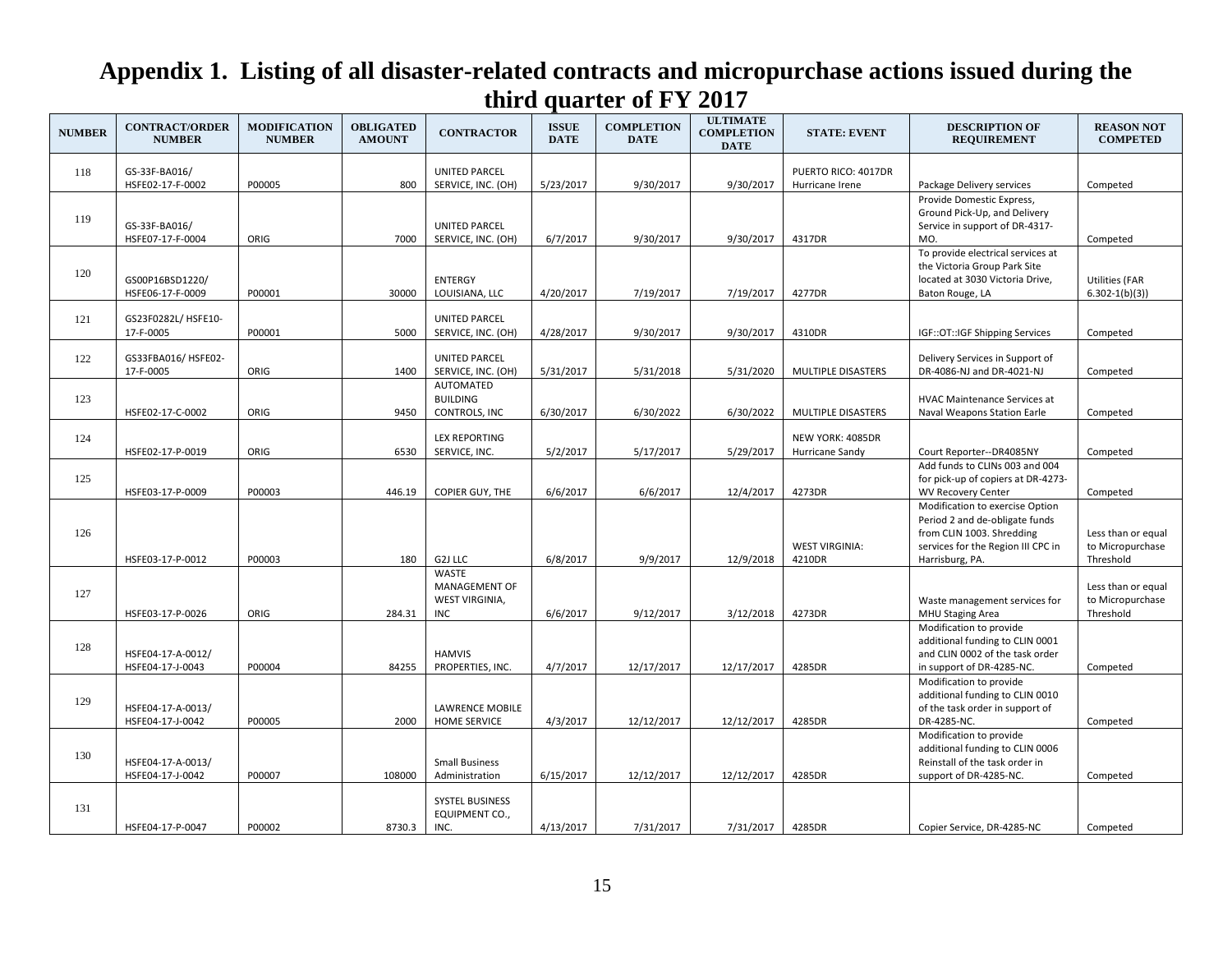| <b>NUMBER</b> | <b>CONTRACT/ORDER</b><br><b>NUMBER</b> | <b>MODIFICATION</b><br><b>NUMBER</b> | <b>OBLIGATED</b><br><b>AMOUNT</b> | <b>CONTRACTOR</b>                                           | <b>ISSUE</b><br><b>DATE</b> | <b>COMPLETION</b><br><b>DATE</b> | <b>ULTIMATE</b><br><b>COMPLETION</b><br><b>DATE</b> | <b>STATE: EVENT</b> | <b>DESCRIPTION OF</b><br><b>REQUIREMENT</b>                                                                                                   | <b>REASON NOT</b><br><b>COMPETED</b>               |
|---------------|----------------------------------------|--------------------------------------|-----------------------------------|-------------------------------------------------------------|-----------------------------|----------------------------------|-----------------------------------------------------|---------------------|-----------------------------------------------------------------------------------------------------------------------------------------------|----------------------------------------------------|
| 132           | HSFE09-17-C-0001                       | P00001                               | 110377.92                         | AMERICAN<br><b>CUSTOM PRIVATE</b><br>SECURITY, INC.         | 5/3/2017                    | 8/6/2017                         | 8/7/2017                                            | CALIFORNIA: 4240DR  | Security Guard Services for DR<br>4240 MHU Staging Yard. Exercise<br>Option Period I.                                                         | Authorized by<br>Statute (FAR 6.302-<br>5(a)(2)(i) |
| 133           | HSFE09-17-P-0015                       | P00001                               | 1606.8                            | <b>STAY SAFE</b><br>SOLUTIONS, INC.                         | 6/9/2017                    | 9/7/2017                         | 9/7/2017                                            | 4308DR              | JFO Shredding, DR-4308-CA                                                                                                                     | Competed                                           |
| 134           | HSFE09-17-P-0024                       | ORIG                                 | 5376.96                           | <b>GRAYBAR ELECTRIC</b><br>COMPANY, INC.                    | 4/4/2017                    | 4/11/2017                        | 4/11/2017                                           | 4301DR              | Acquire Miscellaneous IT<br>Components for Five (5) AFO<br><b>Build-Outs</b>                                                                  | SAP<br>Noncompetition<br>(FAR 13)                  |
| 135           | HSFE09-17-P-0029                       | ORIG                                 | 121500                            | <b>MARTIN-ROSS &amp;</b><br><b>ASSOCIATES LLC</b>           | 4/12/2017                   | 6/28/2017                        | 9/28/2017                                           | 4303DR              | Security Guard Services for DR-<br>303-NV                                                                                                     | Competed                                           |
| 136           | HSFE09-17-P-0032                       | ORIG                                 | 411                               | <b>ALLIED WASTE</b><br>SERVICES OF<br>NORTH AMERICA,<br>LLC | 4/20/2017                   | 6/30/2017                        | 7/1/2017                                            | CALIFORNIA: 4240DR  | Trash and Recycling Services for<br><b>DR4240 JFO</b>                                                                                         | SAP<br>Noncompetition<br>(FAR 13)                  |
| 137           | HSFE09-17-P-0036                       | P00001                               | 5044.28                           | SAN DIEGO, ALLAN                                            | 5/15/2017                   | 5/2/2017                         | 5/2/2017                                            | 4308DR              | Add Funding                                                                                                                                   | Competed                                           |
| 138           | HSFE09-17-P-0037                       | ORIG                                 | 6024.27                           | <b>APIV</b><br>APPLICATIONS, INC.                           | 4/27/2017                   | 5/2/2017                         | 5/2/2017                                            | 4301DR              | <b>Office Supplies</b>                                                                                                                        | Competed                                           |
| 139           |                                        |                                      |                                   | <b>OFFSITE DATA</b>                                         |                             |                                  |                                                     |                     | Order for shredding/data<br>destruction services for the DR-<br>4303-NV JFO located in Carson                                                 |                                                    |
| 140           | HSFE09-17-P-0039                       | ORIG                                 | 1320                              | <b>DEPOT LLC</b><br>Turk's Kern Copy,                       | 5/1/2017                    | 8/31/2017                        | 8/31/2017                                           | 4303DR              | City, NV.                                                                                                                                     | Competed                                           |
| 141           | HSFE09-17-P-0040<br>HSFE09-17-P-0040   | ORIG<br>P00001                       | 1631.5<br>2500                    | Inc.<br>Turk's Kern Copy,                                   | 5/17/2017<br>5/18/2017      | 8/4/2017<br>8/15/2017            | 8/15/2017<br>8/16/2017                              | 4305DR<br>4305DR    | High Speed B&W Copier Service                                                                                                                 | Competed                                           |
| 142           | HSFE09-17-P-0047                       | ORIG                                 | 3508.44                           | Inc.<br>ASE DIRECT, INC.                                    | 5/18/2017                   | 5/24/2017                        | 5/24/2017                                           | 4303DR              | High Speed Color Copier Service<br>Purchase of toner cartridges for<br>large printers located at<br>DR4303/4307-NV JFO in Carson<br>City, NV. | Competed<br>Competed                               |
| 143           | HSFE10-17-P-0022                       | P00002                               | 6000                              | <b>SALEM HOTEL</b><br>GROUP, LLC                            | 4/6/2017                    | 5/9/2017                         | 5/9/2017                                            | 4296DR              | IGF::OT::IGF Disaster related<br>rental space to be used as Area<br>Field Office                                                              | SAP<br>Noncompetition<br>(FAR 13)                  |
| 144           | HSFE10-17-P-0036                       | ORIG                                 | 2287.5                            | <b>STRICTLY</b><br>TECHNOLOGY, LLC                          | 5/19/2017                   | 5/23/2017                        | 5/23/2017                                           | 4310DR              | Support DR4310-ID with Office<br>Products                                                                                                     | Competed                                           |
| 145           | HSFE10-17-P-0048                       | ORIG                                 | 4248.78                           | <b>HOCOHAN</b><br>HOLDINGS, INC.                            | 6/9/2017                    | 6/14/2017                        | 6/14/2017                                           | MULTIPLE DISASTERS  | Support DR4310/4313-ID with<br><b>Toner Cartridges</b>                                                                                        | Competed                                           |
| 146           | HSFE30-16-D-0203/<br>HSFE30-17-J-0227  | ORIG                                 | 21367.29                          | <b>VERIZON FEDERAL</b><br>INC.                              | 4/13/2017                   | 6/30/2017                        | 6/30/2017                                           | 4290DR              | WIRELINE bridge                                                                                                                               | Only One Source -<br>Other (FAR 6.302-1<br>other)  |
| 147           | HSFE30-16-D-0203/<br>HSFE30-17-J-0261  | ORIG                                 | 58262.79                          | <b>VERIZON FEDERAL</b><br>INC.                              | 5/9/2017                    | 5/31/2017                        | 5/31/2017                                           | 4297DR              | WIRELINE bridge                                                                                                                               | Only One Source -<br>Other (FAR 6.302-1<br>other)  |
| 148           | HSFE30-16-D-0203/<br>HSFE30-17-J-0273  | ORIG                                 | 5340.54                           | <b>VERIZON FEDERAL</b><br>INC.                              | 5/19/2017                   | 6/30/2017                        | 6/30/2017                                           | 4277DR              | WIRELINE bridge                                                                                                                               | Only One Source -<br>Other (FAR 6.302-1<br>other)  |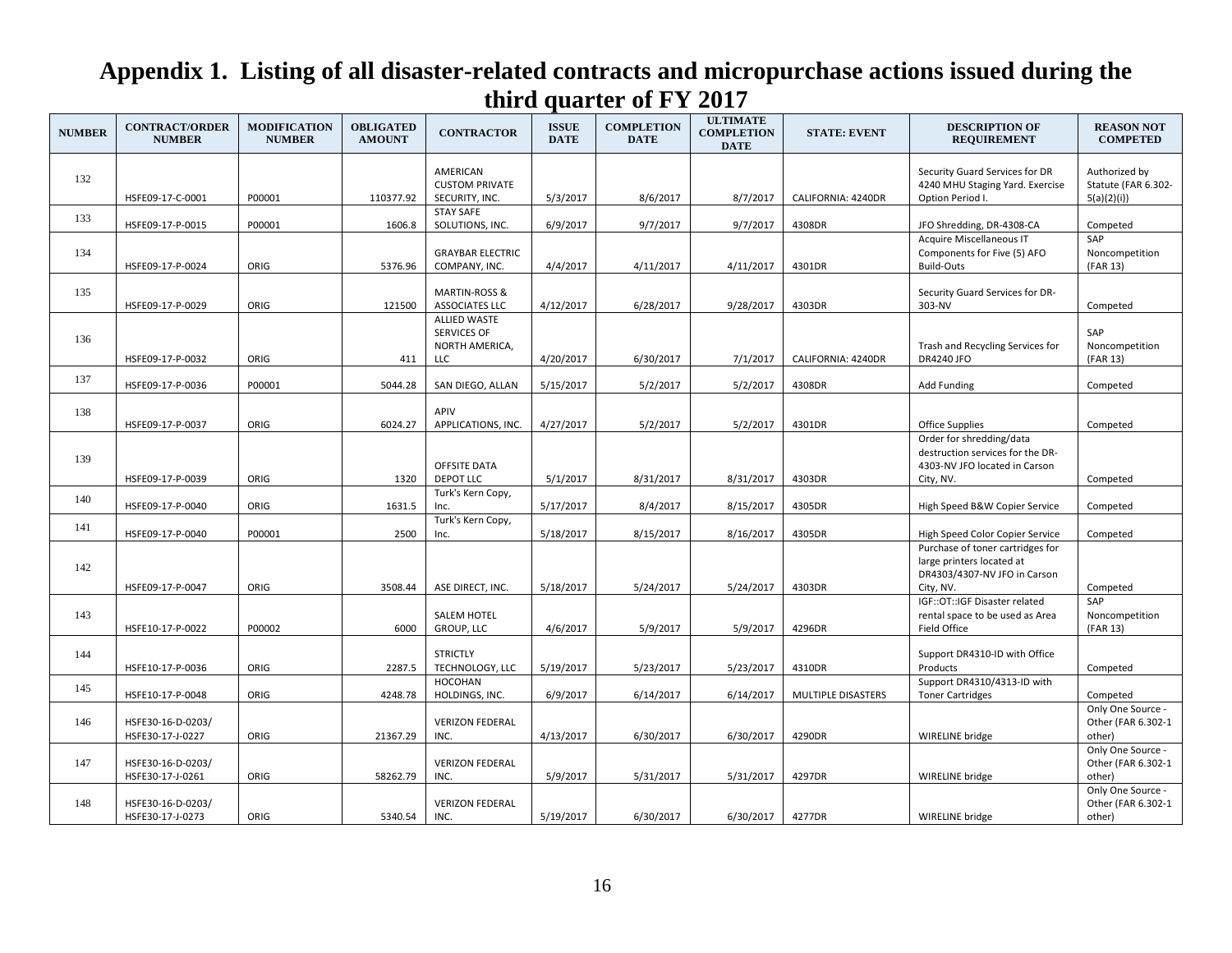| <b>NUMBER</b> | <b>CONTRACT/ORDER</b><br><b>NUMBER</b> | <b>MODIFICATION</b><br><b>NUMBER</b> | <b>OBLIGATED</b><br><b>AMOUNT</b> | <b>CONTRACTOR</b>                            | <b>ISSUE</b><br><b>DATE</b> | <b>COMPLETION</b><br><b>DATE</b> | <b>ULTIMATE</b><br><b>COMPLETION</b><br><b>DATE</b> | <b>STATE: EVENT</b>    | <b>DESCRIPTION OF</b><br><b>REQUIREMENT</b>                      | <b>REASON NOT</b><br><b>COMPETED</b> |
|---------------|----------------------------------------|--------------------------------------|-----------------------------------|----------------------------------------------|-----------------------------|----------------------------------|-----------------------------------------------------|------------------------|------------------------------------------------------------------|--------------------------------------|
|               |                                        |                                      |                                   | <b>INSTITUTE FOR</b>                         |                             |                                  |                                                     |                        |                                                                  |                                      |
| 149           |                                        |                                      |                                   | <b>BUILDING</b>                              |                             |                                  |                                                     |                        |                                                                  |                                      |
|               | HSFE80-15-D-0063/                      |                                      |                                   | <b>TECHNOLOGY AND</b>                        |                             |                                  |                                                     |                        |                                                                  |                                      |
|               | HSFE80-17-J-0236                       | ORIG                                 | 465300                            | SAFETY<br><b>INSTITUTE FOR</b>               | 4/20/2017                   | 4/19/2018                        | 4/19/2018                                           | 4277DR                 | TPS Installation                                                 | Competed                             |
|               |                                        |                                      |                                   | <b>BUILDING</b>                              |                             |                                  |                                                     |                        |                                                                  |                                      |
| 150           | HSFE80-15-D-0063/                      |                                      |                                   | <b>TECHNOLOGY AND</b>                        |                             |                                  |                                                     |                        |                                                                  |                                      |
|               | HSFE80-17-J-0238                       | ORIG                                 | 465300                            | SAFETY                                       | 4/20/2017                   | 4/19/2018                        | 4/19/2018                                           | 4277DR                 | <b>TPS Installation</b>                                          | Competed                             |
|               |                                        |                                      |                                   | <b>INSTITUTE FOR</b>                         |                             |                                  |                                                     |                        |                                                                  |                                      |
| 151           |                                        |                                      |                                   | <b>BUILDING</b>                              |                             |                                  |                                                     |                        |                                                                  |                                      |
|               | HSFE80-15-D-0063/                      |                                      |                                   | <b>TECHNOLOGY AND</b>                        |                             |                                  |                                                     |                        |                                                                  |                                      |
|               | HSFE80-17-J-0244                       | ORIG                                 | 352800                            | SAFETY                                       | 4/20/2017                   | 4/19/2018                        | 4/19/2018                                           | 4277DR                 | TPS Inspection for MHU's.                                        | Competed                             |
|               |                                        |                                      |                                   | <b>INSTITUTE FOR</b>                         |                             |                                  |                                                     |                        |                                                                  |                                      |
| 152           |                                        |                                      |                                   | <b>BUILDING</b>                              |                             |                                  |                                                     |                        |                                                                  |                                      |
|               | HSFE80-15-D-0063/                      |                                      |                                   | <b>TECHNOLOGY AND</b>                        |                             |                                  |                                                     |                        |                                                                  |                                      |
|               | HSFE80-17-J-0270                       | ORIG                                 | 410400                            | SAFETY                                       | 6/21/2017                   | 9/23/2017                        | 9/23/2017                                           | 4277DR                 | TPS Installation and Inspection.                                 | Competed                             |
| 153           | HSFEHQ-09-D-0698/<br>HSFE06-16-J-0233  | P00015                               | 1647386.52                        | <b>CB&amp;I FEDERAL</b><br>SERVICES LLC      | 5/5/2017                    | 5/22/2017                        | 5/22/2017                                           | 4277DR                 | CB&I Contract extension to May<br>22, 2017 (DR-4277-LA)          | Competed                             |
|               | GS-21F-0028T/                          |                                      |                                   | <b>SUNBELT RENTALS,</b>                      |                             |                                  |                                                     |                        | Add additional funds for final                                   |                                      |
| 154           | HSFE03-17-F-0002                       | P00005                               | 44.93                             | INC.                                         | 5/16/2017                   | 5/16/2017                        | 5/16/2017                                           | 4291DR                 | invoice                                                          | Competed                             |
|               |                                        |                                      |                                   |                                              |                             |                                  |                                                     |                        |                                                                  |                                      |
| 155           | GS-33F-BA016/                          |                                      |                                   | <b>UNITED PARCEL</b>                         |                             |                                  |                                                     | PUERTO RICO: 4017DR    |                                                                  |                                      |
|               | HSFE02-17-F-0002                       | P00004                               | 1000                              | SERVICE, INC. (OH)                           | 4/10/2017                   | 9/30/2017                        | 9/30/2017                                           | Hurricane Irene        | Package Delivery services                                        | Competed                             |
|               |                                        |                                      |                                   | <b>CONCUR</b>                                |                             |                                  |                                                     |                        |                                                                  |                                      |
| 156           | GS33FY0026/HSFE30-                     |                                      |                                   | TECHNOLOGIES,                                |                             |                                  |                                                     |                        |                                                                  |                                      |
|               | 17-F-0218                              | ORIG                                 | 28061.73                          | INC.                                         | 5/5/2017                    | 5/7/2018                         | 5/7/2018                                            | MULTIPLE DISASTERS     | <b>CONCUR</b>                                                    | Competed                             |
|               |                                        |                                      |                                   | SWN                                          |                             |                                  |                                                     |                        |                                                                  |                                      |
| 157           | GS35F0639P/ HSFETX-                    |                                      |                                   | <b>COMMUNICATIONS</b>                        |                             |                                  |                                                     |                        | Obligate \$2,400 for DR 4285 (NC)                                |                                      |
|               | 13-F-0022                              | P00042                               | 2400                              | INC.                                         | 6/19/2017                   | 8/31/2017                        | 8/31/2017                                           | 4285DR                 | Outbound Auto dialer campaigns.                                  | Competed                             |
|               |                                        |                                      |                                   |                                              |                             |                                  |                                                     | <b>VIRGIN ISLANDS:</b> |                                                                  |                                      |
|               |                                        |                                      |                                   |                                              |                             |                                  |                                                     | 1948DR SEVERE          |                                                                  |                                      |
| 158           |                                        |                                      |                                   | <b>VIRGIN ISLANDS</b>                        |                             |                                  |                                                     | STORMS, FLOODING,      |                                                                  |                                      |
|               |                                        |                                      |                                   | <b>WATER &amp; POWER</b>                     |                             |                                  |                                                     | MUDSLIDES, AND         |                                                                  |                                      |
|               | HSFE02-17-P-0002                       | P00004                               | 1000                              | <b>AUTHORITY</b>                             | 5/11/2017                   | 9/30/2017                        | 9/30/2017                                           | LANDSLIDES             | additional funding for order                                     | Competed                             |
|               |                                        |                                      |                                   |                                              |                             |                                  |                                                     |                        | Modification to provide                                          |                                      |
|               |                                        |                                      |                                   |                                              |                             |                                  |                                                     |                        | additional funding to CLIN 0001,                                 |                                      |
| 159           |                                        |                                      |                                   |                                              |                             |                                  |                                                     |                        | CLIN 0002, and CLIN 0012 of the                                  |                                      |
|               | HSFE04-17-A-0009/<br>HSFE04-17-J-0047  | P00004                               | 70000                             | <b>TEAM HENRY</b><br><b>ENTERPRISES, LLC</b> | 5/16/2017                   | 12/17/2017                       | 12/17/2017                                          | 4285DR                 | task order for MHU haul and<br>install in support of DR-4285-NC. | Competed                             |
|               |                                        |                                      |                                   | CUMBERLAND                                   |                             |                                  |                                                     |                        | Rental of Port A Toilets and Hand                                |                                      |
| 160           |                                        |                                      |                                   | SEPTIC SERVICES                              |                             |                                  |                                                     |                        | Wash Stations in support of DR-                                  |                                      |
|               | HSFE04-17-P-0064                       | P00004                               | 600                               | <b>INC</b>                                   | 6/14/2017                   | 8/26/2017                        | 8/26/2017                                           | 4285DR                 | 4285-NC                                                          | Competed                             |
|               |                                        |                                      |                                   |                                              |                             |                                  |                                                     |                        | Rental of Forklift for the staging                               |                                      |
| 161           | HSFE04-17-P-0067                       | P00002                               | 7674                              | NEFF RENTAL LLC                              | 4/12/2017                   | 8/4/2017                         | 8/4/2017                                            | 4285DR                 | area in support of DR 4285 N.                                    | Competed                             |
|               |                                        |                                      |                                   |                                              |                             |                                  |                                                     |                        | Funding received for three (3)                                   |                                      |
|               |                                        |                                      |                                   |                                              |                             |                                  |                                                     |                        | copiers required to be delivered                                 |                                      |
| 162           |                                        |                                      |                                   |                                              |                             |                                  |                                                     |                        | to Joint Field Office (JFO),                                     |                                      |
|               |                                        |                                      |                                   |                                              |                             |                                  |                                                     |                        | Trafalgar Court Building, 3rd                                    |                                      |
|               |                                        | P00001                               |                                   | <b>SEMINOLE OFFICE</b>                       | 5/2/2017                    | 8/31/2017                        | 8/31/2017                                           |                        | Floor, 850 Trafalgar Court,                                      |                                      |
|               | HSFE04-17-P-0147                       |                                      | 3555                              | SOLUTIONS, INC.                              |                             |                                  |                                                     | 4283DR                 | Maitland, FL 32751.                                              | Competed                             |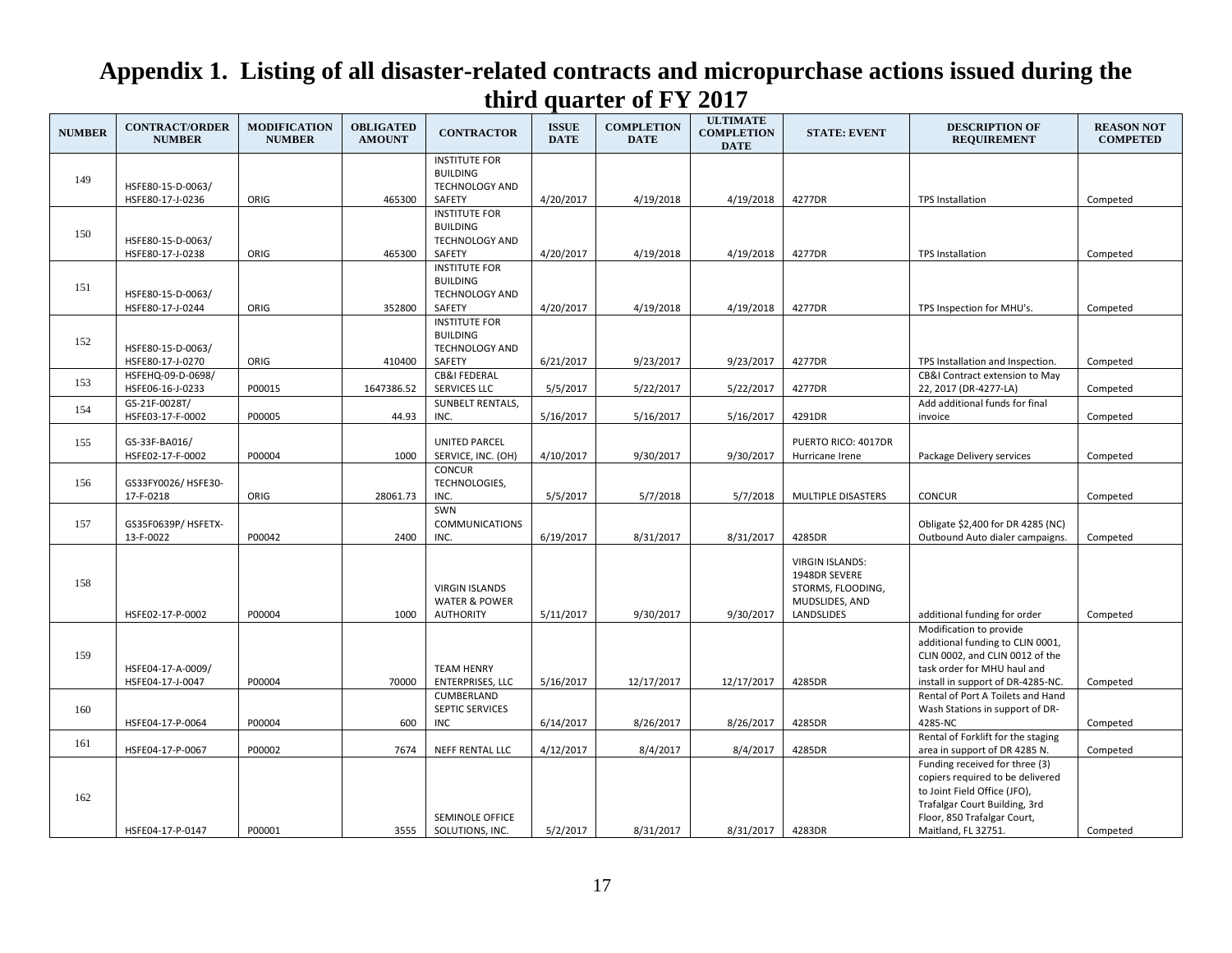| <b>NUMBER</b> | <b>CONTRACT/ORDER</b><br><b>NUMBER</b> | <b>MODIFICATION</b><br><b>NUMBER</b> | <b>OBLIGATED</b><br><b>AMOUNT</b> | <b>CONTRACTOR</b>                                       | <b>ISSUE</b><br><b>DATE</b> | <b>COMPLETION</b><br><b>DATE</b> | <b>ULTIMATE</b><br><b>COMPLETION</b><br><b>DATE</b> | <b>STATE: EVENT</b> | <b>DESCRIPTION OF</b><br><b>REQUIREMENT</b>                                                                                                                                | <b>REASON NOT</b><br><b>COMPETED</b>                |
|---------------|----------------------------------------|--------------------------------------|-----------------------------------|---------------------------------------------------------|-----------------------------|----------------------------------|-----------------------------------------------------|---------------------|----------------------------------------------------------------------------------------------------------------------------------------------------------------------------|-----------------------------------------------------|
| 163           | HSFE04-17-P-0152                       | P00002                               | 1590                              | <b>COPYWRITE OF</b><br><b>NORTH</b><br>MISSISSIPPI, INC | 4/6/2017                    | 4/18/2017                        | 4/18/2017                                           | 4295DR              | Extend Period of Performance,<br>add additional funds and return<br>two black and white copiers on<br>4/07/2017.                                                           | Competed                                            |
| 164           | HSFE06-16-A-0200/<br>HSFE06-17-J-0052  | ORIG                                 | 2714.13                           | MULE-DUREL INC.                                         | 6/1/2017                    | 6/15/2017                        | 6/15/2017                                           | 4277DR              | IGF::OT::IGF Purchase of<br>Miscellaneous Office Supplies to<br>Support FEMA Joint Field Office<br>(JFO) Requirements for Office<br>Supplies DR-4277-LA.                   | Competed                                            |
| 165           | HSFE06-17-A-0010/<br>HSFE06-17-J-0023  | P00002                               | 0                                 | <b>PURNELL</b><br><b>CONSTRUCTION</b><br>CO., LLC.      | 4/27/2017                   | 3/31/2017                        | 4/28/2017                                           | 4277DR              | LIGHTS TOWERS FOR SHERWOOD<br>STAGING IN SUPPORT OF DR-<br>4277-LA. The purpose of this<br>medication is to terminate for<br>convenience.                                  | Competed                                            |
| 166           | HSFE06-17-A-0010/<br>HSFE06-17-J-0023  | P00003                               | 4043.16                           | <b>PURNELL</b><br><b>CONSTRUCTION</b><br>CO., LLC.      | 6/22/2017                   | 4/30/2017                        | 6/23/2017                                           | 4277DR              | LIGHTS TOWERS FOR SHERWOOD<br>STAGING IN SUPPORT OF DR-<br>4277-LA. Add funds to pay<br>outstanding invoice.                                                               | Competed                                            |
| 167           | HSFE06-17-P-0016                       | P00004                               | 4784                              | <b>WALKER SOUTH</b><br>MOBILE HOME<br>PARK, LLC         | 6/1/2017                    | 7/13/2017                        | 7/13/2017                                           | 4277DR              | Leasing of Pads at Walker South<br>Mobile Home Park, Site Address:<br>13537 Lakeview Drive, Denham<br>Springs, LA 70726.                                                   | Only One Source -<br>Other (FAR 6.302-1<br>other)   |
| 168           | HSFE06-17-P-0147                       | ORIG                                 | 6140                              | <b>TAYLOR SECURITY</b><br>AND LOCK<br>COMPANY, INC.     | 5/19/2017                   | 6/12/2017                        | 6/12/2017                                           | 4277DR              | IGF:: OT:: IGF Purchase of Padlocks<br>to Support FEMA Joint Field<br>Office (JFO) Requirements for<br>Mobile Home Units (TPS)<br>Sherwood Forest Location DR-<br>4277-LA. | Competed                                            |
| 169           | HSFE06-17-P-0149                       | ORIG                                 | 11890                             | <b>SCOTT EQUIPMENT</b><br>COMPANY, L.L.C.               | 6/1/2017                    | 8/29/2017                        | 8/29/2017                                           | 4277DR              | Firm Fixed-Price purchase order<br>for the rental of 4 heavy-duty<br>forklifts and 8 propane tanks                                                                         | Competed                                            |
| 170           | HSFE06-17-P-0153                       | ORIG                                 | 848.19                            | PROGRESSIVE<br><b>WASTE SOLUTIONS</b><br>OF LA, INC.    | 6/26/2017                   | 10/6/2017                        | 7/6/2018                                            | 4277DR              | Lease of 8 yard dumpster and<br>weekly emptying for Boyce<br>Staging Area, DR-4277-LA                                                                                      | Less than or equal<br>to Micropurchase<br>Threshold |
| 171           | HSFE06-17-P-0160                       | ORIG                                 | 11695.31                          | <b>UNITED RENTALS</b><br>(NORTH AMERICA),<br>INC.       | 6/28/2017                   | 9/27/2017                        | 6/14/2018                                           | 4277DR              | Light Towers 4277DR-LA                                                                                                                                                     | Competed                                            |
| 172           | HSFE06-17-P-0165                       | ORIG                                 | 5251.95                           | NEFF RENTAL LLC                                         | 6/15/2017                   | 9/14/2017                        | 9/14/2017                                           | 4277DR              | ATV's for Sherwood Forrest MHU<br><b>Staging Area</b>                                                                                                                      | Competed                                            |
| 173           | HSFE07-17-P-0013                       | ORIG                                 | 5100                              | <b>KOESTNER OFFICE</b><br>PRODUCTS, INC.                | 6/17/2017                   | 8/12/2017                        | 12/13/2017                                          | 4317DR              | To provide copier support in<br>support of DR 4317 MO                                                                                                                      | Competed                                            |
| 174           | HSFE07-17-P-0013                       | P00001                               | 3000                              | <b>KOESTNER OFFICE</b><br>PRODUCTS, INC.                | 6/29/2017                   | 8/12/2017                        | 12/13/2017                                          | 4317DR              | To provide copier support in<br>support of DR 4317 MO                                                                                                                      | Competed                                            |
| 175           | HSFE09-17-C-0003                       | ORIG                                 | 188510.4                          | <b>ABC SECURITY</b><br>SERVICE, INC.                    | 5/8/2017                    | 7/10/2017                        | 8/10/2017                                           | 4308DR              | Armed Guard Service, DR-4308-<br>CA                                                                                                                                        | Competed                                            |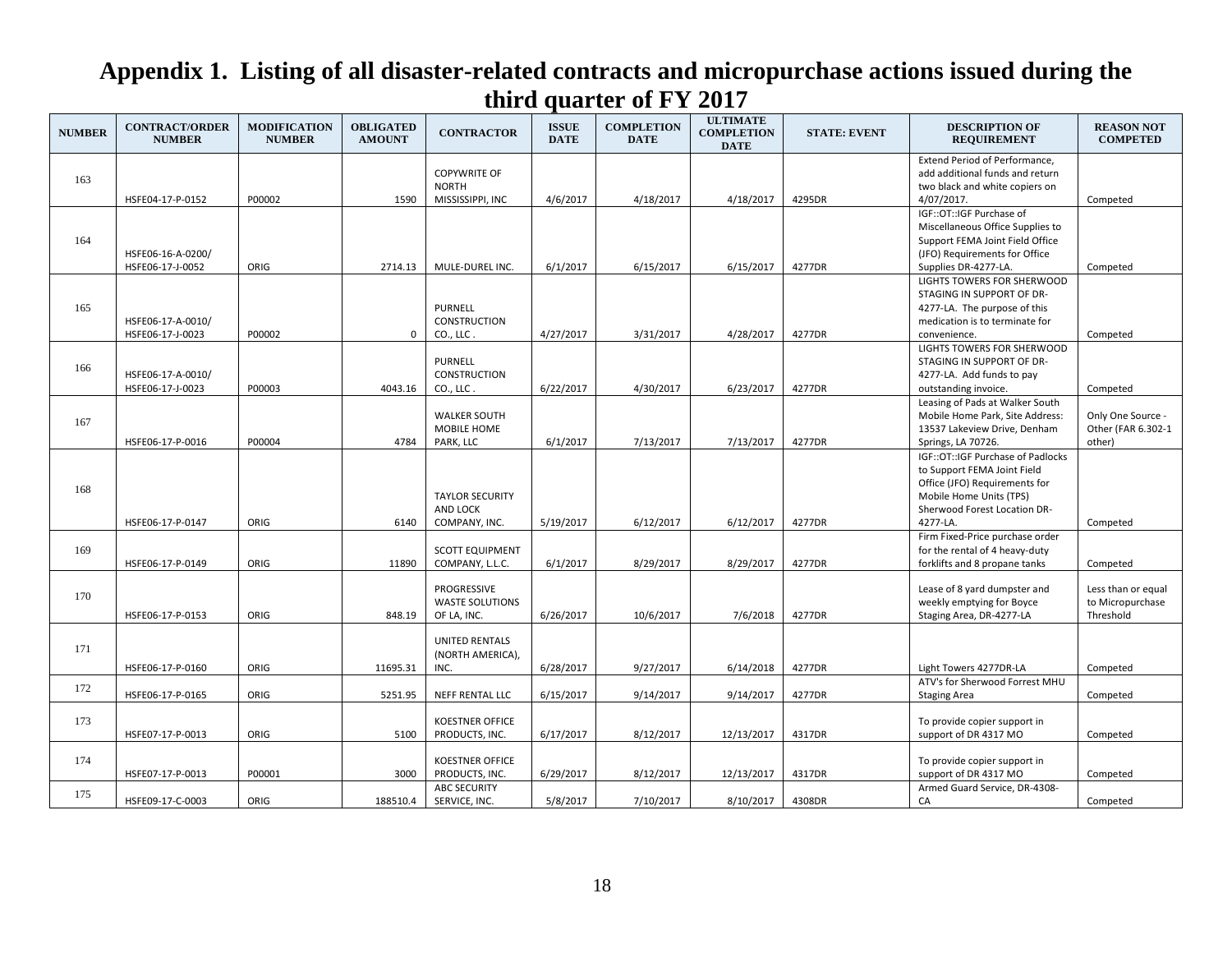| <b>NUMBER</b> | <b>CONTRACT/ORDER</b><br><b>NUMBER</b> | <b>MODIFICATION</b><br><b>NUMBER</b> | <b>OBLIGATED</b><br><b>AMOUNT</b> | <b>CONTRACTOR</b>                                                         | <b>ISSUE</b><br><b>DATE</b> | <b>COMPLETION</b><br><b>DATE</b> | <b>ULTIMATE</b><br><b>COMPLETION</b><br><b>DATE</b> | <b>STATE: EVENT</b>                                                                     | <b>DESCRIPTION OF</b><br><b>REQUIREMENT</b>                                                                                                                                   | <b>REASON NOT</b><br><b>COMPETED</b>               |
|---------------|----------------------------------------|--------------------------------------|-----------------------------------|---------------------------------------------------------------------------|-----------------------------|----------------------------------|-----------------------------------------------------|-----------------------------------------------------------------------------------------|-------------------------------------------------------------------------------------------------------------------------------------------------------------------------------|----------------------------------------------------|
| 176           | HSFE09-17-P-0018                       | P00004                               | 7500                              | <b>NEVADA OFFICE</b><br>MACHINES, INC.                                    | 6/6/2017                    | 8/8/2017                         | 12/16/2017                                          | 4307DR                                                                                  | Modification to revise the original<br>period of performance date for<br>Option Period I (CLIN 0007)to<br>August 8, 2017, and add funding<br>for exercise of Option Period I. | Competed                                           |
| 177           | HSFE09-17-P-0032                       | P00001                               | 411                               | <b>ALLIED WASTE</b><br><b>SERVICES OF</b><br>NORTH AMERICA,<br><b>LLC</b> | 6/13/2017                   | 9/30/2017                        | 9/30/2017                                           | CALIFORNIA: 4240DR                                                                      | Trash and Recycling Services for<br><b>DR4240 JFO</b>                                                                                                                         | SAP<br>Noncompetition<br>(FAR 13)                  |
| 178           | HSFE09-17-P-0038                       | ORIG                                 | 832                               | CORODATA<br>SHREDDING, INC.                                               | 5/2/2017                    | 8/7/2017                         | 11/7/2017                                           | 4308DR                                                                                  | Shredding Service - Scotts Valley,<br>CA                                                                                                                                      | Competed                                           |
| 179           | HSFE09-17-P-0045                       | ORIG                                 | 2433.7                            | ALLIANCE MICRO,<br>INC.                                                   | 5/9/2017                    | 5/17/2017                        | 5/17/2017                                           | 4303DR                                                                                  | Purchase of toner cartridges for<br>Large HP printers located at<br>DR4303-NV JFO, Carson City, NV.                                                                           | Competed                                           |
| 180           | HSFE10-17-P-0037                       | ORIG                                 | 2714.59                           | STAPLES, INC.                                                             | 5/24/2017                   | 5/30/2017                        | 5/30/2017                                           | 4310DR                                                                                  | Support DR4310-ID with Office<br>Products                                                                                                                                     | Competed                                           |
| 181           | HSFE30-16-D-0203/<br>HSFE30-17-J-0213  | ORIG                                 | 5724.99                           | <b>VERIZON FEDERAL</b><br>INC.                                            | 4/6/2017                    | 6/30/2017                        | 6/30/2017                                           | VIRGINIA: 4072DR<br>Severe Storms and<br>Straight-Line Winds                            | <b>WIRELINE</b> bridge                                                                                                                                                        | Only One Source -<br>Other (FAR 6.302-1<br>other)  |
| 182           | HSFE30-16-D-0203/<br>HSFE30-17-J-0239  | ORIG                                 | 2278.86                           | <b>VERIZON FEDERAL</b><br>INC.                                            | 4/19/2017                   | 6/30/2017                        | 6/30/2017                                           | NEW YORK: 4085DR<br>Hurricane Sandy                                                     | <b>WIRELINE</b> bridge                                                                                                                                                        | Only One Source -<br>Other (FAR 6.302-1<br>other)  |
| 183           | HSFE30-16-D-0203/<br>HSFE30-17-J-0240  | ORIG                                 | 1498.45                           | <b>VERIZON FEDERAL</b><br>INC.                                            | 4/19/2017                   | 6/30/2017                        | 6/30/2017                                           | LOUISIANA: 1786DR<br><b>HURRICANE GUSTAV</b>                                            | WIRELINE bridge                                                                                                                                                               | Only One Source -<br>Other (FAR 6.302-1<br>other)  |
| 184           | HSFE30-16-D-0203/<br>HSFE30-17-J-0241  | ORIG                                 | 1145.64                           | <b>VERIZON FEDERAL</b><br>INC.                                            | 4/19/2017                   | 6/30/2017                        | 6/30/2017                                           | GEORGIA: 4259DR                                                                         | WIRELINE bridge                                                                                                                                                               | Only One Source -<br>Other (FAR 6.302-1<br>other)  |
| 185           | HSFE30-16-D-0203/<br>HSFE30-17-J-0245  | ORIG                                 | 29524.48                          | <b>VERIZON FEDERAL</b><br>INC.                                            | 4/25/2017                   | 6/30/2017                        | 6/30/2017                                           | 4288DR                                                                                  | <b>WIRELINE</b> bridge                                                                                                                                                        | Only One Source -<br>Other (FAR 6.302-1<br>other)  |
| 186           | HSFE30-16-D-0203/<br>HSFE30-17-J-0248  | ORIG                                 | 7835.24                           | <b>VERIZON FEDERAL</b><br>INC.                                            | 4/25/2017                   | 6/30/2017                        | 6/30/2017                                           | PUERTO RICO: 4017DR<br>Hurricane Irene                                                  | WIRELINE bridge                                                                                                                                                               | Only One Source -<br>Other (FAR 6.302-1<br>other)  |
| 187           | HSFE30-16-D-0203/<br>HSFE30-17-J-0260  | ORIG                                 | 5299.87                           | <b>VERIZON FEDERAL</b><br>INC.                                            | 5/4/2017                    | 6/30/2017                        | 6/30/2017                                           | FLORIDA: 4177DR<br>SEVERE STORMS,<br>TORNADOES,<br>STRAIGHT-LINE WINDS,<br>AND FLOODING | WIRELINE bridge                                                                                                                                                               | Only One Source -<br>Other (FAR 6.302-1<br>other)  |
| 188           | HSFE30-16-D-0203/<br>HSFE30-17-J-0262  | ORIG                                 | 859.22                            | <b>VERIZON FEDERAL</b><br>INC.                                            | 5/11/2017                   | 6/30/2017                        | 6/30/2017                                           | ALABAMA: 4251DR                                                                         | WIRELINE bridge                                                                                                                                                               | Only One Source -<br>Other (FAR 6.302-1<br>other)  |
| 189           | HSFE70-14-C-0101                       | P00009                               | 0                                 | <b>GALVAN AND</b><br>ASSOCIATES, LLC                                      | 4/18/2017                   | 3/9/2017                         | 3/9/2017                                            | 4525RS DRF-LOGISTICS<br>SUPPLU CHAIN<br><b>MANAGEMENT SYSTEM</b><br>(LSCM               | Logistics Supply Chain<br>Management System (LSCMS)<br><b>Asset Tracking Service (ATS)</b>                                                                                    | Authorized by<br>Statute (FAR 6.302-<br>5(a)(2)(i) |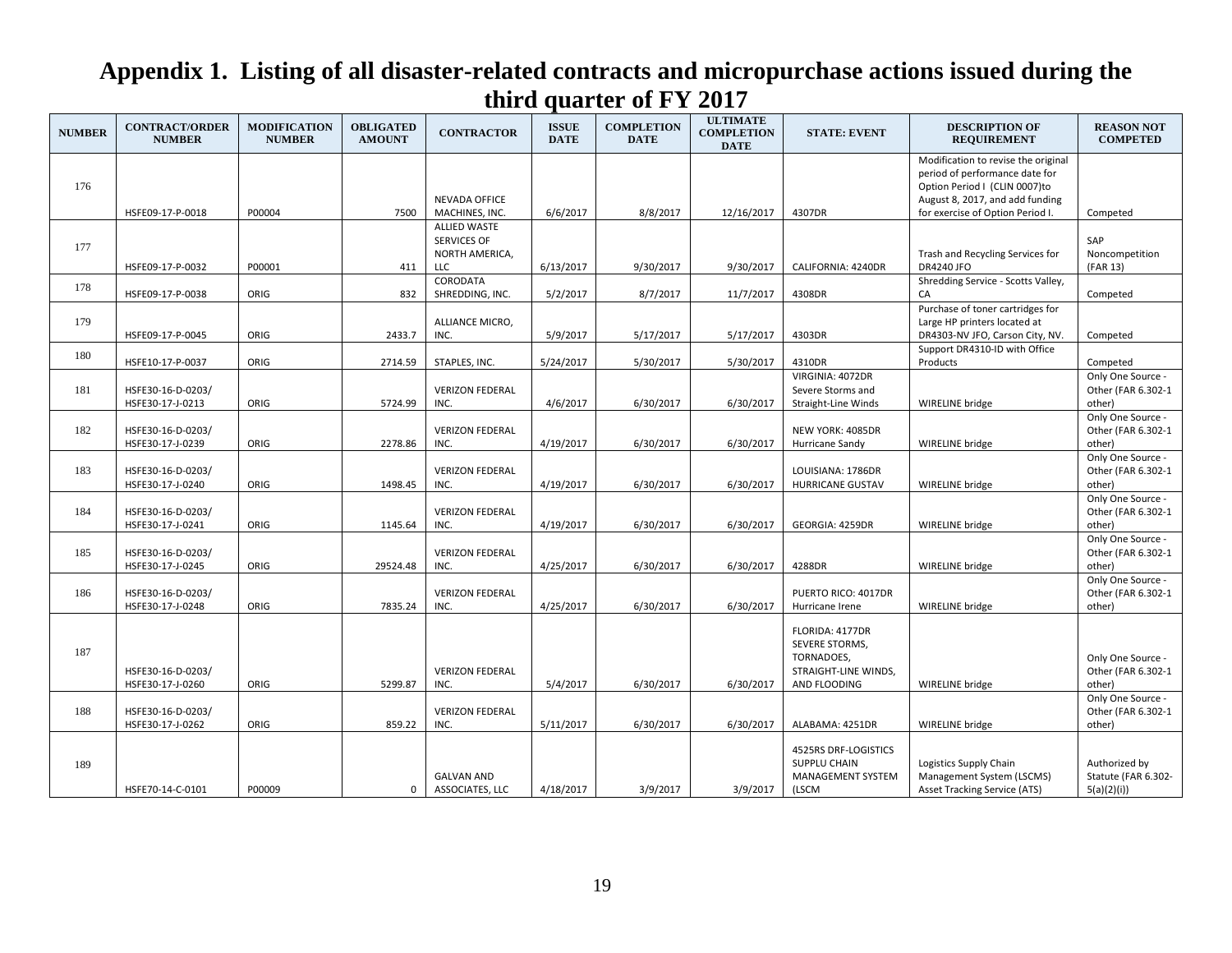| <b>NUMBER</b> | <b>CONTRACT/ORDER</b><br><b>NUMBER</b> | <b>MODIFICATION</b><br><b>NUMBER</b> | <b>OBLIGATED</b><br><b>AMOUNT</b> | <b>CONTRACTOR</b>                                                                                    | <b>ISSUE</b><br><b>DATE</b> | <b>COMPLETION</b><br><b>DATE</b> | <b>ULTIMATE</b><br><b>COMPLETION</b><br><b>DATE</b> | <b>STATE: EVENT</b> | <b>DESCRIPTION OF</b><br><b>REQUIREMENT</b>                                                                                                                                                                               | <b>REASON NOT</b><br><b>COMPETED</b>       |
|---------------|----------------------------------------|--------------------------------------|-----------------------------------|------------------------------------------------------------------------------------------------------|-----------------------------|----------------------------------|-----------------------------------------------------|---------------------|---------------------------------------------------------------------------------------------------------------------------------------------------------------------------------------------------------------------------|--------------------------------------------|
| 190           | HSFE80-13-D-0070/                      |                                      |                                   |                                                                                                      |                             |                                  |                                                     |                     | This task order provides housing<br>inspection services for major<br>disaster survivors in affected                                                                                                                       |                                            |
|               | HSFE06-17-J-0053                       | ORIG                                 | 215874.53                         | ALLTECH, INC.                                                                                        | 6/15/2017                   | 8/14/2017                        | 11/12/2018                                          | 4318DR              | areas identified in DR-4318-AR.                                                                                                                                                                                           | Competed                                   |
| 191           | HSFE80-13-D-0074/<br>HSFE04-17-J-0006  | P00009                               | 39492                             | VANGUARD<br><b>EMERGENCY</b><br>MANAGEMENT<br><b>HOUSING</b><br><b>INSPECTION</b><br><b>SERVICES</b> | 4/6/2017                    | 5/11/2017                        | 5/11/2017                                           | 4286DR              | Contract for Housing and<br>Inspection Services (HIS) in<br>support of disaster 4286-SC in the<br>State of South Carolina.                                                                                                | Competed                                   |
| 192           | HSFE80-14-A-0031/<br>HSFE80-17-F-0019  | ORIG                                 | 6469.7                            | CORELOGIC<br>SOLUTIONS LLC                                                                           | 6/12/2017                   | 9/12/2017                        | 9/12/2017                                           | 4317DR              | The purpose of this Task Order is<br>to provide Address Correction<br>and Parcel Data transactions for<br>Presidentially Declared Disaster in<br>the state of Missouri (DR 4317<br>MO).                                   | Competed                                   |
| 193           | HSFE06-17-C-0002                       | P00003                               | 547748                            | <b>DIXIE ELECTRIC</b><br>MEMBERSHIP<br>CORPORATION                                                   | 4/13/2017                   | 9/24/2017                        | 9/24/2017                                           | 4277DR              | This contract is to establish<br>electrical services to Mobil<br>Housing Units (MHUs) in support<br>of DR-4277-LA.                                                                                                        | <b>Utilities (FAR</b><br>$6.302 - 1(b)(3)$ |
| 194           | HSFE06-17-P-0014                       | P00008                               | 540                               | <b>COMMUNICATIONS</b><br>CONSULTING<br><b>GROUP LLC</b>                                              | 4/19/2017                   | 5/31/2017                        | 5/31/2017                                           | 4277DR              | Extend Contract 1 months for ASL<br>Interpretation Services, CART<br>Services, and mileage in support<br>of DR-4277-LA.                                                                                                   | Competed                                   |
| 195           | HSFE06-17-P-0024                       | P00001                               | 161905.8                          | <b>TEMPLE</b><br>PROPERTIES OF LA                                                                    | 4/24/2017                   | 2/28/2018                        | 3/1/2018                                            | 4277DR              | The purpose of this modification<br>is to correct the funding shortage<br>on CLIN 0004 from the base<br>award. Multi-Family Lease and<br>Repair Program (MFLRP)in<br>support of DR-4277-LA.                               | Competed                                   |
| 196           | HSFE06-17-P-0082                       | P00003                               | 5100                              | <b>BRIGGS</b><br>EQUIPMENT, INC.                                                                     | 4/13/2017                   | 5/30/2017                        | 5/30/2017                                           | 4277DR              | <b>EXTEND THE POP FOR AN</b><br>ADDITIONAL THREE (3) MONTHS<br>FROM 03/01/2017-05/30/2017<br>FOR 2 FORKLIFTS FOR<br>SHERWOOD STAGING IN<br>SUPPORT OF DR-4277-LA                                                          | Competed                                   |
| 197           | HSFE06-17-P-0142                       | ORIG                                 | 3470.24                           | <b>WILLIAMS</b><br>SCOTSMAN, INC.                                                                    | 4/28/2017                   | 10/26/2017                       | 10/26/2017                                          | 4277DR              | To lease four each containers. To<br>provide storage of materials.                                                                                                                                                        | Competed                                   |
| 198           | HSFE06-17-P-0146                       | ORIG                                 | 1350                              | <b>GANAPATI LLC</b>                                                                                  | 5/18/2017                   | 8/5/2017                         | 8/5/2017                                            | 4277DR              | IGF::OT::IGF Rental of parking<br>area "Popeye's Parking Lot" for a<br>three month period starting May<br>6, 2017 - August 5, 2017 to<br>Support FEMA Joint Field Office<br>(JFO) Requirements for Employee<br>Vehicle Pa | Unique Source<br>$(FAR 6.302-1(b)(1))$     |
| 199           |                                        |                                      |                                   | <b>SAFETY AND</b><br><b>SECURITY</b><br>SERVICES,                                                    |                             |                                  |                                                     |                     | Armed Guard Services in support                                                                                                                                                                                           |                                            |
|               | HSFE06-17-P-0168                       | ORIG                                 | 105411.24                         | INCORPORATED                                                                                         | 6/25/2017                   | 9/10/2017                        | 12/4/2017                                           | 4315DR              | of DR4315OK                                                                                                                                                                                                               | Competed                                   |
| 200           | HSFE07-17-P-0017                       | ORIG                                 | 1075                              | <b>RESIENCE INN</b><br><b>WICHITA</b>                                                                | 6/22/2017                   | 7/31/2017                        | 7/31/2017                                           | 4304DR              | To provide conference room<br>space in support of DR 4304 KS                                                                                                                                                              | Competed                                   |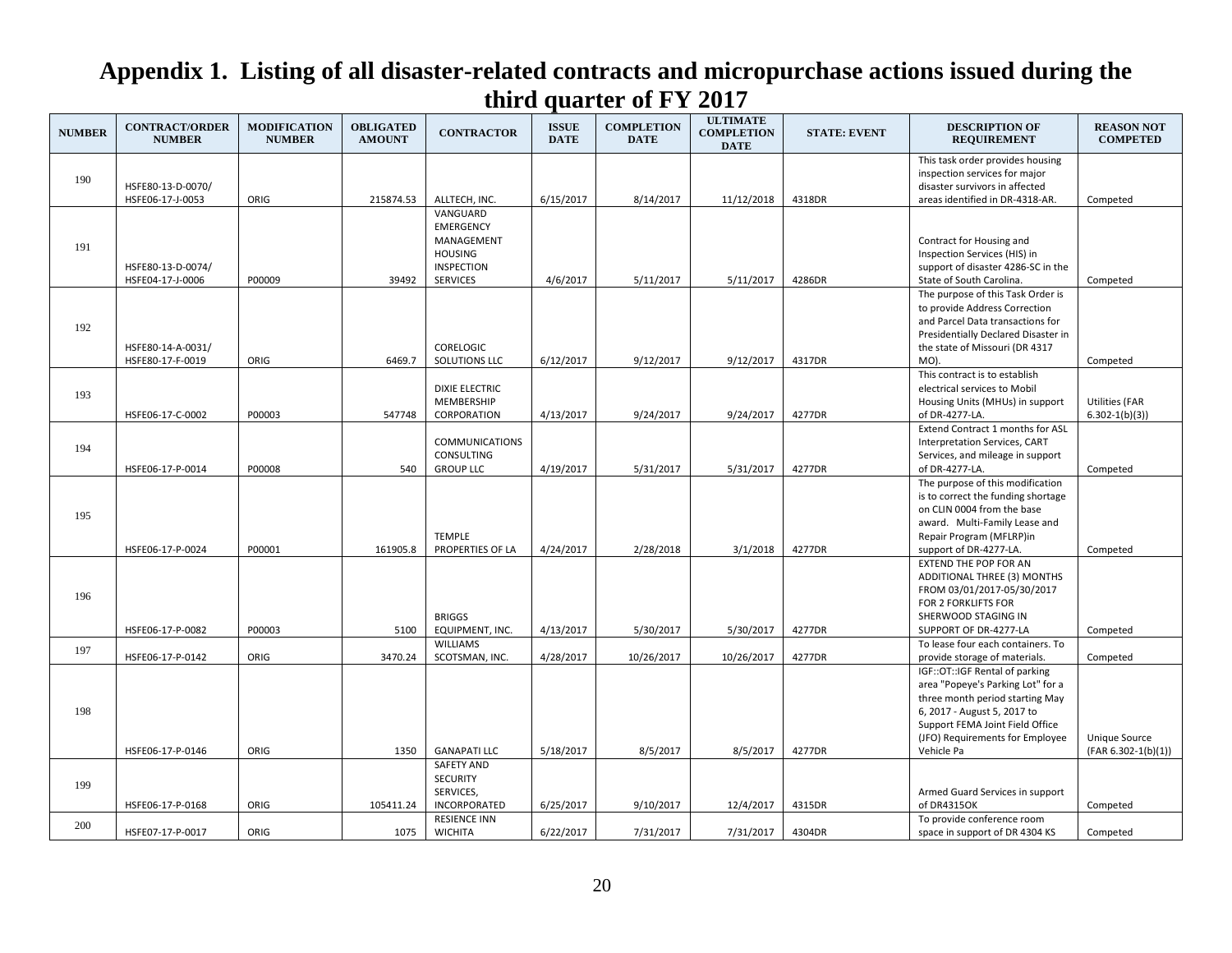| <b>NUMBER</b> | <b>CONTRACT/ORDER</b><br><b>NUMBER</b> | <b>MODIFICATION</b><br><b>NUMBER</b> | <b>OBLIGATED</b><br><b>AMOUNT</b> | <b>CONTRACTOR</b>                             | <b>ISSUE</b><br><b>DATE</b> | <b>COMPLETION</b><br><b>DATE</b> | <b>ULTIMATE</b><br><b>COMPLETION</b><br><b>DATE</b> | <b>STATE: EVENT</b>                                              | <b>DESCRIPTION OF</b><br><b>REQUIREMENT</b>                                                                                                                    | <b>REASON NOT</b><br><b>COMPETED</b>              |
|---------------|----------------------------------------|--------------------------------------|-----------------------------------|-----------------------------------------------|-----------------------------|----------------------------------|-----------------------------------------------------|------------------------------------------------------------------|----------------------------------------------------------------------------------------------------------------------------------------------------------------|---------------------------------------------------|
| 201           |                                        |                                      |                                   |                                               |                             |                                  |                                                     | <b>SOUTH DAKOTA:</b><br>4237DR OGLALA SIOUX<br>TRIBE OF THE PINE | ADDITIONAL FUNDING FOR                                                                                                                                         |                                                   |
|               | HSFE08-15-P-2007                       | P00005                               | 82                                | <b>JMS INC</b>                                | 5/9/2017                    | 8/26/2016                        | 6/8/2017                                            | <b>RIDGE RESERVATION</b>                                         | COPIER RENTAL DR 4237-SD                                                                                                                                       | Competed                                          |
| 202           | HSFE09-16-P-3027                       | P00015                               | 123.51                            | CLEARLAKE<br>RESORTS, LLC                     | 6/9/2017                    | 8/11/2017                        | 8/11/2017                                           | CALIFORNIA: 4240DR                                               | The purpose of this modification<br>is to add funding to the contract<br>in order to cover outstanding<br>invoices due to rounding errors in<br>deobligations. | SAP<br>Noncompetition<br>(FAR 13)                 |
|               |                                        |                                      |                                   |                                               |                             |                                  |                                                     |                                                                  | High Speed Color Copier Rental                                                                                                                                 |                                                   |
| 203           | HSFE09-17-P-0028                       | P00001                               | 2875                              | <b>RAY MORGAN INC</b>                         | 5/15/2017                   | 8/18/2017                        | 11/18/2017                                          | 4308DR                                                           | Service                                                                                                                                                        | Competed                                          |
| 204           |                                        |                                      |                                   | <b>XEROX</b>                                  |                             |                                  |                                                     |                                                                  | Copier Service, Murrieta, DR-                                                                                                                                  |                                                   |
|               | HSFE09-17-P-0042                       | ORIG                                 | 11045                             | CORPORATION<br>PIERCE COUNTY                  | 5/8/2017                    | 8/10/2017                        | 11/10/2017                                          | 4305DR                                                           | 4305-CA<br>IGF::OT::IGF Security Guard                                                                                                                         | Competed<br>Urgency (FAR                          |
| 205           | HSFE10-17-P-0035                       | ORIG                                 | 118000                            | SECURITY, INC.                                | 5/12/2017                   | 8/13/2017                        | 8/13/2017                                           | 4309DR                                                           | Service for Joint Field Office                                                                                                                                 | $6.302-2)$                                        |
| 206           | HSFE10-17-P-0039                       | ORIG                                 | 12959.14                          | <b>STRICTLY</b><br>TECHNOLOGY, LLC            | 5/19/2017                   | 5/24/2017                        | 5/24/2017                                           | 4309DR                                                           | Support DR4309-WA with Office<br>Products                                                                                                                      | Competed                                          |
| 207           | HSFE30-12-D-0571/<br>HSFE06-17-J-0055  | ORIG                                 | 15000                             | <b>KNIGHT SKY LLC</b>                         | 6/29/2017                   | 7/28/2017                        | 7/28/2017                                           | 4318DR                                                           | SATELLITE SERVICE FOR THE<br>SUPPORT OF MOBILE DRC<br>OPERATIONS IN DR 4138 AR                                                                                 | Competed                                          |
| 208           | HSFE30-16-D-0203/<br>HSFE30-17-J-0215  | ORIG                                 | 683.83                            | <b>VERIZON FEDERAL</b><br>INC.                | 4/6/2017                    | 6/30/2017                        | 6/30/2017                                           | PENNSYLVANIA:<br>4030DR Tropical Storm<br>Lee                    | WIRELINE bridge                                                                                                                                                | Only One Source -<br>Other (FAR 6.302-1<br>other) |
| 209           | HSFE30-16-D-0203/<br>HSFE30-17-J-0223  | ORIG                                 | 1245.9                            | <b>VERIZON FEDERAL</b><br>INC.                | 4/11/2017                   | 6/30/2017                        | 6/30/2017                                           | NEW JERSEY: 4021DR<br>Hurricane Irene                            | WIRELINE bridge                                                                                                                                                | Only One Source -<br>Other (FAR 6.302-1<br>other) |
| 210           | HSFE30-16-D-0203/<br>HSFE30-17-J-0264  | ORIG                                 | 25846.38                          | <b>VERIZON FEDERAL</b><br>INC.                | 5/11/2017                   | 6/30/2017                        | 6/30/2017                                           | 4293DR                                                           | WIRELINE bridge                                                                                                                                                | Only One Source -<br>Other (FAR 6.302-1<br>other) |
| 211           | HSFE30-17-D-0001/<br>HSFE30-17-J-0164  | ORIG                                 | 2969871                           | AT&T MOBILITY LLC                             | 4/3/2017                    | 4/18/2017                        | 4/18/2017                                           | 4654IT DRF DISASTER<br>TELECOMMUNICATIONS<br><b>SERVICES</b>     | IGF::CT::IGF FEMA Wide Wireless<br>Telecommunication contract                                                                                                  | Only One Source -<br>Other (FAR 6.302-1<br>other) |
| 212           | HSFE30-17-D-0002/<br>HSFE30-17-J-0257  | ORIG                                 | 1343.79                           | <b>VERIZON WIRELESS</b>                       | 5/2/2017                    | 5/3/2017                         | 5/3/2017                                            | 4300DR                                                           | IGF::CT::IGF FEMA Wide Wireless<br>Telecommunication contract                                                                                                  | Only One Source -<br>Other (FAR 6.302-1<br>other) |
| 213           | HSFE60-15-D-0015/<br>HSFE60-16-J-0213  | P00003                               | 35000                             | <b>CDM FEDERAL</b><br>PROGRAMS<br>CORPORATION | 5/24/2017                   | 8/3/2017                         | 8/3/2017                                            | CALIFORNIA: 4240DR                                               | IGF::OT::IGF The purpose of this<br>modification is to provide<br>additional funding in support of<br>CLIN 0002 for DR-4240.                                   | Competed                                          |
| 214           | HSFE09-16-P-3028                       | P00015                               | 5850                              | <b>GENEON INC</b>                             | 5/19/2017                   | 8/26/2017                        | 8/26/2017                                           | CALIFORNIA: 4240DR                                               | The purpose of this modification<br>is to exercise three additional<br>months of service under FAR<br>52.217-8.                                                | SAP<br>Noncompetition<br>(FAR 13)                 |
| 215           | HSFE09-17-P-0013                       | P00001                               | 13400                             | <b>INLAND BUSINESS</b><br>MACHINES, INC.      | 5/15/2017                   | 8/23/2017                        | 8/23/2017                                           | 4308DR                                                           | High Speed B/W & Color Copiers                                                                                                                                 | Competed                                          |
| 216           | HSFE09-17-P-0027                       | ORIG                                 | 962                               | Shred Aware LLC                               | 4/10/2017                   | 7/9/2017                         | 7/9/2017                                            | 4301DR                                                           | <b>Provide Document Shredding</b><br>Service                                                                                                                   | Competed                                          |
|               |                                        |                                      |                                   |                                               |                             |                                  |                                                     |                                                                  |                                                                                                                                                                |                                                   |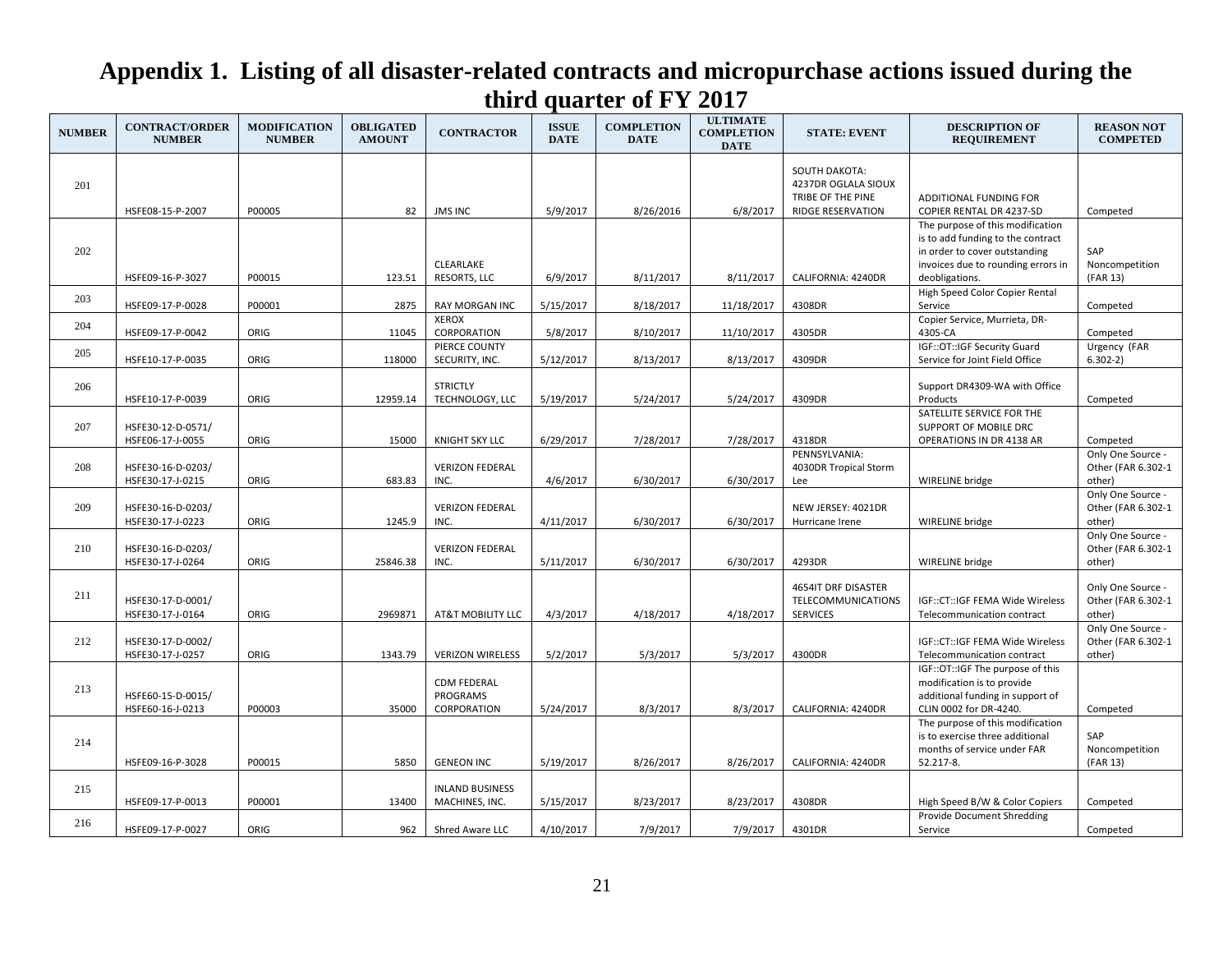| <b>NUMBER</b> | <b>CONTRACT/ORDER</b><br><b>NUMBER</b> | <b>MODIFICATION</b><br><b>NUMBER</b> | <b>OBLIGATED</b><br><b>AMOUNT</b> | <b>CONTRACTOR</b>                                                          | <b>ISSUE</b><br><b>DATE</b> | <b>COMPLETION</b><br><b>DATE</b> | <b>ULTIMATE</b><br><b>COMPLETION</b><br><b>DATE</b> | <b>STATE: EVENT</b> | <b>DESCRIPTION OF</b><br><b>REQUIREMENT</b>                                                                                                                                                                   | <b>REASON NOT</b><br><b>COMPETED</b>              |
|---------------|----------------------------------------|--------------------------------------|-----------------------------------|----------------------------------------------------------------------------|-----------------------------|----------------------------------|-----------------------------------------------------|---------------------|---------------------------------------------------------------------------------------------------------------------------------------------------------------------------------------------------------------|---------------------------------------------------|
| 217           | HSFE09-17-P-0034                       | ORIG                                 | 2413.6                            | AREA RESTROOM<br>SOLUTIONS, INC.                                           | 4/24/2017                   | 8/5/2017                         | 8/5/2017                                            | CALIFORNIA: 4240DR  | This requirement is for rental of<br>holding tank and maintenance for<br>the MHU staging yard for DR<br>4240.                                                                                                 | SAP<br>Noncompetition<br>(FAR 13)                 |
| 218           |                                        |                                      |                                   | <b>FISHER'S</b><br><b>DOCUMENT</b>                                         |                             |                                  |                                                     |                     |                                                                                                                                                                                                               |                                                   |
|               | HSFE10-17-P-0031                       | ORIG                                 | 7450                              | SYSTEMS, INC.                                                              | 5/10/2017                   | 8/11/2017                        | 8/11/2017                                           | 4310DR              | IGF::OT::IGF Copier Lease                                                                                                                                                                                     | Competed<br>Less than or equal                    |
| 219           | HSFE10-17-P-0034                       | ORIG                                 | 1000                              | STERICYCLE, INC.                                                           | 5/11/2017                   | 8/15/2017                        | 8/15/2017                                           | 4310DR              | IGF::OT::IGF Shredding Service                                                                                                                                                                                | to Micropurchase<br>Threshold                     |
| 220           | HSFE30-16-D-0203/<br>HSFE09-17-J-0014  | P00001                               | 7130                              | <b>VERIZON FEDERAL</b><br>INC.                                             | 6/1/2017                    | 7/31/2017                        | 7/31/2017                                           | 4307DR              | Modification to Task Order to<br>extend the term of the contract<br>through July 31, 2017, for the<br>DR4303-4307 NV, Joint Field<br>Office in Carson City, NV.                                               | Only One Source -<br>Other (FAR 6.302-1<br>other) |
| 221           | HSFE30-17-D-0002/<br>HSFE30-17-J-0302  | ORIG                                 | 25118.61                          | <b>VERIZON WIRELESS</b>                                                    | 6/30/2017                   | 7/1/2017                         | 7/1/2017                                            | 4317DR              | IGF::CT::IGF FEMA Wide Wireless<br>Telecommunication contract                                                                                                                                                 | Only One Source -<br>Other (FAR 6.302-1<br>other) |
| 222           | HSFE70-16-A-1972/<br>HSFE07-17-F-0006  | ORIG                                 | 50000                             | CYRACOM<br>INTERNATIONAL,<br>INC.                                          | 6/28/2017                   | 9/9/2017                         | 9/9/2017                                            | 4317DR              | The purpose is to provide<br>translation service in support of<br>DR 44317 MO                                                                                                                                 | Competed                                          |
| 223           | HSFE70-16-A-1990/<br>HSFE03-17-F-0007  | ORIG                                 | 1999.2                            | TCS INTERPRETING,<br>INC.                                                  | 4/10/2017                   | 4/10/2017                        | 4/10/2017                                           | 4273DR              | Braille translation document<br>service for DR-4273-WV                                                                                                                                                        | Competed                                          |
| 224           | HSFE80-13-D-0068/<br>HSFE70-17-J-0117  | ORIG                                 | 16150                             | RELX, INC.                                                                 | 6/13/2017                   | 10/12/2017                       | 10/12/2017                                          | 4317DR              | The purpose of this modification<br>is to extend the period of<br>performance against the Task<br>Order which provides<br>Identification Verification and<br>Authentication services in<br>support of DR-4317 | Competed                                          |
| 225           | HSFE80-13-D-0070/<br>HSFE06-17-J-0053  | P00001                               | 89436.14                          | ALLTECH, INC.                                                              | 6/30/2017                   | 8/14/2017                        | 11/12/2018                                          | 4318DR              | This task order provides housing<br>inspection services for major<br>disaster survivors in affected<br>areas identified in DR-4318-AR.                                                                        | Competed                                          |
| 226           | HSFE80-15-D-0063/<br>HSFE80-17-J-0210  | ORIG                                 | 420000                            | <b>INSTITUTE FOR</b><br><b>BUILDING</b><br>TECHNOLOGY AND<br>SAFETY        | 4/12/2017                   | 4/12/2017                        | 4/12/2017                                           | 4277DR              | This requirements provides field<br>support to DR-4277-LA for the<br>installation and maintenance of<br>TPS.                                                                                                  | Competed                                          |
| 227           | HSFE80-15-D-0063/<br>HSFE80-17-J-0239  | ORIG                                 | 465300                            | <b>INSTITUTE FOR</b><br><b>BUILDING</b><br><b>TECHNOLOGY AND</b><br>SAFETY | 4/20/2017                   | 4/19/2018                        | 4/19/2018                                           | 4277DR              | <b>TPS Installation</b>                                                                                                                                                                                       | Competed                                          |
| 228           | HSFE80-15-D-0063/<br>HSFE80-17-J-0280  | ORIG                                 | 452790                            | <b>INSTITUTE FOR</b><br><b>BUILDING</b><br><b>TECHNOLOGY AND</b><br>SAFETY | 6/22/2017                   | 9/23/2017                        | 9/23/2017                                           | 4277DR              | TPS Installation and Inspection.                                                                                                                                                                              | Competed                                          |
| 229           | HSFEHQ-12-D-0880/<br>HSFE80-17-J-0263  | ORIG                                 | 1732423.7                         | <b>FLUOR</b><br><b>ENTERPRISES, INC</b>                                    | 6/13/2017                   | 12/30/2017                       | 7/1/2018                                            | LOUISIANA: 4263DR   | 8 Technical Specialists to support<br>PA Disaster Operations for FEMA<br>DR-4263-LA.                                                                                                                          | Competed                                          |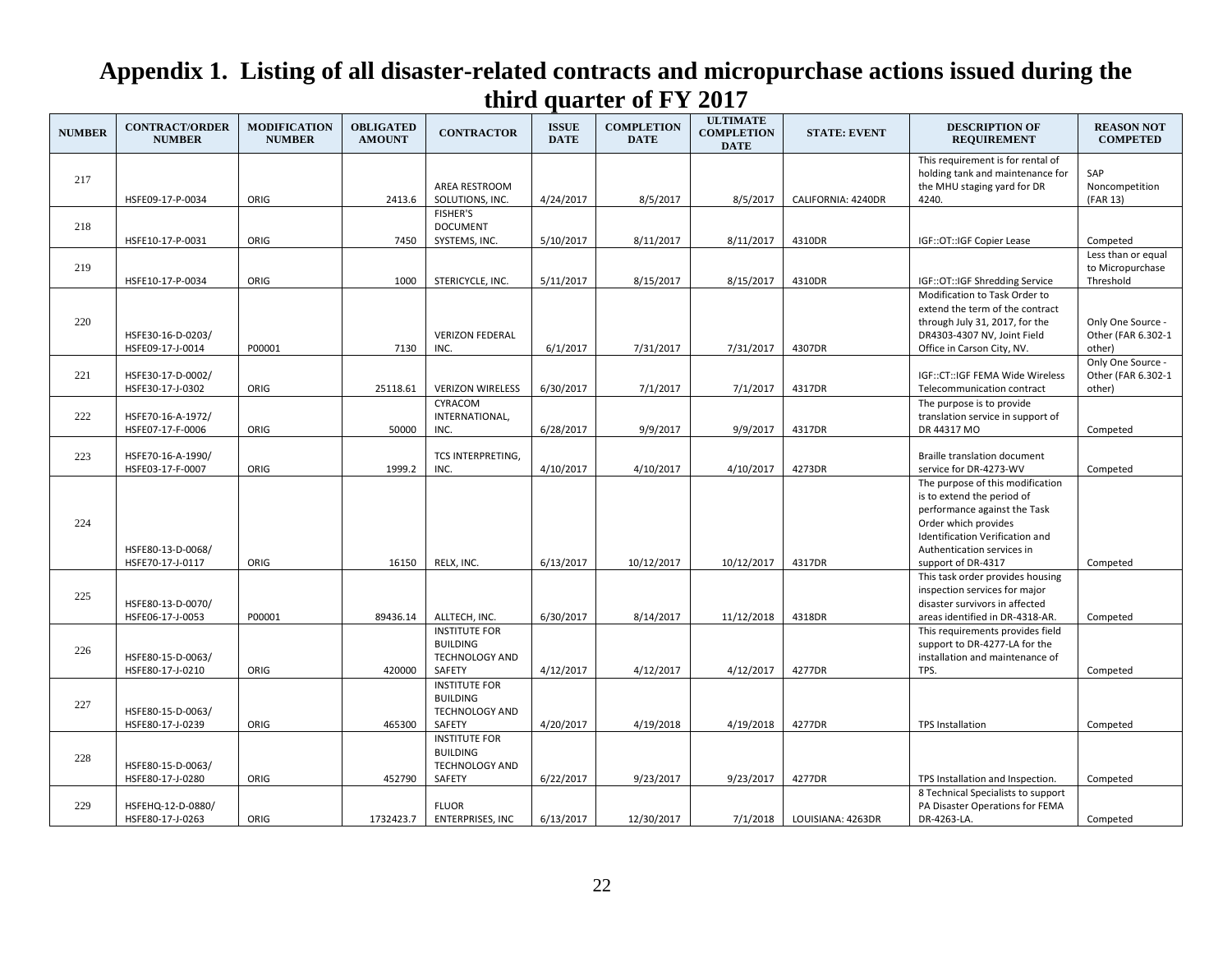| <b>NUMBER</b> | <b>CONTRACT/ORDER</b><br><b>NUMBER</b> | <b>MODIFICATION</b><br><b>NUMBER</b> | <b>OBLIGATED</b><br><b>AMOUNT</b> | <b>CONTRACTOR</b>                                             | <b>ISSUE</b><br><b>DATE</b> | <b>COMPLETION</b><br><b>DATE</b> | <b>ULTIMATE</b><br><b>COMPLETION</b><br><b>DATE</b> | <b>STATE: EVENT</b>                                                   | <b>DESCRIPTION OF</b><br><b>REQUIREMENT</b>                                                                                   | <b>REASON NOT</b><br><b>COMPETED</b>               |
|---------------|----------------------------------------|--------------------------------------|-----------------------------------|---------------------------------------------------------------|-----------------------------|----------------------------------|-----------------------------------------------------|-----------------------------------------------------------------------|-------------------------------------------------------------------------------------------------------------------------------|----------------------------------------------------|
| 230           | HSFEHQ-12-D-0881/<br>HSFE80-17-J-0231  | P00001                               | 710926.46                         | CH2M HILL - CDM<br><b>PA-TAC RECOVERY</b><br><b>SERVICES</b>  | 6/2/2017                    | 10/20/2017                       | 4/20/2018                                           | MULTIPLE DISASTERS                                                    | PA-TAC DR-4301, 4305, and 4308-<br>CA Modification to change<br>funding percentages and increase<br>hours per week.           | Competed                                           |
| 231           | HSFEHQ-12-D-0881/<br>HSFE80-17-J-0261  | ORIG                                 | 275264.86                         | CH2M HILL - CDM<br><b>PA-TAC RECOVERY</b><br><b>SERVICES</b>  | 6/1/2017                    | 12/1/2017                        | 6/1/2018                                            | 4280DR                                                                | This task order is for technical<br>assistance in support of public<br>assistance disaster operations for<br>FEMA DR-4280-FL. | Competed                                           |
| 232           | HSFEHQ-12-D-0882/<br>HSFE80-17-J-0232  | P00001                               | 839361.33                         | <b>NISTACE</b>                                                | 5/10/2017                   | 10/20/2017                       | 10/20/2018                                          | 4308DR                                                                | MODIFICATION TO ADD FUNDS<br>FOR ADDITIONAL HOURS - PA-<br>TAC DR-4301, 4305, and 4308-CA                                     | Competed                                           |
| 233           | HSFELA-16-A-0203/<br>HSFELA-17-J-0016  | ORIG                                 | 1231.93                           | <b>CENTRAL OIL OF</b><br><b>BATON ROUGE,</b><br>L.L.C.        | 5/8/2017                    | 3/16/2018                        | 3/16/2018                                           | LOUISIANA: 1603DR<br>HURRICANE KATRINA                                | Diesel Fuel Requirement for<br>COOP required stand-by<br>generator                                                            | Competed                                           |
| 234           | HSFE06-17-P-0148                       | ORIG                                 | 30760.75                          | <b>COMMUNICATIONS</b><br>CONSULTING<br><b>GROUP LLC</b>       | 6/15/2017                   | 9/16/2017                        | 6/16/2018                                           | 4277DR                                                                | American Sign Language and<br><b>Communication Access Real-Time</b><br>(CART) Services in support of DR-<br>4277-LA.          | Competed                                           |
| 235           | HSFE06-17-U-0001                       | P00001                               | 9000                              | THE BATON ROUGE<br><b>WATER WORKS</b><br>COMPANY              | 4/1/2017                    | 7/31/2017                        | 7/31/2017                                           | 4277DR                                                                | Provide new services, hydrant,<br>water and sewerage services for<br>the Victoria Group Site.                                 | <b>Utilities (FAR</b><br>$6.302 - 1(b)(3)$         |
| 236           | HSFE09-16-P-3033                       | P00007                               | 3000                              | <b>HELD FAMILY</b><br><b>REVOCABLE LIVING</b><br><b>TRUST</b> | 5/19/2017                   | 8/22/2017                        | 8/22/2017                                           | CALIFORNIA: 4240DR                                                    | DR-4240-CA San Andreas Mobile<br>Home Park exercise of FAR<br>52.217-8 clause.                                                | <b>Unique Source</b><br>$(FAR 6.302-1(b)(1))$      |
| 237           | HSFE09-16-P-3034                       | P00013                               | 1984.66                           | <b>FOOTHILL</b><br>TERRACES, LLC                              | 4/21/2017                   | 6/16/2017                        | 6/16/2017                                           | CALIFORNIA: 4240DR                                                    | The purpose of this modification<br>is to add funding to cover excess<br>electrical charges.                                  | SAP<br>Noncompetition<br>(FAR 13)                  |
| 238           | HSFE09-17-P-0007                       | P00002                               | 25132.38                          | <b>OREGON PREMIER</b><br>LOCATIONS, LLC                       | 4/13/2017                   | 7/15/2017                        | 4/15/2018                                           | <b>COMMON WEALTH OF</b><br><b>NORTHERN MARIANA</b><br>ISLANDS: 4235DR | The purpose of this modification<br>is to exercise Option Period I.                                                           | Competed                                           |
| 239           | HSFE09-17-P-0017                       | P00002                               | 3435                              | RICOH USA, INC.                                               | 6/7/2017                    | 9/12/2017                        | 9/12/2017                                           | CALIFORNIA: 4240DR                                                    | The purpose of this order is for<br>copier rental in support of DR<br>4240. Option Period I.                                  | SAP<br>Noncompetition<br>(FAR 13)                  |
| 240           | HSFE09-17-P-0028                       | ORIG                                 | 4375                              | <b>RAY MORGAN INC</b>                                         | 4/3/2017                    | 7/3/2017                         | 7/3/2017                                            | 4301DR                                                                | High Speed Copier Rental Service                                                                                              | Competed                                           |
| 241           | HSFE09-17-P-0029                       | P00005                               | 50000                             | <b>MARTIN-ROSS &amp;</b><br><b>ASSOCIATES LLC</b>             | 6/5/2017                    | 8/29/2017                        | 9/28/2017                                           | 4307DR                                                                | Modification to exercise option<br>periods I and II at DR4303-4307-<br>NV Joint Field Office, Carson City,<br>NV.             | Competed                                           |
| 242           | HSFE10-17-P-0045                       | ORIG                                 | 4138.5                            | <b>HALLMARKS LASER</b><br>IMAGING,<br><b>INCORPORATED</b>     | 6/2/2017                    | 6/5/2017                         | 6/5/2017                                            | 4310DR                                                                | Support DR4310-ID with Toner<br>Cartridges                                                                                    | Competed                                           |
| 243           | HSFE10-17-P-0050                       | ORIG                                 | 3669.98                           | R. S. MEANS<br><b>COMPANY LLC</b>                             | 6/13/2017                   | 6/15/2017                        | 6/15/2017                                           | 4309DR                                                                | Two (2) Database Subscription<br>Licenses                                                                                     | Competed                                           |
| 244           | HSFE20-16-D-0017/<br>HSFE20-17-J-0022  | ORIG                                 | 19076.56                          | IDEATION, INC.                                                | 4/21/2017                   | 6/20/2017                        | 6/20/2017                                           | 4277DR                                                                | FIMA HMTAP Training Services to<br>the Risk Reduction Division                                                                | Authorized by<br>Statute (FAR 6.302-<br>5(a)(2)(i) |
| 245           | HSFE30-16-A-0201/<br>HSFE30-17-J-0250  | ORIG                                 | 378                               | SEGOVIA, INC.                                                 | 6/13/2017                   | 8/12/2017                        | 8/12/2017                                           | 4311DR                                                                | Mobile Satellite Services                                                                                                     | Competed                                           |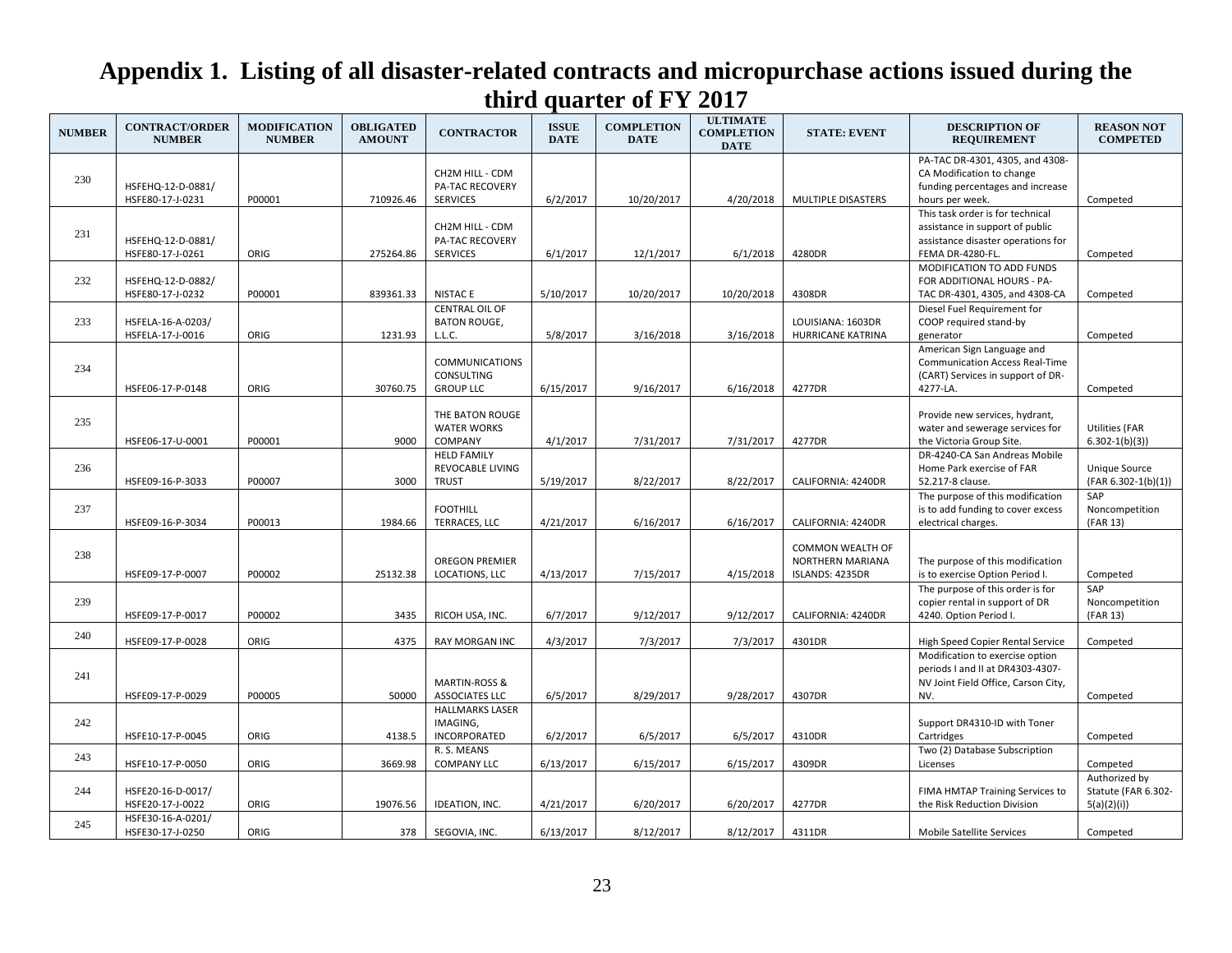| <b>NUMBER</b> | <b>CONTRACT/ORDER</b><br><b>NUMBER</b> | <b>MODIFICATION</b><br><b>NUMBER</b> | <b>OBLIGATED</b><br><b>AMOUNT</b> | <b>CONTRACTOR</b>                                                   | <b>ISSUE</b><br><b>DATE</b> | <b>COMPLETION</b><br><b>DATE</b> | <b>ULTIMATE</b><br><b>COMPLETION</b><br><b>DATE</b> | <b>STATE: EVENT</b>                                                                          | <b>DESCRIPTION OF</b><br><b>REQUIREMENT</b>                                                                                                                                                                                | <b>REASON NOT</b><br><b>COMPETED</b>                  |
|---------------|----------------------------------------|--------------------------------------|-----------------------------------|---------------------------------------------------------------------|-----------------------------|----------------------------------|-----------------------------------------------------|----------------------------------------------------------------------------------------------|----------------------------------------------------------------------------------------------------------------------------------------------------------------------------------------------------------------------------|-------------------------------------------------------|
| 246           | HSFE30-16-D-0203/<br>HSFE06-17-J-0051  | ORIG                                 | 4337.67                           | <b>VERIZON FEDERAL</b><br>INC.                                      | 4/21/2017                   | 5/5/2017                         | 5/5/2017                                            | 4277DR                                                                                       | Wireline service                                                                                                                                                                                                           | Only One Source -<br>Other (FAR 6.302-1<br>other)     |
| 247           | HSFE30-16-D-0203/<br>HSFE30-17-J-0206  | ORIG                                 | 60446.62                          | <b>VERIZON FEDERAL</b><br>INC.                                      | 4/4/2017                    | 6/30/2017                        | 6/30/2017                                           | 4273DR                                                                                       | WIRELINE bridge                                                                                                                                                                                                            | Only One Source -<br>Other (FAR 6.302-1<br>other)     |
| 248           | HSFE30-16-D-0203/<br>HSFE30-17-J-0211  | ORIG                                 | 1376.64                           | <b>VERIZON FEDERAL</b><br>INC.                                      | 4/6/2017                    | 4/30/2017                        | 4/30/2017                                           | LOUISIANA: 1607DR<br><b>HURRICANE RITA</b>                                                   | WIRELINE bridge                                                                                                                                                                                                            | Only One Source -<br>Other (FAR 6.302-1<br>other)     |
| 249           | HSFE30-16-D-0203/<br>HSFE30-17-J-0247  | ORIG                                 | 2719.67                           | <b>VERIZON FEDERAL</b><br>INC.                                      | 4/25/2017                   | 6/30/2017                        | 6/30/2017                                           | <b>VIRGIN ISLANDS:</b><br>1948DR SEVERE<br>STORMS, FLOODING,<br>MUDSLIDES, AND<br>LANDSLIDES | WIRELINE bridge                                                                                                                                                                                                            | Only One Source -<br>Other (FAR 6.302-1<br>other)     |
| 250           | HSFE30-16-D-0203/<br>HSFE30-17-J-0249  | ORIG                                 | 3761.33                           | <b>VERIZON FEDERAL</b><br>INC.                                      | 4/27/2017                   | 6/30/2017                        | 6/30/2017                                           | KENTUCKY: 4057DR<br>SEVERE STORMS,<br>STRAIGHT-LINE WINDS,<br>AND FLOODING                   | WIRELINE bridge                                                                                                                                                                                                            | Only One Source -<br>Other (FAR 6.302-1<br>other)     |
| 251           | HSFE30-16-D-0203/<br>HSFE30-17-J-0253  | ORIG                                 | 10828.76                          | <b>VERIZON FEDERAL</b><br>INC.                                      | 5/1/2017                    | 6/30/2017                        | 6/30/2017                                           | TEXAS: 4223DR                                                                                | WIRELINE bridge                                                                                                                                                                                                            | Only One Source -<br>Other (FAR 6.302-1<br>other)     |
| 252           | HSFE30-17-D-0002/<br>HSFE30-17-J-0281  | ORIG                                 | 3765.47                           | <b>VERIZON WIRELESS</b>                                             | 6/13/2017                   | 6/14/2017                        | 6/14/2017                                           | MULTIPLE DISASTERS                                                                           | IGF::CT::IGF FEMA Wide Wireless<br>Telecommunication contract                                                                                                                                                              | Only One Source -<br>Other (FAR 6.302-1<br>other)     |
| 253           | HSFE70-17-D-0001/<br>HSFE70-17-J-0113  | ORIG                                 | 9999962.46                        | <b>CB&amp;I FEDERAL</b><br>SERVICES LLC                             | 5/22/2017                   | 8/22/2017                        | 8/22/2017                                           | 4277DR                                                                                       | IA-TAC: CB&I - Maintenance and<br>Deactivation of MHUs (DR-4277-<br>LA)                                                                                                                                                    | Follow-on contract<br>(FAR 6.302-<br>1(a)(2)(ii/iii)) |
| 254           | HSFE80-15-D-0063/<br>HSFE80-17-J-0235  | ORIG                                 | 465300                            | <b>INSTITUTE FOR</b><br><b>BUILDING</b><br>TECHNOLOGY AND<br>SAFETY | 4/20/2017                   | 4/19/2018                        | 4/19/2018                                           | 4277DR                                                                                       | TPS installation support for<br>MHU's.                                                                                                                                                                                     | Competed                                              |
| 255           | HSFE04-17-P-0158                       | P00001                               | 1600                              | PREMIER TRAILER<br>LEASING, INC.                                    | 5/8/2017                    | 8/31/2017                        | 8/31/2017                                           | 4283DR                                                                                       | The purpose of this modification<br>is to add funding and extend the<br>period of performance for the<br>rental of two (2) 53 storage<br>trailers to house overflow of<br>equipment and supplies required<br>for DR 4283 F | Competed                                              |
| 256           | HSFE04-17-P-0180                       | P00003                               | 2904                              | <b>TOWER</b><br>MANAGEMENT<br>COMPANY                               | 6/9/2017                    | 12/13/2017                       | 12/13/2017                                          | 4285DR                                                                                       | Modification to add lot 55 Maple<br>Court to the list of lots leased at<br>Brook Valley Mobile Home<br>Community in support of DR-<br>4285-NC.                                                                             | SAP<br>Noncompetition<br>(FAR 13)                     |
| 257           | HSFE04-17-P-0188                       | ORIG                                 | 2100                              | <b>PINEY BRANCH</b><br>MOTORS, INC.                                 | 6/29/2017                   | 12/28/2017                       | 12/28/2017                                          | 4285DR                                                                                       | Rental of temporary storage<br>containers for logistics in support<br>of DR-4285-SC.                                                                                                                                       | Competed                                              |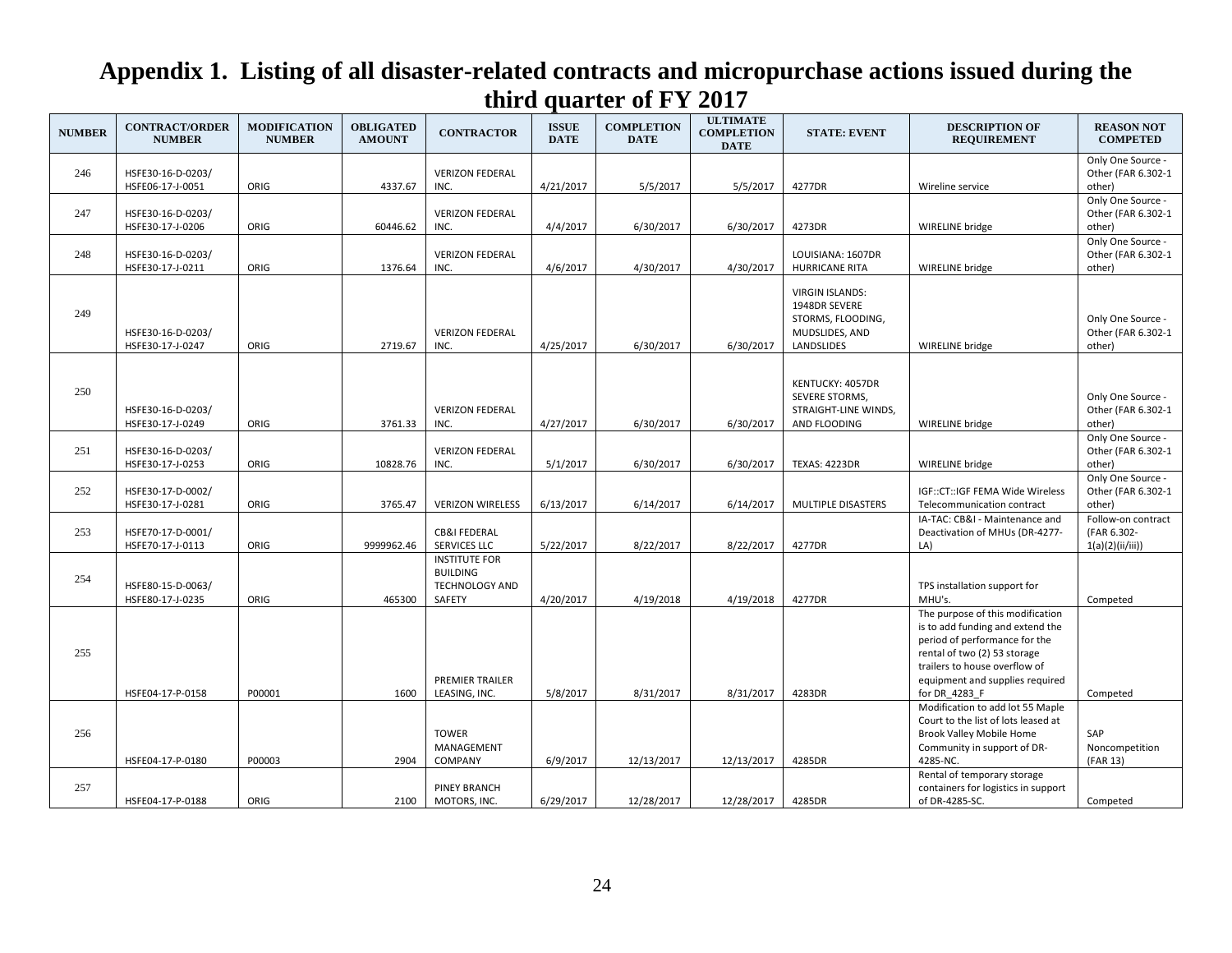| <b>NUMBER</b> | <b>CONTRACT/ORDER</b><br><b>NUMBER</b> | <b>MODIFICATION</b><br><b>NUMBER</b> | <b>OBLIGATED</b><br><b>AMOUNT</b> | <b>CONTRACTOR</b>                     | <b>ISSUE</b><br><b>DATE</b> | <b>COMPLETION</b><br><b>DATE</b> | <b>ULTIMATE</b><br><b>COMPLETION</b><br><b>DATE</b> | <b>STATE: EVENT</b> | <b>DESCRIPTION OF</b><br><b>REQUIREMENT</b>                            | <b>REASON NOT</b><br><b>COMPETED</b>    |
|---------------|----------------------------------------|--------------------------------------|-----------------------------------|---------------------------------------|-----------------------------|----------------------------------|-----------------------------------------------------|---------------------|------------------------------------------------------------------------|-----------------------------------------|
|               |                                        |                                      |                                   |                                       |                             |                                  |                                                     |                     | Funding for Mississippi Power to<br>provide electrical service for the |                                         |
| 258           |                                        |                                      |                                   | <b>MISSISSIPPI POWER</b>              |                             |                                  |                                                     | MISSISSIPPI: 1604DR | guard shack at the gate entrance                                       |                                         |
|               | HSFE04-17-U-0001                       | ORIG                                 | 1500                              | <b>COMPANY</b>                        | 6/1/2017                    | 9/30/2017                        | 9/30/2017                                           | HURRICANE KATRINA   | of the MSRO in Biloxi, MS.                                             | Competed                                |
|               |                                        |                                      |                                   |                                       |                             |                                  |                                                     |                     | Leasing of Pads at Leo's Park                                          |                                         |
| 259           |                                        |                                      |                                   |                                       |                             |                                  |                                                     |                     | Mobile Home Park, Site Address:<br>4250 Blount Road, Baton Rouge,      | Only One Source -<br>Other (FAR 6.302-1 |
|               | HSFE06-16-P-0340                       | P00004                               | 389400                            | LEO'S PARK, LLC                       | 5/24/2017                   | 8/31/2017                        | 8/31/2017                                           | 4277DR              | LA 70807.                                                              | other)                                  |
|               |                                        |                                      |                                   |                                       |                             |                                  |                                                     |                     | this mod extends the POP from                                          |                                         |
| 260           |                                        |                                      |                                   |                                       |                             |                                  |                                                     |                     | 05/15/17 thru 08/14/17 and adds                                        |                                         |
|               | HSFE06-17-P-0002                       | P00005                               | 5251.95                           | <b>NEFF RENTAL LLC</b>                | 5/31/2017                   | 8/14/2017                        | 8/14/2017                                           | 4277DR              | \$5,251.95.                                                            | Competed                                |
| 261           |                                        |                                      |                                   | PINE ACRES PARK                       |                             |                                  |                                                     |                     | Leasing of Pads at Pine Acres<br>Park, Site Address: 20950 LA. Hwy     | Only One Source -<br>Other (FAR 6.302-1 |
|               | HSFE06-17-P-0017                       | P00002                               | 132000                            | LLC                                   | 5/2/2017                    | 8/31/2017                        | 8/31/2017                                           | 4277DR              | 16 S., Denham Springs, LA                                              | other)                                  |
|               |                                        |                                      |                                   |                                       |                             |                                  |                                                     |                     | Leasing of Pads at Svara Mobile                                        |                                         |
| 262           |                                        |                                      |                                   |                                       |                             |                                  |                                                     |                     | Home Park, Site Address: 422                                           | Only One Source -                       |
|               |                                        |                                      |                                   |                                       |                             |                                  |                                                     |                     | Tate Road, Denham Springs, LA                                          | Other (FAR 6.302-1                      |
|               | HSFE06-17-P-0063                       | P00002                               | 59400                             | <b>SVARA, STANLEY K</b>               | 5/11/2017                   | 8/14/2017                        | 8/14/2017                                           | 4277DR              | 70726.                                                                 | other)                                  |
|               |                                        |                                      |                                   |                                       |                             |                                  |                                                     |                     | Exercise option for the purchase<br>of bottle water services in        | SAP                                     |
| 263           |                                        |                                      |                                   | <b>DS SERVICES OF</b>                 |                             |                                  |                                                     |                     | support of Sherwood Forest                                             | Noncompetition                          |
|               | HSFE06-17-P-0113                       | P00001                               | 1582.41                           | AMERICA, INC.                         | 4/24/2017                   | 8/1/2017                         | 8/1/2017                                            | 4277DR              | Staging area, DR-4277-LA.                                              | (FAR 13)                                |
|               |                                        |                                      |                                   |                                       |                             |                                  |                                                     |                     |                                                                        |                                         |
| 264           |                                        |                                      |                                   | AMERICAN                              |                             |                                  |                                                     |                     |                                                                        |                                         |
|               |                                        |                                      |                                   | SOCIETY OF CIVIL                      |                             |                                  |                                                     |                     | IGF::OT::IGF ASCE Flood Resistant                                      |                                         |
|               | HSFE06-17-P-0150                       | ORIG                                 | 5307.1                            | ENGINEERS, THE                        | 6/7/2017                    | 6/17/2017                        | 6/17/2017                                           | 4277DR              | Design and Construction books                                          | Competed                                |
|               |                                        |                                      |                                   |                                       |                             |                                  |                                                     |                     |                                                                        |                                         |
| 265           |                                        |                                      |                                   | THE BATON ROUGE<br><b>WATER WORKS</b> |                             |                                  |                                                     |                     | Provide new services, hydrant,<br>water and sewerage services for      | <b>Utilities (FAR</b>                   |
|               | HSFE06-17-U-0001                       | P00003                               | 9000                              | <b>COMPANY</b>                        | 6/30/2017                   | 9/30/2017                        | 9/30/2017                                           | 4277DR              | the Victoria Group Site.                                               | $6.302 - 1(b)(3)$                       |
|               |                                        |                                      |                                   |                                       |                             |                                  |                                                     |                     | Provide new services, water and                                        |                                         |
| 266           |                                        |                                      |                                   | THE BATON ROUGE                       |                             |                                  |                                                     |                     | sewage services for the                                                |                                         |
|               |                                        |                                      |                                   | <b>WATER WORKS</b>                    |                             |                                  |                                                     |                     | Sherwood Forest Staging Area                                           | Utilities (FAR                          |
|               | HSFE06-17-U-0004                       | ORIG                                 | 8850                              | <b>COMPANY</b>                        | 6/5/2017                    | 9/3/2017                         | 9/3/2018                                            | 4277DR              | Site.                                                                  | $6.302 - 1(b)(3)$                       |
| 267           |                                        |                                      |                                   | <b>AMERICAN BAR</b>                   |                             |                                  |                                                     |                     | To provide legal services in                                           | Only One Source -<br>Other (FAR 6.302-1 |
|               | HSFE07-17-P-0016                       | ORIG                                 | 5000                              | <b>ASSOCIATION</b>                    | 6/22/2017                   | 9/14/2017                        | 9/14/2017                                           | 4317DR              | support of DR 4317 MO                                                  | other)                                  |
|               |                                        |                                      |                                   |                                       |                             |                                  |                                                     |                     | The purpose of this modification                                       |                                         |
| 268           |                                        |                                      |                                   | <b>BAXTER MOBILE</b>                  |                             |                                  |                                                     |                     | is to add funding for Option                                           |                                         |
|               | HSFE09-16-C-3022                       | P00008                               | 341400                            | HOME TRANSPORT                        | 4/26/2017                   | 10/29/2017                       | 10/29/2017                                          | CALIFORNIA: 4240DR  | Period III 4/30/2017 - 10/29/2017                                      | Competed                                |
|               |                                        |                                      |                                   |                                       |                             |                                  |                                                     |                     | The purpose of this modification<br>is to exercise FAR 52.217-8 for    | SAP                                     |
| 269           |                                        |                                      |                                   | <b>FOOTHILL</b>                       |                             |                                  |                                                     |                     | June 17, 2017 - September 16,                                          | Noncompetition                          |
|               | HSFE09-16-P-3034                       | P00014                               | 19140                             | TERRACES, LLC                         | 5/19/2017                   | 9/16/2017                        | 9/16/2017                                           | CALIFORNIA: 4240DR  | 2017.                                                                  | (FAR 13)                                |
|               |                                        |                                      |                                   | WESTERN                               |                             |                                  |                                                     |                     |                                                                        |                                         |
| 270           |                                        |                                      |                                   | <b>BUSINESS</b>                       |                             |                                  |                                                     |                     | High Speed Black/White & Color                                         |                                         |
|               | HSFE09-17-P-0023                       | P00002                               | 4072                              | <b>EQUIPMENT INC</b>                  | 6/19/2017                   | 10/2/2017                        | 10/2/2017                                           | 4308DR              | <b>Copier Rental Service</b>                                           | Competed                                |
| 271           |                                        |                                      |                                   | <b>DEPENDABLE ON-</b><br>SITE SCAN &  |                             |                                  |                                                     |                     |                                                                        |                                         |
|               | HSFE09-17-P-0033                       | ORIG                                 | 845                               | SHRED, INC.                           | 5/2/2017                    | 8/7/2017                         | 11/7/2017                                           | 4305DR              | Shredding Service - Murrieta, CA                                       | Competed                                |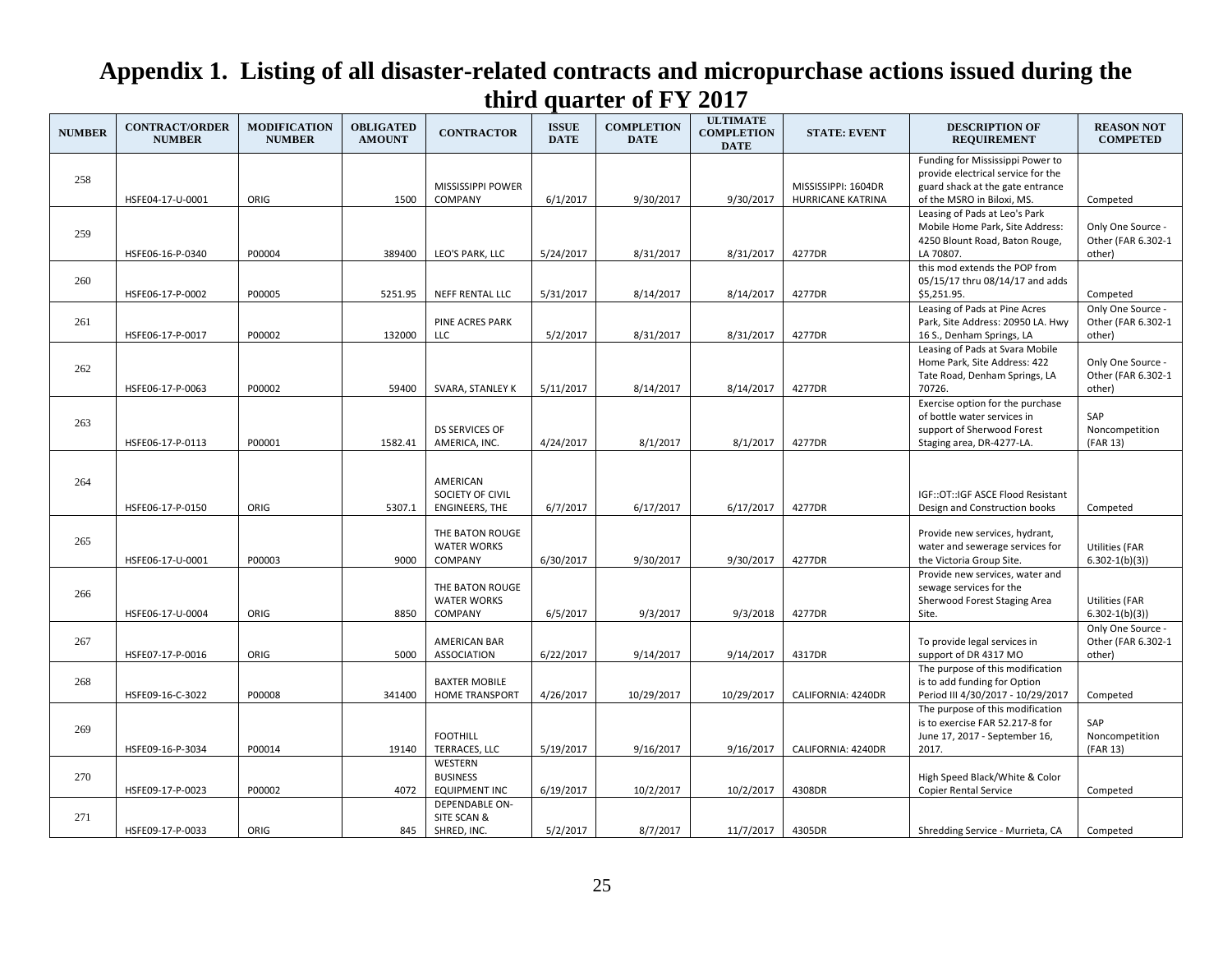| <b>NUMBER</b> | <b>CONTRACT/ORDER</b><br><b>NUMBER</b> | <b>MODIFICATION</b><br><b>NUMBER</b> | <b>OBLIGATED</b><br><b>AMOUNT</b> | <b>CONTRACTOR</b>                                               | <b>ISSUE</b><br><b>DATE</b> | <b>COMPLETION</b><br><b>DATE</b> | <b>ULTIMATE</b><br><b>COMPLETION</b><br><b>DATE</b> | <b>STATE: EVENT</b>                                            | <b>DESCRIPTION OF</b><br><b>REQUIREMENT</b>                                                                                                                                                                  | <b>REASON NOT</b><br><b>COMPETED</b>                |
|---------------|----------------------------------------|--------------------------------------|-----------------------------------|-----------------------------------------------------------------|-----------------------------|----------------------------------|-----------------------------------------------------|----------------------------------------------------------------|--------------------------------------------------------------------------------------------------------------------------------------------------------------------------------------------------------------|-----------------------------------------------------|
| 272           | HSFE09-17-P-0036                       | ORIG                                 | 8199.5                            | SAN DIEGO, ALLAN                                                | 4/27/2017                   | 5/2/2017                         | 5/2/2017                                            | 4301DR                                                         | <b>Toner Cartridges</b>                                                                                                                                                                                      | Competed                                            |
| 273           | HSFE09-17-P-0049                       | ORIG                                 | 12028                             | <b>INTERNATIONAL</b><br><b>SOS GOVERNMENT</b><br>SERVICES, INC. | 6/8/2017                    | 6/12/2018                        | 6/12/2018                                           | <b>COMMON WEALTH OF</b><br>NORTHERN MARIANA<br>ISLANDS: 4235DR | Corporate Medical Membership                                                                                                                                                                                 | Competed                                            |
| 274           | HSFE10-17-P-0024                       | P00002                               | 195                               | <b>DEPENDABLE</b><br>PRINTER SUPPORT,<br>INC.                   | 4/6/2017                    | 5/13/2017                        | 5/13/2017                                           | 4296DR                                                         | IGF::OT::IGF Copier Rental                                                                                                                                                                                   | Less than or equal<br>to Micropurchase<br>Threshold |
| 275           | HSFEHQ-12-D-0880/<br>HSFE80-17-J-0035  | P00002                               | 4441154.66                        | <b>FLUOR</b><br><b>ENTERPRISES, INC</b>                         | 5/29/2017                   | 12/6/2017                        | 12/6/2017                                           | LOUISIANA: 1603DR<br><b>HURRICANE KATRINA</b>                  | PA-TAC: Team 2: 20 Technical<br>Specialist in support of DR-1603-<br>LA (Hurricane Katrina)                                                                                                                  | Competed                                            |
| 276           | HSFEHQ-12-D-0880/<br>HSFE80-17-J-0037  | P00001                               | $\mathbf 0$                       | <b>FLUOR</b><br><b>ENTERPRISES, INC</b>                         | 6/29/2017                   | 6/21/2017                        | 6/21/2017                                           | 4283DR                                                         | 140K Funding Move Between<br>CLINs(DR4280/4283FL)                                                                                                                                                            | Competed                                            |
| 277           | HSFEHQ-12-D-0882/<br>HSFE80-16-J-0234  | P00002                               | 284454.49                         | <b>NISTACE</b>                                                  | 5/25/2017                   | 11/25/2017                       | 11/25/2017                                          | NEW YORK: 4020DR<br>Hurricane Irene                            | ADD AND EXERCISE OPTION<br>PERIOD TWO - (1) Insurance<br>Specialist III in support of DR-<br>4020-NY.                                                                                                        | Competed                                            |
| 278           | HSFEHQ-12-D-0882/<br>HSFE80-17-J-0226  | ORIG                                 | 1168998.82                        | <b>NISTACE</b>                                                  | 4/6/2017                    | 10/13/2017                       | 10/13/2017                                          | <b>TEXAS: 1791DR</b><br><b>HURRICANE IKE</b>                   | Task Order for DR1791TX                                                                                                                                                                                      | Competed                                            |
| 279           | HSFELA-16-A-0201/<br>HSFELA-16-F-0205  | P00002                               | 1000                              | R. CHRISTOPHER<br>GOODWIN &<br>ASSOCIATES, INC.                 | 4/5/2017                    | 4/19/2017                        | 4/19/2017                                           | LOUISIANA: 1603DR<br>HURRICANE KATRINA                         | Add funding for increased<br>curation fees                                                                                                                                                                   | Competed                                            |
| 280           | HSFELA-16-A-0204/<br>HSFELA-17-J-0015  | ORIG                                 | 9523.92                           | SIDES &<br>ASSOCIATES, INC.                                     | 5/2/2017                    | 6/2/2017                         | 6/2/2017                                            | LOUISIANA: 1603DR<br><b>HURRICANE KATRINA</b>                  | PUBLIC NOTICE FOR<br><b>BROADMOOR DRAINAGE</b>                                                                                                                                                               | Competed                                            |
| 281           | HSFEHQ-12-D-0879/<br>HSFE80-17-J-0030  | P00001                               | 4777169.25                        | <b>AECOM RECOVERY</b>                                           | 5/11/2017                   | 11/28/2017                       | 11/28/2017                                          | NEW YORK: 4085DR<br>Hurricane Sandy                            | Exercise the option period of the<br>contract to provide technical<br>specialists to support FEMA DR-<br>4085-NY. (TEAM 1) AECOM's<br><b>Public Assistance Technical</b><br>Assistance Contract(PA TAC III). | Competed                                            |
| 282           | HSFEHQ-12-D-0879/<br>HSFE80-17-J-0229  | P00003                               | 999436                            | <b>AECOM RECOVERY</b>                                           | 5/11/2017                   | 10/23/2017                       | 10/23/2018                                          | 4308DR                                                         | Modification to increase the level<br>of effort from 40 hours per week<br>to 50 hours per week the for<br>activities in support of PA-TAC<br>operations for DR-4301, 4305,<br>and 4308-CA.                   | Competed                                            |
| 283           | HSFEHQ-12-D-0881/<br>HSFE80-17-J-0039  | P00002                               | 3423415.6                         | CH2M HILL - CDM<br><b>PA-TAC RECOVERY</b><br><b>SERVICES</b>    | 6/28/2017                   | 1/8/2018                         | 1/8/2018                                            | NEW JERSEY: 4086DR<br>Hurricane Sandy                          | The purpose of this Modification<br>P00002 is to exercise Option<br>Period 1 from 09 July 2017 to 08<br>January 2018, and incorporated<br>labor category changes.                                            | Competed                                            |
| 284           | HSFEHQ-12-D-0882/<br>HSFE80-17-J-0032  | P00001                               | 4489150.09                        | <b>NISTAC E</b>                                                 | 5/31/2017                   | 12/6/2017                        | 12/6/2017                                           | LOUISIANA: 1603DR<br><b>HURRICANE KATRINA</b>                  | <b>EXERCISE OPTION PERIOD ONE -</b><br>EXTEND POP TO 12/7/2017 -<br>Twenty (20) Technical Specialists<br>(Team 3) in support of DR-1603-<br>LA.                                                              | Competed                                            |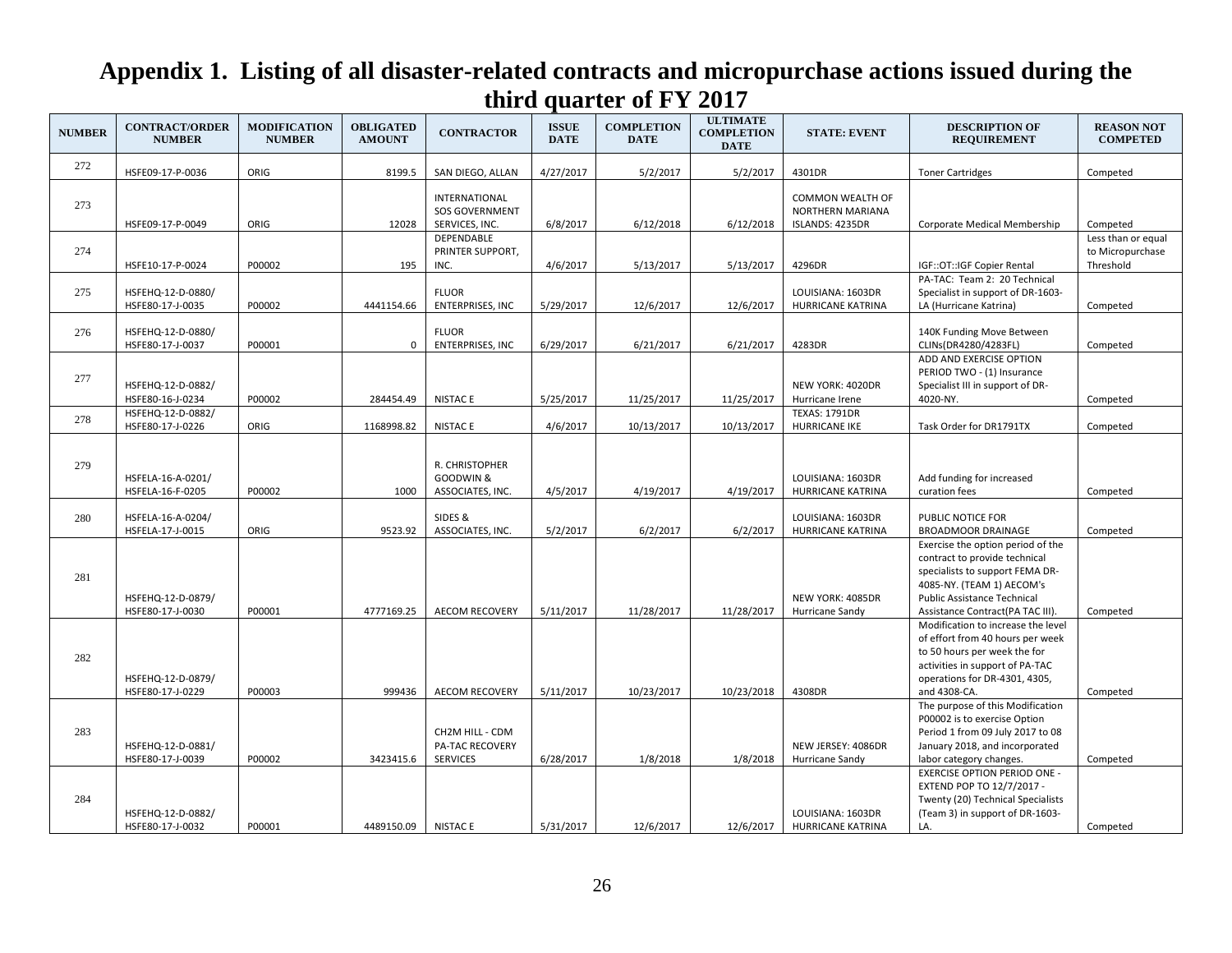| <b>NUMBER</b> | <b>CONTRACT/ORDER</b><br><b>NUMBER</b> | <b>MODIFICATION</b><br><b>NUMBER</b> | <b>OBLIGATED</b><br><b>AMOUNT</b> | <b>CONTRACTOR</b>                                      | <b>ISSUE</b><br><b>DATE</b> | <b>COMPLETION</b><br><b>DATE</b> | <b>ULTIMATE</b><br><b>COMPLETION</b><br><b>DATE</b> | <b>STATE: EVENT</b>                                                          | <b>DESCRIPTION OF</b><br><b>REQUIREMENT</b>                                                                                                                 | <b>REASON NOT</b><br><b>COMPETED</b>               |
|---------------|----------------------------------------|--------------------------------------|-----------------------------------|--------------------------------------------------------|-----------------------------|----------------------------------|-----------------------------------------------------|------------------------------------------------------------------------------|-------------------------------------------------------------------------------------------------------------------------------------------------------------|----------------------------------------------------|
| 285           | HSFEHQ-12-D-0882/<br>HSFE80-17-J-0207  | P00001                               | 214757.41                         | <b>NISTACE</b>                                         | 6/26/2017                   | 1/23/2018                        | 1/23/2018                                           | 4273DR                                                                       | <b>EXERCISE OPTIOPN PERIOD ONE</b><br>(1) FOR PA-TAC Order for DR-<br>4273-WV.                                                                              | Competed                                           |
| 286           | HSFELA-16-A-0201/<br>HSFELA-16-F-0212  | P00001                               | 400                               | R. CHRISTOPHER<br>GOODWIN &<br>ASSOCIATES, INC.        | 4/5/2017                    | 3/8/2018                         | 3/8/2018                                            | LOUISIANA: 1603DR<br>HURRICANE KATRINA                                       | PROVIDE ARCHAEOLOGICAL<br>INVESTIGATIVE AND REPORTING<br>SERVICES--PHASES I AND II AT<br>LSU-HSC SITE IN NEW ORLEANS,<br>LA                                 | Competed                                           |
| 287           | HSFELA-16-A-0204/<br>HSFE06-17-J-0054  | ORIG                                 | 11597.5                           | SIDES &<br>ASSOCIATES, INC.                            | 6/15/2017                   | 6/30/2017                        | 6/30/2017                                           | LOUISIANA: 1603DR<br>HURRICANE KATRINA                                       | PUBLIC NOTICE FOR<br>PLAQUEMINES PARISH BELLE<br><b>CHASSE</b>                                                                                              | Competed                                           |
| 288           | HSFELA-16-P-0200                       | P00002                               | 75710.31                          | LOUISIANA<br><b>INDUSTRIES FOR</b><br>THE DISABLED INC | 5/24/2017                   | 8/31/2017                        | 8/31/2017                                           | LOUISIANA: 1603DR<br><b>HURRICANE KATRINA</b>                                | EXTEND THE TERM OF THE<br><b>CONTRACT FOR JANITORIAL</b><br>SERVICES FOR FEMA LRO FROM<br>06/01/2017-08/31/2017                                             | Authorized by<br>Statute (FAR 6.302-<br>5(a)(2)(i) |
| 289           | HSFELA-17-P-0014                       | ORIG                                 | 4237.88                           | <b>LAMP RECYCLERS</b><br>OF LOUISIANA, INC.            | 6/16/2017                   | 6/23/2017                        | 6/23/2017                                           | LOUISIANA: 1603DR<br>HURRICANE KATRINA                                       | Disposal of Vehicle Trailer                                                                                                                                 | Competed                                           |
| 290           | HSHQDC-13-D-00017/<br>HSFE09-17-J-0018 | ORIG                                 | 5150.25                           | FCN, INC.                                              | 5/4/2017                    | 5/10/2017                        | 5/10/2017                                           | 4308DR                                                                       | IGF::OT::IGF First Source II - Small<br><b>Business Socio-Economic</b><br>Category                                                                          | Competed                                           |
| 291           | HSHQDC-13-D-00019/<br>HSFE04-17-J-0069 | ORIG                                 | 8240                              | BLUE TECH INC.                                         | 5/4/2017                    | 6/15/2017                        | 6/15/2017                                           | 4285DR                                                                       | Funding for the vendor to supply<br>FEMA with (4) four Dell Mobile<br>Precision M7710 laptops for the<br>GIS staff for employees deployed<br>to DR 4285-NC. | Competed                                           |
| 292           | HSHQDC-13-D-00020/<br>HSFE09-17-J-0020 | ORIG                                 | 9270                              | <b>FS PARTNERS LLP</b>                                 | 5/16/2017                   | 5/20/2017                        | 5/20/2017                                           | 4308DR                                                                       | FirstSource II - Small Business<br>Socio-Economic Category                                                                                                  | Competed                                           |
| 293           | HSHQDC-13-D-00023/<br>HSFE30-17-J-0289 | ORIG                                 | 477788.67                         | <b>GOVERNMENT</b><br>ACQUISITIONS, INC.                | 6/20/2017                   | 7/20/2017                        | 7/20/2017                                           | MULTIPLE DISASTERS                                                           | To buy laptops                                                                                                                                              | Competed                                           |
| 294           | HSHQDC-13-D-RS003/<br>HSFE70-17-J-0106 | ORIG                                 | 44376.2                           | Dewberry<br>Consultants LLC                            | 4/29/2017                   | 7/28/2017                        | 5/20/2018                                           | 7220SU DRF-SURGE-<br><b>DISASTR SUPRT ACCTS-</b><br>PRE-<br>DECLARE/MOBILZTN | IGF::CT::IGF - Remote sensing<br>data analysis Remote Sensing<br>Administrative Modification                                                                | Competed                                           |
| 295           | HSHQDC-13-D-RS003/<br>HSFE70-17-J-0123 | ORIG                                 | 45887.6                           | Dewberry<br>Consultants LLC                            | 6/20/2017                   | 9/19/2017                        | 9/19/2017                                           | 7220SU DRF-SURGE-<br><b>DISASTR SUPRT ACCTS-</b><br>PRE-<br>DECLARE/MOBILZTN | IGF::CT::IGF - Remote sensing<br>data analysis Remote Sensing<br>Administrative Modification                                                                | Competed                                           |
| 296           | HSFE09-16-P-3031                       | P00007                               | 5.17                              | <b>BIG HORN MOBILE</b><br><b>HOME PARK</b>             | 6/20/2017                   | 4/6/2017                         | 6/9/2017                                            | CALIFORNIA: 4240DR                                                           | In support of DR-4240-CA re-<br>obligates funds deobligated due<br>to rounding error when cancelling<br>pad leases.                                         | Unique Source<br>$(FAR 6.302-1(b)(1))$             |
| 297           | HSFE09-17-P-0023                       | P00001                               | 2050                              | WESTERN<br><b>BUSINESS</b><br><b>EQUIPMENT INC</b>     | 5/12/2017                   | 8/11/2017                        | 8/11/2017                                           | 4308DR                                                                       | <b>High Speed Copiers</b>                                                                                                                                   | Competed                                           |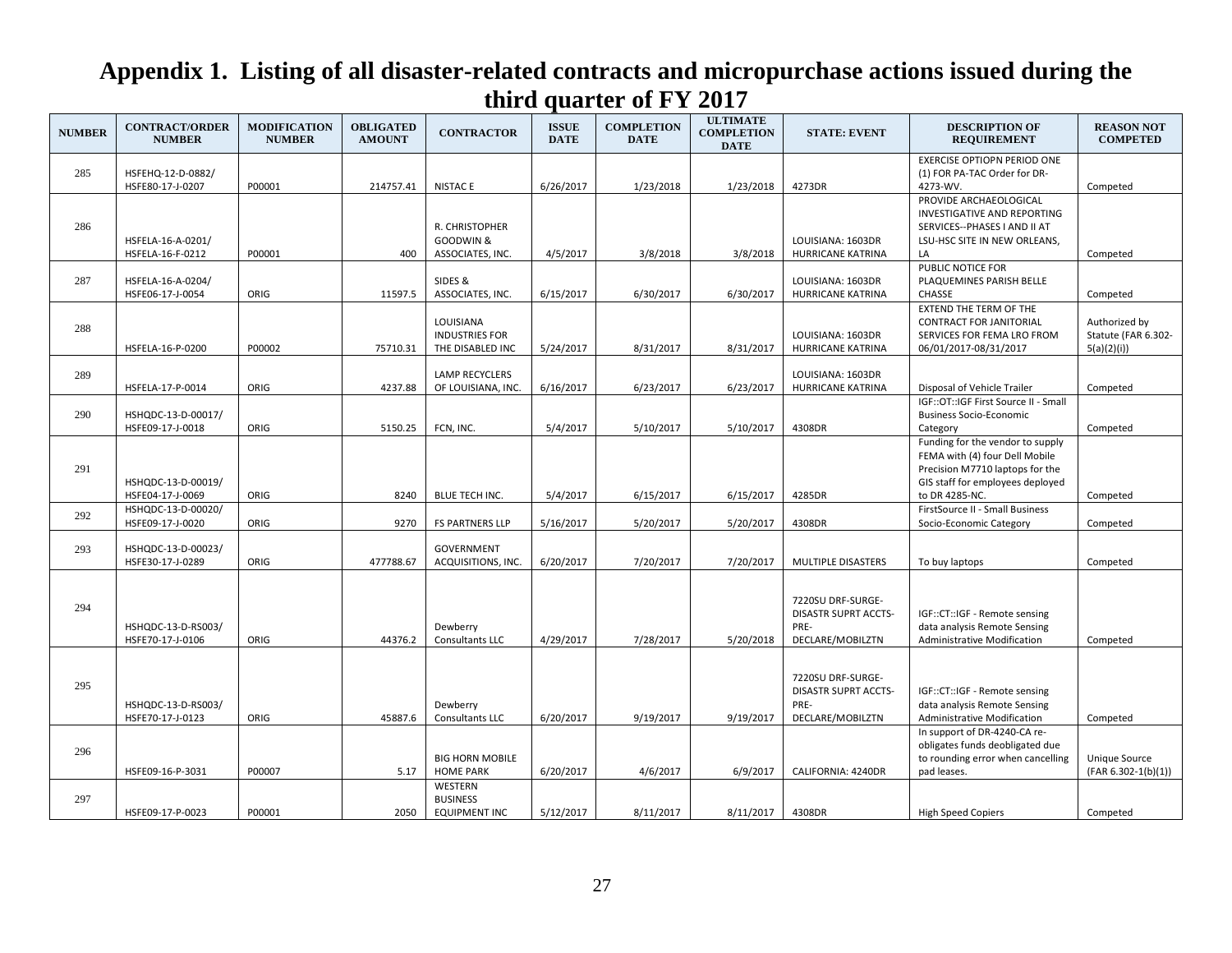| <b>NUMBER</b> | <b>CONTRACT/ORDER</b><br><b>NUMBER</b> | <b>MODIFICATION</b><br><b>NUMBER</b> | <b>OBLIGATED</b><br><b>AMOUNT</b> | <b>CONTRACTOR</b>                                                          | <b>ISSUE</b><br><b>DATE</b> | <b>COMPLETION</b><br><b>DATE</b> | <b>ULTIMATE</b><br><b>COMPLETION</b><br><b>DATE</b> | <b>STATE: EVENT</b>                                          | <b>DESCRIPTION OF</b><br><b>REQUIREMENT</b>                                                                                                                  | <b>REASON NOT</b><br><b>COMPETED</b>              |
|---------------|----------------------------------------|--------------------------------------|-----------------------------------|----------------------------------------------------------------------------|-----------------------------|----------------------------------|-----------------------------------------------------|--------------------------------------------------------------|--------------------------------------------------------------------------------------------------------------------------------------------------------------|---------------------------------------------------|
| 298           | HSFE09-17-P-0026                       | ORIG                                 | 8423.44                           | LIGHTHOUSE FOR<br>THE BLIND,<br>INCORPORATED,<br>THE                       | 4/6/2017                    | 4/10/2017                        | 4/12/2017                                           | 4301DR                                                       | <b>Acquisition of Office Supplies</b>                                                                                                                        | Competed                                          |
| 299           | HSFE09-17-P-0045                       | P00001                               | 800                               | ALLIANCE MICRO,<br>INC.                                                    | 5/12/2017                   | 5/19/2017                        | 5/19/2017                                           | 4303DR                                                       | Modification to add toner<br>cartridges omitted from original<br>order for cartridges for large HP<br>printers located at DR4303-NV<br>JFO, Carson City, NV. | Competed                                          |
| 300           |                                        |                                      |                                   |                                                                            |                             |                                  |                                                     |                                                              | Support DR4310-ID with Office                                                                                                                                |                                                   |
|               | HSFE10-17-P-0042                       | ORIG                                 | 1255.03                           | STAPLES, INC.                                                              | 5/25/2017                   | 5/31/2017                        | 5/31/2017                                           | 4310DR                                                       | Products                                                                                                                                                     | Competed                                          |
| 301           | HSFE30-16-D-0203/<br>HSFE30-17-J-0210  | ORIG                                 | 144520.35                         | <b>VERIZON FEDERAL</b><br>INC.                                             | 4/10/2017                   | 6/30/2017                        | 6/30/2017                                           | LOUISIANA: 1603DR<br>HURRICANE KATRINA                       | WIRELINE bridge                                                                                                                                              | Only One Source -<br>Other (FAR 6.302-1<br>other) |
| 302           | HSFE30-16-D-0203/<br>HSFE30-17-J-0216  | ORIG                                 | 3527.77                           | <b>VERIZON FEDERAL</b><br>INC.                                             | 4/6/2017                    | 6/30/2017                        | 6/30/2017                                           | PENNSYLVANIA:<br>4267DR                                      | WIRELINE bridge                                                                                                                                              | Only One Source -<br>Other (FAR 6.302-1<br>other) |
| 303           | HSFE30-16-D-0203/<br>HSFE30-17-J-0226  | ORIG                                 | 18891.32                          | <b>VERIZON FEDERAL</b><br>INC.                                             | 4/12/2017                   | 6/30/2017                        | 6/30/2017                                           | CALIFORNIA: 4240DR                                           | WIRELINE bridge                                                                                                                                              | Only One Source -<br>Other (FAR 6.302-1<br>other) |
| 304           | HSFE30-16-D-0203/<br>HSFE30-17-J-0228  | ORIG                                 | 17036.69                          | <b>VERIZON FEDERAL</b><br>INC.                                             | 4/13/2017                   | 6/30/2017                        | 6/30/2017                                           | 4291DR                                                       | WIRELINE bridge                                                                                                                                              | Only One Source -<br>Other (FAR 6.302-1<br>other) |
| 305           | HSFE30-16-D-0203/<br>HSFE30-17-J-0272  | ORIG                                 | 12769.47                          | <b>VERIZON FEDERAL</b><br>INC.                                             | 6/22/2017                   | 8/29/2017                        | 8/29/2017                                           | 4308DR                                                       | WIRELINE bridge                                                                                                                                              | Only One Source -<br>Other (FAR 6.302-1<br>other) |
| 306           | HSFE30-17-D-0001/<br>HSFE30-17-J-0284  | ORIG                                 | 5817.36                           | AT&T MOBILITY LLC                                                          | 6/15/2017                   | 6/16/2017                        | 6/16/2017                                           | 4317DR                                                       | IGF::CT::IGF FEMA Wide Wireless<br>Telecommunication contract                                                                                                | Only One Source -<br>Other (FAR 6.302-1<br>other) |
| 307           | HSFE30-17-D-0002/<br>HSFE30-17-J-0275  | ORIG                                 | 19337.74                          | <b>VERIZON WIRELESS</b>                                                    | 5/26/2017                   | 5/27/2017                        | 5/27/2017                                           | 4303DR                                                       | IGF::CT::IGF FEMA Wide Wireless<br>Telecommunication contract                                                                                                | Only One Source -<br>Other (FAR 6.302-1<br>other) |
| 308           | HSFE30-17-D-0002/<br>HSFE30-17-J-0288  | ORIG                                 | 1094443.68                        | <b>VERIZON WIRELESS</b>                                                    | 6/19/2017                   | 6/20/2017                        | 6/20/2017                                           | 4654IT DRF DISASTER<br>TELECOMMUNICATIONS<br><b>SERVICES</b> | IGF::CT::IGF FEMA Wide Wireless<br>Telecommunication contract                                                                                                | Only One Source -<br>Other (FAR 6.302-1<br>other) |
| 309           | HSFE60-15-D-0003/<br>HSFE04-17-J-0071  | ORIG                                 | 299800                            | COMPASS PTS JV,<br>THE                                                     | 5/16/2017                   | 5/15/2018                        | 5/15/2018                                           | MULTIPLE DISASTERS                                           | <b>Technical Services for Dam Safety</b><br>Project in support of DR 4285 NC<br>and DR 4286 SC                                                               | Competed                                          |
| 310           | HSFE80-13-D-0068/<br>HSFE70-17-J-0125  | ORIG                                 | 4450                              | RELX, INC.                                                                 | 6/27/2017                   | 10/26/2017                       | 10/26/2017                                          | 4318DR                                                       | The purpose of this Task Order is<br>to provide Identification<br>Verification and Authentication<br>services in support of DR-4318-<br>AR.                  | Competed                                          |
| 311           | HSFE80-15-D-0063/<br>HSFE80-17-J-0241  | ORIG                                 | 63000                             | <b>INSTITUTE FOR</b><br><b>BUILDING</b><br><b>TECHNOLOGY AND</b><br>SAFETY | 4/19/2017                   | 6/7/2017                         | 6/7/2017                                            | 4277DR                                                       | Subject matter expert on<br>microbial growth.                                                                                                                | Competed                                          |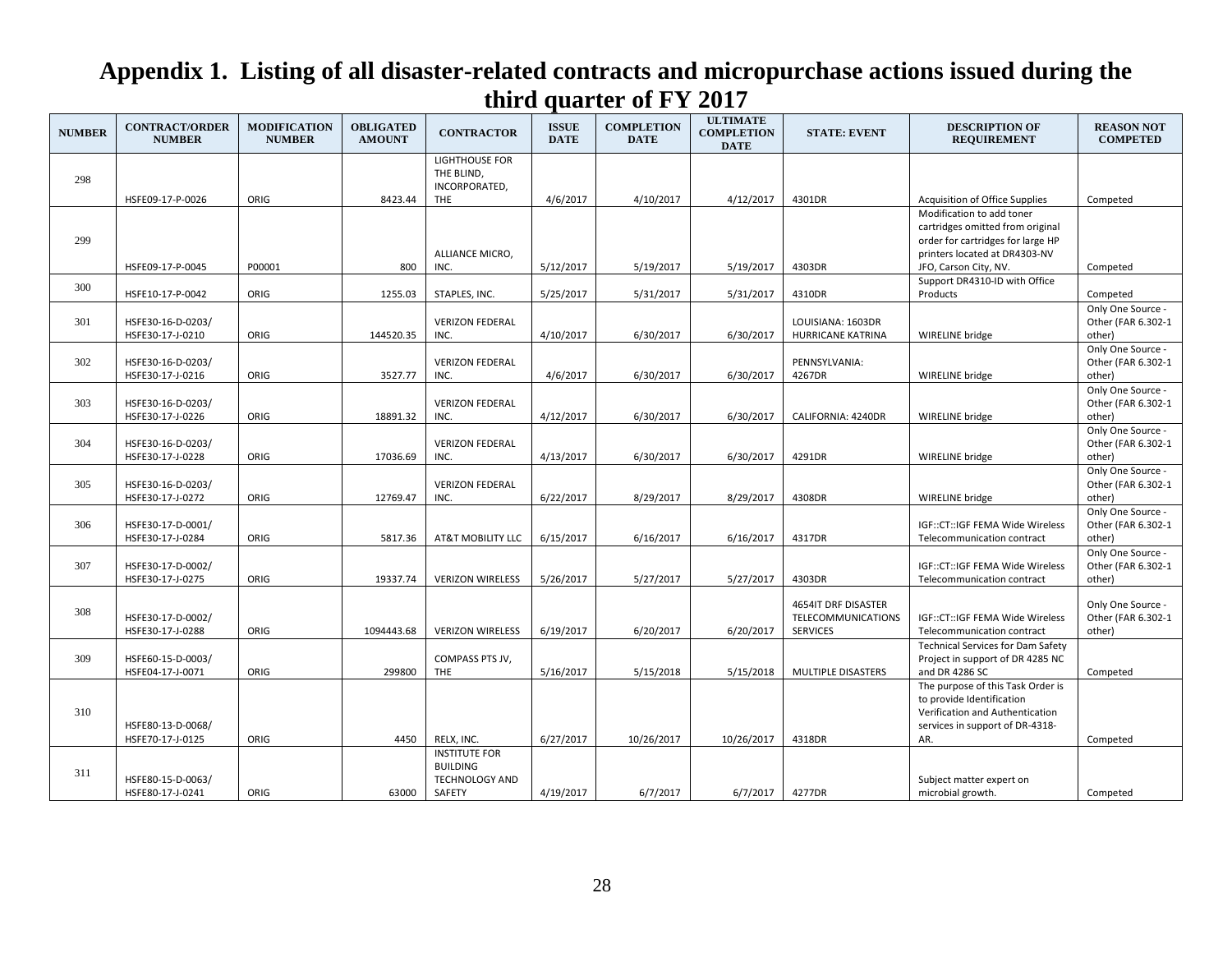| <b>NUMBER</b> | <b>CONTRACT/ORDER</b><br><b>NUMBER</b> | <b>MODIFICATION</b><br><b>NUMBER</b> | <b>OBLIGATED</b><br><b>AMOUNT</b> | <b>CONTRACTOR</b>                                                          | <b>ISSUE</b><br><b>DATE</b> | <b>COMPLETION</b><br><b>DATE</b> | <b>ULTIMATE</b><br><b>COMPLETION</b><br><b>DATE</b> | <b>STATE: EVENT</b>                    | <b>DESCRIPTION OF</b><br><b>REQUIREMENT</b>                                                                                                                                        | <b>REASON NOT</b><br><b>COMPETED</b> |
|---------------|----------------------------------------|--------------------------------------|-----------------------------------|----------------------------------------------------------------------------|-----------------------------|----------------------------------|-----------------------------------------------------|----------------------------------------|------------------------------------------------------------------------------------------------------------------------------------------------------------------------------------|--------------------------------------|
| 312           | HSFE80-15-D-0063/<br>HSFE80-17-J-0243  | ORIG                                 | 385200                            | <b>INSTITUTE FOR</b><br><b>BUILDING</b><br><b>TECHNOLOGY AND</b><br>SAFETY | 4/20/2017                   | 4/19/2018                        | 4/19/2018                                           | 4277DR                                 | TPS commissioning                                                                                                                                                                  | Competed                             |
| 313           | HSFE80-15-D-0063/<br>HSFE80-17-J-0274  | ORIG                                 | 385200                            | <b>INSTITUTE FOR</b><br><b>BUILDING</b><br><b>TECHNOLOGY AND</b><br>SAFETY | 6/21/2017                   | 9/23/2017                        | 9/23/2017                                           | 4277DR                                 | TPS Installation and Inspection.                                                                                                                                                   | Competed                             |
| 314           | HSFEHQ-12-D-0879/<br>HSFE80-17-J-0033  | P00003                               | 4105826.35                        | <b>AECOM RECOVERY</b>                                                      | 5/3/2017                    | 12/6/2017                        | 12/6/2017                                           | LOUISIANA: 1603DR<br>HURRICANE KATRINA | DR-1603-LA (Team 1) technical<br>specialist support. Exercise of the<br>option period (6/7/2017 to<br>12/6/2017).                                                                  | Competed                             |
| 315           | HSFEHQ-12-D-0879/<br>HSFE80-17-J-0228  | ORIG                                 | 99921.1                           | <b>AECOM RECOVERY</b>                                                      | 4/7/2017                    | 10/13/2017                       | 4/13/2018                                           | MULTIPLE DISASTERS                     | TASK ORDER FOR PA TECHNICAL<br><b>SUPPORT FOR CPC Multiple</b><br>Disasters Region III.                                                                                            | Competed                             |
| 316           | HSFELA-15-A-0085/<br>HSFELA-16-J-0202  | P00002                               | 20293.96                          | <b>GULF SOUTH</b><br><b>RESEARCH</b><br>CORPORATION                        | 6/12/2017                   | 12/31/2017                       | 12/31/2017                                          | LOUISIANA: 1603DR<br>HURRICANE KATRINA | ADDITIONAL FUNDING TO<br><b>COMPLETE A DRAFT</b><br>ENVIRONMENTAL ASSESSMENT<br>FOR CNO-BROADMOOR<br><b>DRAINAGE</b>                                                               | Competed                             |
| 317           | HSFE80-15-D-0063/<br>HSFE80-17-J-0211  | ORIG                                 | 420000                            | <b>INSTITUTE FOR</b><br><b>BUILDING</b><br>TECHNOLOGY AND<br>SAFETY        | 4/12/2017                   | 4/12/2017                        | 4/12/2017                                           | 4277DR                                 | This requirements provides field<br>support to DR-4277-LA for the<br>installation and maintenance of<br>TPS.                                                                       | Competed                             |
| 318           | HSFE80-15-D-0063/<br>HSFE80-17-J-0245  | ORIG                                 | 352800                            | <b>INSTITUTE FOR</b><br><b>BUILDING</b><br><b>TECHNOLOGY AND</b><br>SAFETY | 4/20/2017                   | 4/19/2018                        | 4/19/2018                                           | 4277DR                                 | TPS Inspections for MHU's.                                                                                                                                                         | Competed                             |
| 319           | HSFE80-15-D-0063/<br>HSFE80-17-J-0273  | ORIG                                 | 481500                            | <b>INSTITUTE FOR</b><br><b>BUILDING</b><br><b>TECHNOLOGY AND</b><br>SAFETY | 6/21/2017                   | 9/23/2017                        | 9/23/2017                                           | 4277DR                                 | TPS Installation and Inspection.                                                                                                                                                   | Competed                             |
| 320           | HSFEHQ-12-A-0151/<br>HSFE50-16-J-0042  | P00027                               | 24092.6                           | <b>TYCO INTEGRATED</b><br><b>SECURITY LLC</b>                              | 4/6/2017                    | 5/31/2017                        | 5/31/2017                                           | <b>MULTIPLE DISASTERS</b>              | Funding for JFO installs                                                                                                                                                           | Competed                             |
| 321           | HSFEHQ-12-D-0880/<br>HSFE80-17-J-0230  | P00001                               | 879778                            | <b>FLUOR</b><br><b>ENTERPRISES, INC</b>                                    | 5/14/2017                   | 10/20/2017                       | 10/20/2018                                          | 4308DR                                 | Add additional 10 hrs. per<br>week/per specialist for PA-TAC<br>DR-4301, 4305, AND 4308-CA                                                                                         | Competed                             |
| 322           | HSFEHQ-12-D-0882/<br>HSFE80-17-J-0262  | ORIG                                 | 541980.12                         | <b>NISTAC E</b>                                                            | 6/9/2017                    | 12/12/2017                       | 6/12/2018                                           | MULTIPLE DISASTERS                     | This is a time and materials and<br>cost reimbursement type task<br>order for services of technical<br>specialist in support of public<br>assistance and DR-4301-4305-<br>4308-CA. | Competed                             |
| 323           | HSFELA-16-A-0200/<br>HSFELA-16-F-0206  | P00002                               | 1400                              | COASTAL<br><b>ENVIRONMENTS,</b><br>INC.                                    | 5/2/2017                    | 7/31/2017                        | 7/31/2017                                           | LOUISIANA: 1603DR<br>HURRICANE KATRINA | IGF::OT::IGF--Provide<br>archaeological investigative and<br>reporting services                                                                                                    | Competed                             |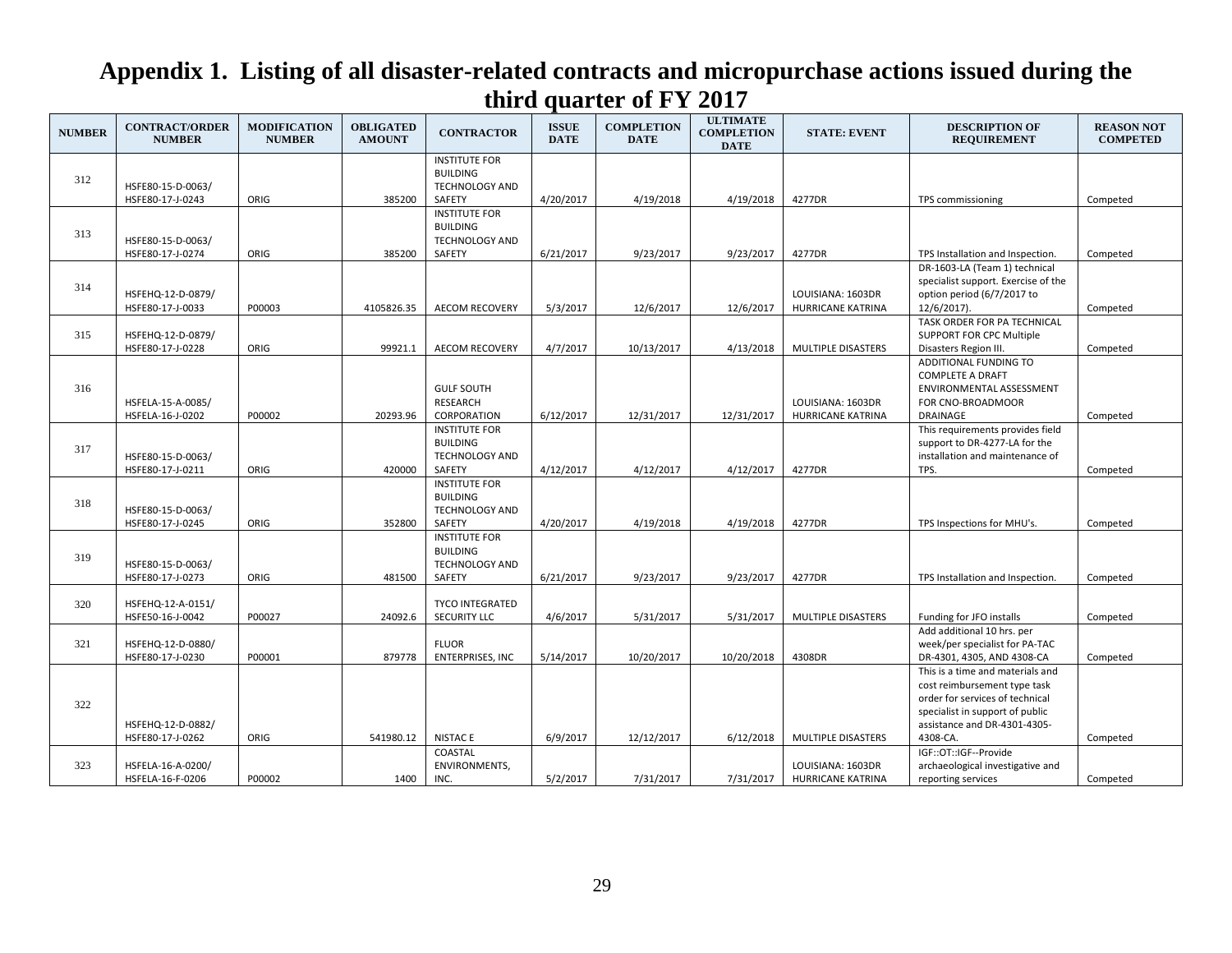| <b>NUMBER</b> | <b>CONTRACT/ORDER</b><br><b>NUMBER</b> | <b>MODIFICATION</b><br><b>NUMBER</b> | <b>OBLIGATED</b><br><b>AMOUNT</b> | <b>CONTRACTOR</b>                                                          | <b>ISSUE</b><br><b>DATE</b> | <b>COMPLETION</b><br><b>DATE</b> | <b>ULTIMATE</b><br><b>COMPLETION</b><br><b>DATE</b> | <b>STATE: EVENT</b>                                                                                                                                                                             | <b>DESCRIPTION OF</b><br><b>REQUIREMENT</b>                                                                                                                     | <b>REASON NOT</b><br><b>COMPETED</b>              |
|---------------|----------------------------------------|--------------------------------------|-----------------------------------|----------------------------------------------------------------------------|-----------------------------|----------------------------------|-----------------------------------------------------|-------------------------------------------------------------------------------------------------------------------------------------------------------------------------------------------------|-----------------------------------------------------------------------------------------------------------------------------------------------------------------|---------------------------------------------------|
| 324           | HSFELA-16-P-0211                       | P00001                               | 10794.24                          | LOUISIANA<br><b>MACHINERY</b><br>COMPANY, L.L.C.                           | 5/24/2017                   | 5/31/2018                        | 5/31/2018                                           | LOUISIANA: 1603DR<br>HURRICANE KATRINA<br>Period of Performance<br>06/01/2016 to<br>05/31/2018 with two<br>(2) one-year option<br>periods. Economic<br>adjustment to base<br>allowed 5/31/2018. | Perform quarterly diagnostic,<br>annual diagnostic with load test.                                                                                              | Competed                                          |
| 325           | HSFETX-16-C-0200                       | P00018                               | 2316.48                           | NGP V DENTON TX<br>LLC                                                     | 4/27/2017                   | 5/31/2017                        | 2/28/2021                                           | MULTIPLE DISASTERS                                                                                                                                                                              | Reimburse the Lessor for<br>additional janitorial and HVAC<br>overtime charges in response to<br>DRs 4277 and 4285 for May 2017<br>in the amount of \$2,316.48. | Only One Source -<br>Other (FAR 6.302-1<br>other) |
| 326           | HSHQDC-13-D-00023/<br>HSFE30-17-J-0292 | ORIG                                 | 483545.16                         | <b>GOVERNMENT</b><br>ACQUISITIONS, INC.                                    | 6/20/2017                   | 7/20/2017                        | 7/20/2017                                           | MULTIPLE DISASTERS                                                                                                                                                                              | IGF::OT::IGF First Source II - Small<br><b>Business Socio-Economic</b><br>Category                                                                              | Competed                                          |
| 327           | HSHQDC-13-D-00023/<br>HSFE30-17-J-0294 | ORIG                                 | 356902.38                         | GOVERNMENT<br>ACQUISITIONS, INC.                                           | 6/20/2017                   | 7/20/2017                        | 7/20/2017                                           | 4308DR                                                                                                                                                                                          | To buy laptops                                                                                                                                                  | Competed                                          |
| 328           | HSFE70-14-D-0151/<br>HSFE80-17-J-0284  | ORIG                                 | 911895                            | <b>CMH</b><br>MANUFACTURING,<br>INC.                                       | 6/22/2017                   | 9/20/2017                        | 9/20/2017                                           | 4277DR                                                                                                                                                                                          | The purpose of this delivery order<br>is to provide payment to CMH for<br>the redirection of MHU's during<br>the support of DR4277-LA                           | Competed                                          |
| 329           | HSFE80-15-D-0063/<br>HSFE80-17-J-0271  | ORIG                                 | 481500                            | <b>INSTITUTE FOR</b><br><b>BUILDING</b><br><b>TECHNOLOGY AND</b><br>SAFETY | 6/21/2017                   | 9/23/2017                        | 9/23/2017                                           | 4277DR                                                                                                                                                                                          | TPS Installation and Inspection.                                                                                                                                | Competed                                          |
| 330           | HSFE80-15-D-0063/<br>HSFE80-17-J-0276  | ORIG                                 | 264600                            | <b>INSTITUTE FOR</b><br><b>BUILDING</b><br><b>TECHNOLOGY AND</b><br>SAFETY | 6/21/2017                   | 9/23/2017                        | 9/23/2017                                           | 4277DR                                                                                                                                                                                          | TPS Installation and Inspection.                                                                                                                                | Competed                                          |
| 331           | HSFEHQ-12-D-0879/<br>HSFE80-17-J-0268  | ORIG                                 | 77608                             | <b>AECOM RECOVERY</b>                                                      | 6/28/2017                   | 1/31/2018                        | 7/31/2018                                           | 4273DR                                                                                                                                                                                          | PA Program Support: One (1)<br>Insurance Specialist in support of<br>DR-4273-WV                                                                                 | Competed                                          |
| 332           | HSFELA-16-A-0200/<br>HSFELA-17-F-0001  | P00002                               | 75013.4                           | COASTAL<br>ENVIRONMENTS,<br>INC.                                           | 5/11/2017                   | 5/10/2018                        | 5/10/2018                                           | LOUISIANA: 1603DR<br>HURRICANE KATRINA                                                                                                                                                          | IGF::OT::IGF--Provide<br>archaeological investigative and<br>reporting services                                                                                 | Competed                                          |
| 333           | HSFE80-15-D-0063/<br>HSFE80-17-J-0240  | ORIG                                 | 465300                            | <b>INSTITUTE FOR</b><br><b>BUILDING</b><br><b>TECHNOLOGY AND</b><br>SAFETY | 4/20/2017                   | 4/19/2018                        | 4/19/2018                                           | 4277DR                                                                                                                                                                                          | <b>TPS Installation</b>                                                                                                                                         | Competed                                          |
| 334           | HSFE80-15-D-0063/<br>HSFE80-17-J-0278  | ORIG                                 | 423360                            | <b>INSTITUTE FOR</b><br><b>BUILDING</b><br><b>TECHNOLOGY AND</b><br>SAFETY | 6/21/2017                   | 9/23/2017                        | 9/23/2017                                           | 4277DR                                                                                                                                                                                          | TPS Installation and Inspection.                                                                                                                                | Competed                                          |
| 335           | HSFE80-15-D-0063/<br>HSFE80-17-J-0281  | ORIG                                 | 495000                            | <b>INSTITUTE FOR</b><br><b>BUILDING</b><br><b>TECHNOLOGY AND</b><br>SAFETY | 6/22/2017                   | 9/23/2017                        | 9/23/2017                                           | 4277DR                                                                                                                                                                                          | TPS Installation and Inspection.                                                                                                                                | Competed                                          |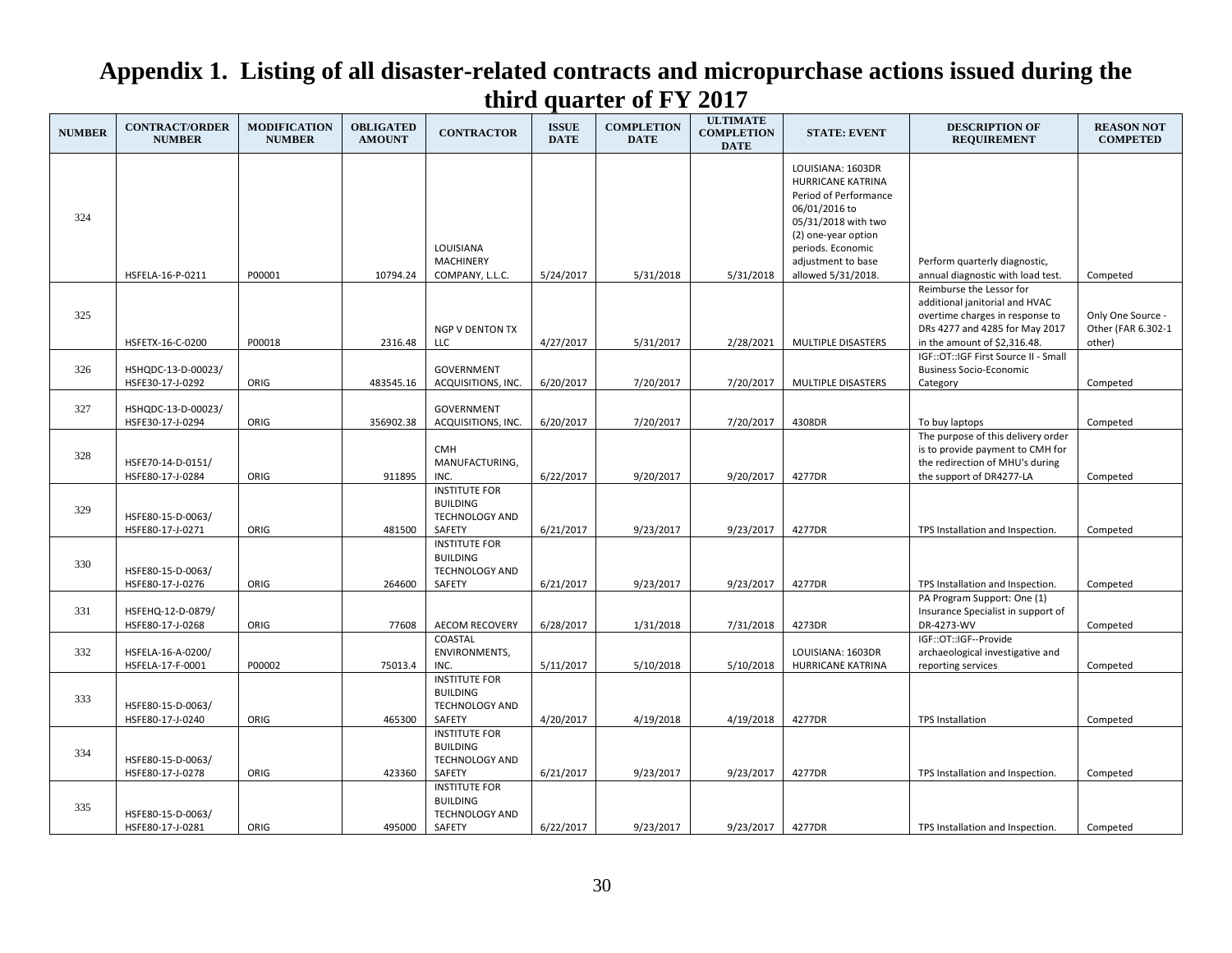| <b>NUMBER</b> | <b>CONTRACT/ORDER</b><br><b>NUMBER</b> | <b>MODIFICATION</b><br><b>NUMBER</b> | <b>OBLIGATED</b><br><b>AMOUNT</b> | <b>CONTRACTOR</b>                                          | <b>ISSUE</b><br><b>DATE</b> | <b>COMPLETION</b><br><b>DATE</b> | <b>ULTIMATE</b><br><b>COMPLETION</b><br><b>DATE</b> | <b>STATE: EVENT</b>                                                      | <b>DESCRIPTION OF</b><br><b>REQUIREMENT</b>                                                                                                                                                                      | <b>REASON NOT</b><br><b>COMPETED</b>              |
|---------------|----------------------------------------|--------------------------------------|-----------------------------------|------------------------------------------------------------|-----------------------------|----------------------------------|-----------------------------------------------------|--------------------------------------------------------------------------|------------------------------------------------------------------------------------------------------------------------------------------------------------------------------------------------------------------|---------------------------------------------------|
|               |                                        |                                      |                                   | <b>TYCO INTEGRATED</b>                                     |                             |                                  |                                                     |                                                                          |                                                                                                                                                                                                                  |                                                   |
| 336           | HSFEHQ-12-A-0151/<br>HSFE50-16-J-0042  | P00028                               | 14211                             | <b>SECURITY LLC</b>                                        | 4/12/2017                   | 5/30/2017                        | 5/30/2017                                           | 4303DR                                                                   | Funding for JFO installs                                                                                                                                                                                         | Competed                                          |
| 337           | HSFEHQ-12-D-0879/<br>HSFE80-17-J-0001  | P00003                               | 11463752.51                       | <b>AECOM RECOVERY</b>                                      | 4/10/2017                   | 10/23/2017                       | 10/23/2017                                          | MULTIPLE DISASTERS                                                       | <b>AECOM's Public Assistance</b><br>Technical Assistance Contract in<br>support of DR-4266/4269/4272-<br>TX. Exercise of the six month<br>Option Period.                                                         | Competed                                          |
| 338           | HSFEHQ-12-D-0881/                      |                                      |                                   | CH2M HILL - CDM<br><b>PA-TAC RECOVERY</b>                  |                             |                                  |                                                     | NEW YORK: 4085DR                                                         | Provide technical specialists to<br>support FEMA DR-4085-NY with<br>its public assistance<br>infrastructure projects identified.<br>TEAM 2, CCPRS, Public Assistance<br><b>Technical Assistance Contract (PA</b> |                                                   |
|               | HSFE80-17-J-0031<br>HSFEHQ-12-D-0882/  | P00001                               | 4884286.29                        | <b>SERVICES</b>                                            | 5/23/2017                   | 11/28/2017                       | 11/28/2017                                          | Hurricane Sandy<br>OHIO: 4098DR                                          | TAC III).<br>task order for PA technical                                                                                                                                                                         | Competed                                          |
| 339           | HSFE80-17-J-0259                       | ORIG                                 | 173511.77                         | <b>NISTACE</b>                                             | 5/26/2017                   | 11/25/2017                       | 11/25/2017                                          | Hurricane Sandy                                                          | support for DR4098OH                                                                                                                                                                                             | Competed                                          |
| 340           | HSFELA-16-A-0018/<br>HSFELA-17-J-0019  | ORIG                                 | 6000                              | MULE-DUREL INC.                                            | 6/23/2017                   | 9/30/2017                        | 9/30/2017                                           | LOUISIANA: 1603DR<br>HURRICANE KATRINA                                   | PROVIDE PRINTER CARTRIDGES<br>TO FEMA LRO SUPPLY<br>DEPARTMENT FOR 3RD QTR 2017                                                                                                                                  | Competed                                          |
| 341           | HSFELA-16-A-0200/<br>HSFELA-17-F-0011  | ORIG                                 | 88437.02                          | COASTAL<br>ENVIRONMENTS,<br>INC.                           | 5/16/2017                   | 3/8/2018                         | 5/14/2018                                           | LOUISIANA: 1603DR<br>HURRICANE KATRINA                                   | IGF::OT::IGF--Provide<br>archaeological investigative and<br>reporting services UNDER bpa                                                                                                                        | Competed                                          |
| 342           | HSHQDC-13-D-00007/<br>HSFE09-17-J-0017 | ORIG                                 | 5666.29                           | V3 GATE TEAM, LLP                                          | 4/10/2017                   | 1/7/2020                         | 1/7/2020                                            | 4303DR                                                                   | IGF::OT::IGF First Source II -<br>SDVOSB Socioeconomic Category                                                                                                                                                  | Competed                                          |
| 343           | HSFE10-17-P-0032                       | ORIG                                 | 4800                              | <b>CAPITAL BUSINESS</b><br>MACHINES, INC.                  | 5/11/2017                   | 8/14/2017                        | 8/14/2017                                           | 4309DR                                                                   | IGF::OT::IGF Lease of Two Copy<br>machines for JFO                                                                                                                                                               | Competed                                          |
| 344           | HSFE10-17-P-0033                       | ORIG                                 | 2400                              | <b>HAROLD LEMAY</b><br><b>ENTERPRISES,</b><br>INCORPORATED | 5/11/2017                   | 8/14/2017                        | 8/14/2017                                           | 4309DR                                                                   | IGF::OT::IGF Shredder service for<br><b>JFO</b>                                                                                                                                                                  | SAP<br>Noncompetition<br>(FAR 13)                 |
| 345           | HSFE10-17-P-0051                       | ORIG                                 | 6000                              | PORTLAND STATE<br><b>UNIVERSITY</b>                        | 6/29/2017                   | 4/30/2018                        | 4/30/2018                                           | 4296DR                                                                   | IGF::OT::IGF Data Set                                                                                                                                                                                            | SAP<br>Noncompetition<br>(FAR 13)                 |
| 346           | HSFE30-16-D-0203/<br>HSFE30-17-J-0203  | ORIG                                 | 54065                             | <b>VERIZON FEDERAL</b><br>INC.                             | 4/3/2017                    | 5/31/2017                        | 5/31/2017                                           | 4286DR                                                                   | WIRELINE bridge                                                                                                                                                                                                  | Only One Source -<br>Other (FAR 6.302-1<br>other) |
| 347           | HSFE30-16-D-0203/<br>HSFE30-17-J-0207  | ORIG                                 | 70834.7                           | <b>VERIZON FEDERAL</b><br>INC.                             | 4/5/2017                    | 6/30/2017                        | 6/30/2017                                           | MISSISSIPPI: 1604DR<br>HURRICANE KATRINA                                 | WIRELINE bridge                                                                                                                                                                                                  | Only One Source -<br>Other (FAR 6.302-1<br>other) |
| 348           | HSFE30-16-D-0203/<br>HSFE30-17-J-0214  | ORIG                                 | 2187.05                           | <b>VERIZON FEDERAL</b><br>INC.                             | 4/6/2017                    | 6/30/2017                        | 6/30/2017                                           | <b>WEST VIRGINIA:</b><br>4071DR Severe Storms<br>and Straight-Line Winds | <b>WIRELINE</b> bridge                                                                                                                                                                                           | Only One Source -<br>Other (FAR 6.302-1<br>other) |
| 349           | HSFE30-16-D-0203/<br>HSFE30-17-J-0220  | ORIG                                 | 12440.42                          | <b>VERIZON FEDERAL</b><br>INC.                             | 4/10/2017                   | 6/30/2017                        | 6/30/2017                                           | LOUISIANA: 4080DR<br>Hurricane Isaac                                     | WIRELINE bridge                                                                                                                                                                                                  | Only One Source -<br>Other (FAR 6.302-1<br>other) |
| 350           | HSFE30-16-D-0203/<br>HSFE30-17-J-0229  | ORIG                                 | 29722.78                          | <b>VERIZON FEDERAL</b><br>INC.                             | 4/13/2017                   | 6/30/2017                        | 6/30/2017                                           | 4284DR                                                                   | WIRELINE bridge                                                                                                                                                                                                  | Only One Source -<br>Other (FAR 6.302-1<br>other) |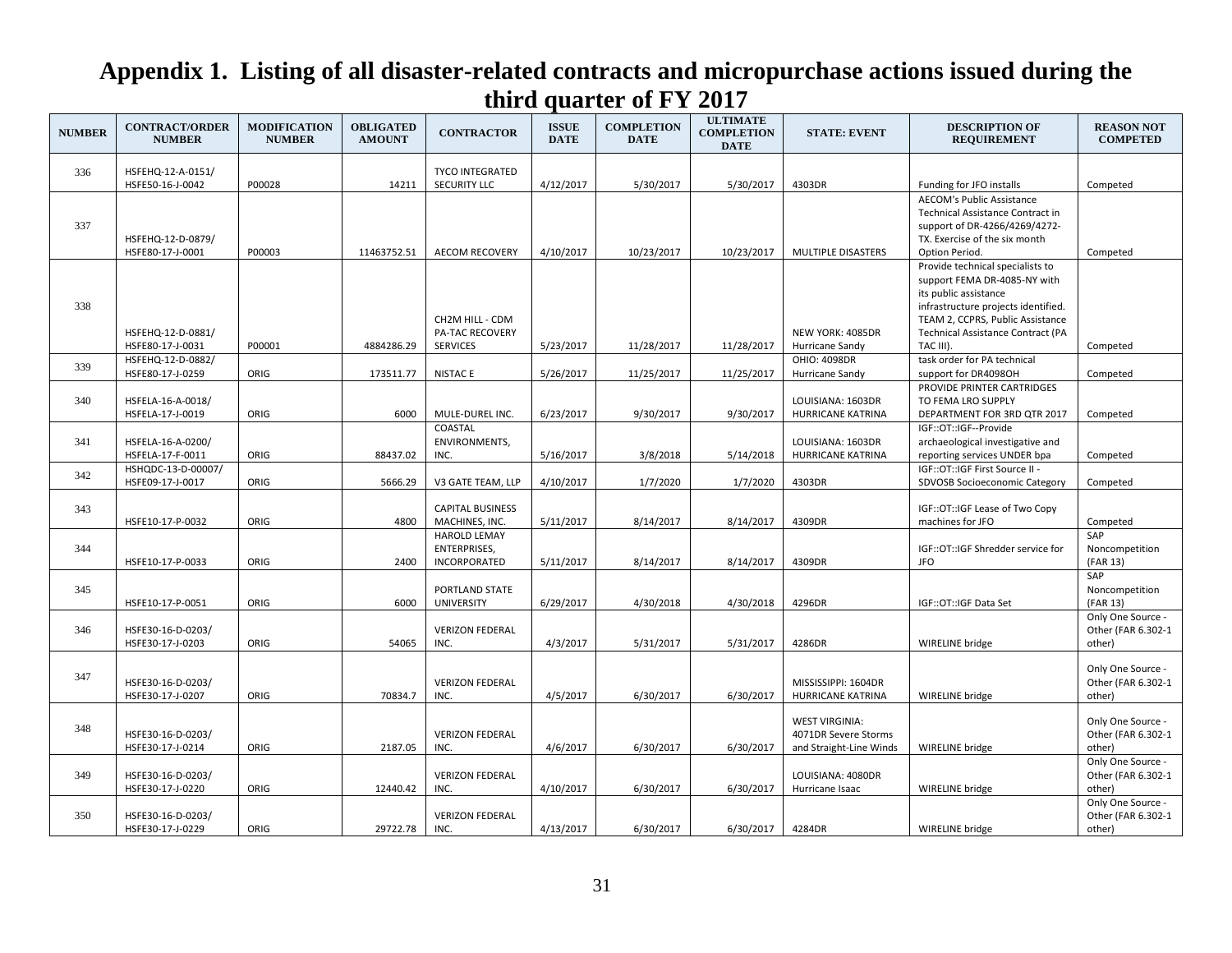| <b>NUMBER</b> | <b>CONTRACT/ORDER</b><br><b>NUMBER</b>                    | <b>MODIFICATION</b><br><b>NUMBER</b> | <b>OBLIGATED</b><br><b>AMOUNT</b> | <b>CONTRACTOR</b>                                                          | <b>ISSUE</b><br><b>DATE</b> | <b>COMPLETION</b><br><b>DATE</b> | <b>ULTIMATE</b><br><b>COMPLETION</b><br><b>DATE</b> | <b>STATE: EVENT</b>                    | <b>DESCRIPTION OF</b><br><b>REQUIREMENT</b>                                                                                                                                                                                      | <b>REASON NOT</b><br><b>COMPETED</b>              |
|---------------|-----------------------------------------------------------|--------------------------------------|-----------------------------------|----------------------------------------------------------------------------|-----------------------------|----------------------------------|-----------------------------------------------------|----------------------------------------|----------------------------------------------------------------------------------------------------------------------------------------------------------------------------------------------------------------------------------|---------------------------------------------------|
| 351           | HSFE30-17-D-0001/<br>HSFE30-17-J-0212                     | ORIG                                 | 3086.67                           | AT&T MOBILITY LLC                                                          | 4/6/2017                    | 4/7/2017                         | 4/7/2017                                            | 4295DR                                 | IGF::CT::IGF FEMA Wide Wireless<br>Telecommunication contract                                                                                                                                                                    | Only One Source -<br>Other (FAR 6.302-1<br>other) |
| 352           | HSFE30-17-D-0002/<br>HSFE30-17-J-0269                     | ORIG                                 | 3866.56                           | <b>VERIZON WIRELESS</b>                                                    | 5/16/2017                   | 5/17/2017                        | 5/17/2017                                           | MULTIPLE DISASTERS                     | IGF::CT::IGF FEMA Wide Wireless<br>Telecommunication contract                                                                                                                                                                    | Only One Source -<br>Other (FAR 6.302-1<br>other) |
| 353           | HSFE60-15-D-0003/<br>HSFE04-17-J-0067                     | ORIG                                 | 21836.87                          | COMPASS PTS JV,<br><b>THE</b>                                              | 4/3/2017                    | 4/21/2017                        | 4/21/2017                                           | 4285DR                                 | Production and Technical Services<br>- A&E Task Order in Support of<br>DR-4285 NC                                                                                                                                                | Competed                                          |
| 354           |                                                           |                                      |                                   | SHENANDOAH<br><b>FLEET</b><br>MAINTENANCE<br>AND<br>MANAGEMENT,            |                             |                                  |                                                     |                                        |                                                                                                                                                                                                                                  |                                                   |
| 355           | HSFE70-15-C-0001<br>HSFE80-13-D-0070/<br>HSFE04-17-J-0004 | P00009<br>P00006                     | 24392.24<br>66405                 | LLC<br>ALLTECH, INC.                                                       | 4/5/2017<br>4/6/2017        | 12/31/2017<br>4/10/2017          | 12/31/2018<br>5/6/2017                              | 4277DR<br>4283DR                       | Exercise Option Year 2.<br>IGF::OT::IGF The purpose of this<br>task order is to provide housing<br>inspection services to disaster<br>survivor in affected areas of<br>Florida identified by Disaster<br>Declaration DR-4283-FL. | Competed<br>Competed                              |
| 356           | HSFE80-15-D-0063/<br>HSFE80-17-J-0233                     | ORIG                                 | 205200                            | <b>INSTITUTE FOR</b><br><b>BUILDING</b><br><b>TECHNOLOGY AND</b><br>SAFETY | 4/20/2017                   | 4/19/2018                        | 4/19/2018                                           | 4277DR                                 | Provide installation and<br>inspection services for TPS.                                                                                                                                                                         | Competed                                          |
| 357           | HSFE80-15-D-0063/<br>HSFE80-17-J-0242                     | ORIG                                 | 385200                            | <b>INSTITUTE FOR</b><br><b>BUILDING</b><br><b>TECHNOLOGY AND</b><br>SAFETY | 4/20/2017                   | 4/19/2018                        | 4/19/2018                                           | 4277DR                                 | <b>TPS Commissioning</b>                                                                                                                                                                                                         | Competed                                          |
| 358           | HSFE80-15-D-0063/<br>HSFE80-17-J-0277                     | ORIG                                 | 264600                            | <b>INSTITUTE FOR</b><br><b>BUILDING</b><br><b>TECHNOLOGY AND</b><br>SAFETY | 6/21/2017                   | 9/23/2017                        | 9/23/2017                                           | 4277DR                                 | TPS Installation and Inspection.                                                                                                                                                                                                 | Competed                                          |
| 359           | HSFE80-15-D-0063/<br>HSFE80-17-J-0283                     | ORIG                                 | 186840                            | <b>INSTITUTE FOR</b><br><b>BUILDING</b><br>TECHNOLOGY AND<br>SAFETY        | 6/22/2017                   | 9/23/2017                        | 9/23/2017                                           | 4277DR                                 | TPS Installation and Inspection.                                                                                                                                                                                                 | Competed                                          |
| 360           | HSFEHQ-12-D-0880/<br>HSFE80-17-J-0036                     | P00001                               | 269929.74                         | <b>FLUOR</b><br><b>ENTERPRISES, INC</b>                                    | 6/5/2017                    | 9/6/2017                         | 9/6/2017                                            | 4286DR                                 | Option Period 1: Two Technical<br>Specialist (Coastal Beach<br>Engineers) in support of DR-4286-<br>SC                                                                                                                           | Competed                                          |
| 361           | HSFEHQ-12-D-0880/<br>HSFE80-17-J-0204                     | P00001                               | 395667.3                          | <b>FLUOR</b><br><b>ENTERPRISES, INC</b>                                    | 4/5/2017                    | 7/5/2017                         | 7/5/2017                                            | 4286DR                                 | Opt Period 1: Technical specialist<br>support for DR4286SC.                                                                                                                                                                      | Competed                                          |
| 362           | HSFELA-16-A-0200/<br>HSFELA-17-F-0009                     | ORIG                                 | 42854.36                          | COASTAL<br>ENVIRONMENTS,<br>INC.                                           | 4/27/2017                   | 4/30/2018                        | 4/30/2018                                           | LOUISIANA: 1603DR<br>HURRICANE KATRINA | IGF::OT::IGF--Provide<br>archaeological investigative and<br>reporting services                                                                                                                                                  | Competed                                          |
| 363           | HSFELA-16-A-0201/<br>HSFELA-17-F-0010                     | ORIG                                 | 154959.8                          | R. CHRISTOPHER<br>GOODWIN &<br>ASSOCIATES, INC.                            | 5/11/2017                   | 5/10/2018                        | 5/11/2018                                           | LOUISIANA: 1603DR<br>HURRICANE KATRINA | IGF::OT::IGF PROVIDE<br>ARCHAEOLOGICAL<br>INVESTIGATIVE AND REPORTING<br><b>SERVICES</b>                                                                                                                                         | Competed                                          |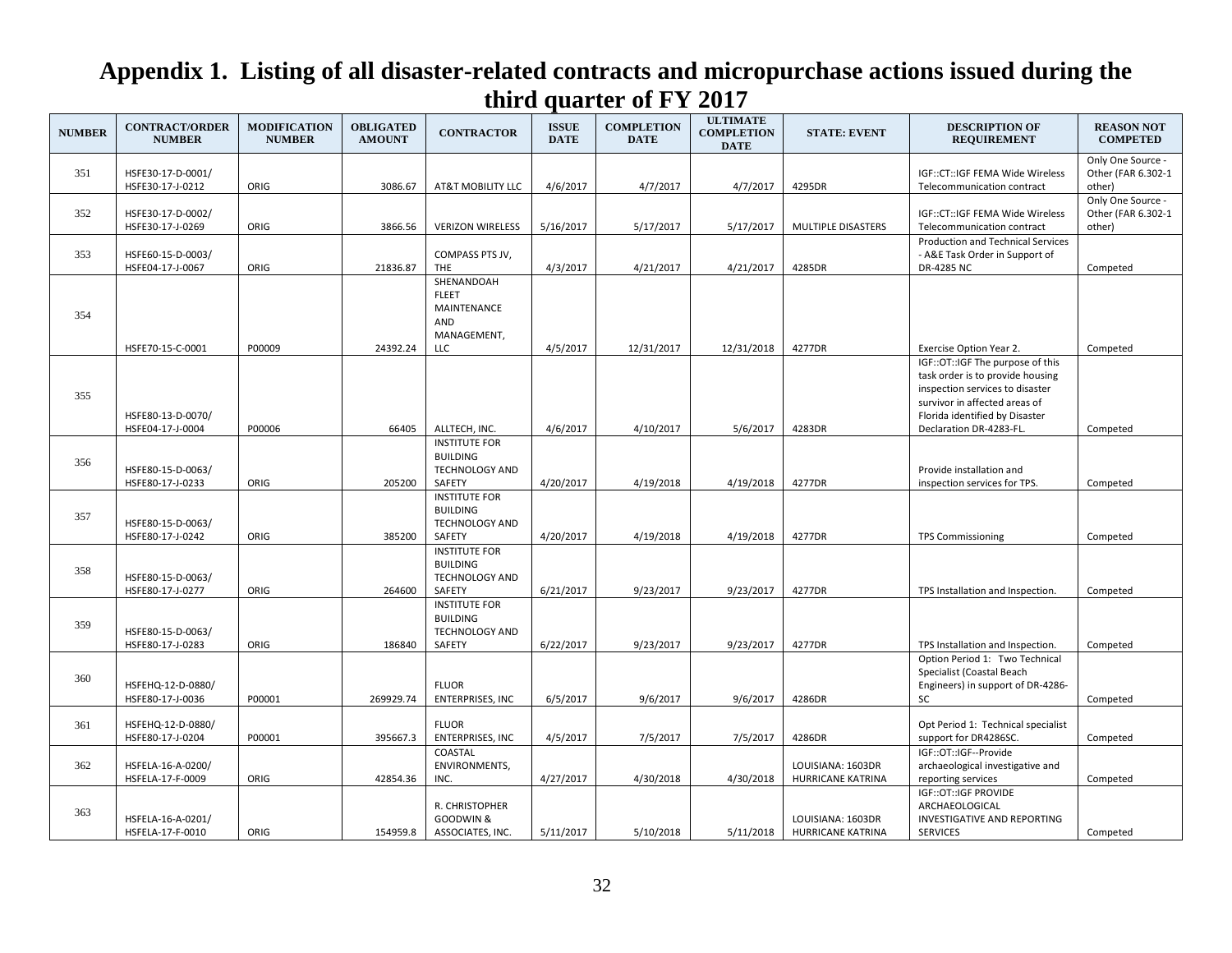| <b>NUMBER</b> | <b>CONTRACT/ORDER</b><br><b>NUMBER</b> | <b>MODIFICATION</b><br><b>NUMBER</b> | <b>OBLIGATED</b><br><b>AMOUNT</b> | <b>CONTRACTOR</b>                               | <b>ISSUE</b><br><b>DATE</b> | <b>COMPLETION</b><br><b>DATE</b> | <b>ULTIMATE</b><br><b>COMPLETION</b><br><b>DATE</b> | <b>STATE: EVENT</b>                                                 | <b>DESCRIPTION OF</b><br><b>REQUIREMENT</b>                                                                                 | <b>REASON NOT</b><br><b>COMPETED</b> |
|---------------|----------------------------------------|--------------------------------------|-----------------------------------|-------------------------------------------------|-----------------------------|----------------------------------|-----------------------------------------------------|---------------------------------------------------------------------|-----------------------------------------------------------------------------------------------------------------------------|--------------------------------------|
| 364           | HSHQDC-13-D-00023/                     |                                      |                                   | <b>GOVERNMENT</b>                               |                             |                                  |                                                     | LOUISIANA: 1603DR                                                   | IGF::OT::IGF First Source II - Small<br><b>Business Socio-Economic</b>                                                      |                                      |
|               | HSFE30-17-J-0291                       | ORIG                                 | 481626.33                         | ACQUISITIONS, INC.                              | 6/20/2017                   | 7/20/2017                        | 7/20/2017                                           | HURRICANE KATRINA                                                   | Category                                                                                                                    | Competed                             |
| 365           | HSFELA-16-A-0201/<br>HSFELA-16-F-0212  | P00002                               | 149963.12                         | R. CHRISTOPHER<br>GOODWIN &<br>ASSOCIATES, INC. | 4/12/2017                   | 4/9/2018                         | 4/9/2018                                            | LOUISIANA: 1603DR<br><b>HURRICANE KATRINA</b>                       | PROVIDE ARCHAEOLOGICAL<br>INVESTIGATIVE AND REPORTING<br>SERVICES--PHASES I AND II AT<br>LSU-HSC SITE IN NEW ORLEANS,<br>LA | Competed                             |
| 366           | HSFELA-16-A-0204/<br>HSFELA-17-J-0020  | ORIG                                 | 27126.9                           | SIDES &<br>ASSOCIATES, INC.                     | 6/23/2017                   | 7/23/2017                        | 7/23/2017                                           | LOUISIANA: 1603DR<br>HURRICANE KATRINA                              | PUBLIC NOTICE FOR THE<br><b>JUVENILE JUSTICE CENTER</b><br><b>EXPANSION</b>                                                 | Competed                             |
| 367           | HSHQDC-13-D-E2015/<br>HSFE30-15-J-0361 | P00017                               | 2448004.74                        | <b>AMBIT GROUP LLC</b>                          | 6/30/2017                   | 10/31/2017                       | 12/16/2017                                          | 4654IT DRF DISASTER<br><b>TELECOMMUNICATIONS</b><br><b>SERVICES</b> | mobility service center technical<br>and business support                                                                   | Competed                             |
| 368           | HSHQDC-13-D-00023/<br>HSFE30-17-J-0293 | ORIG                                 | 358821.21                         | <b>GOVERNMENT</b><br>ACQUISITIONS, INC.         | 6/20/2017                   | 7/20/2017                        | 7/20/2017                                           | 4308DR                                                              | To buy laptops                                                                                                              | Competed                             |

|     |                | APPENDIX 1 TOTALS: ALL DISASTER-RELATED CONTRACT ACTIONS |              |
|-----|----------------|----------------------------------------------------------|--------------|
| 368 | <b>ACTIONS</b> | <b>TOTALING</b>                                          | \$88.372.994 |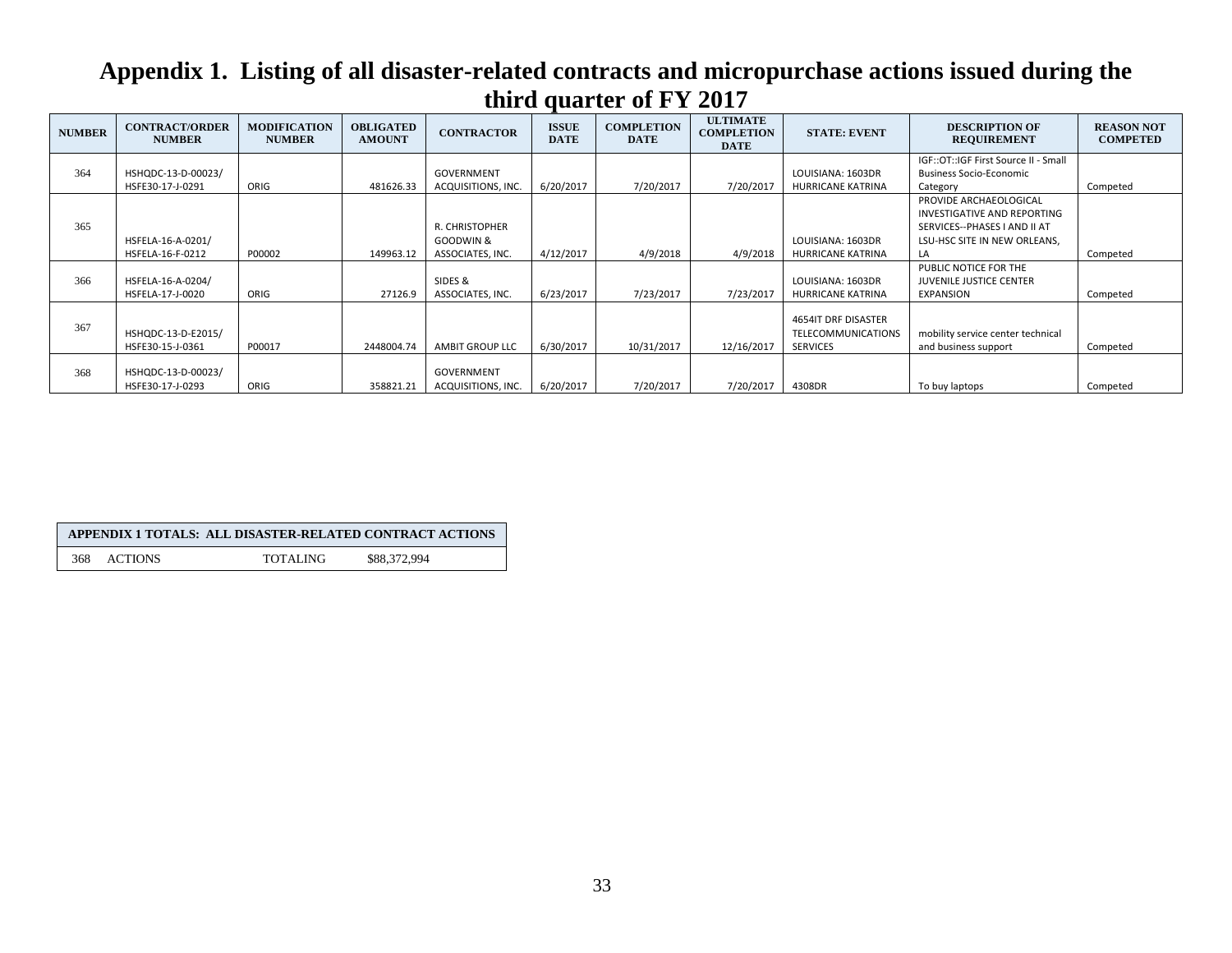# <span id="page-38-0"></span>**Appendix 2. Definitions**

 $\mathsf{r}$ 

|                                                                                   | In accordance with the Federal Acquisitions Regulations (FAR 6.302, 13.2-3, and 16.505), FPDS-NG has grouped                                                                                                |  |  |  |  |  |  |
|-----------------------------------------------------------------------------------|-------------------------------------------------------------------------------------------------------------------------------------------------------------------------------------------------------------|--|--|--|--|--|--|
| noncompetitive contract actions into approximately 21 categories.                 |                                                                                                                                                                                                             |  |  |  |  |  |  |
| <b>Short Description</b>                                                          | <b>Long Description</b>                                                                                                                                                                                     |  |  |  |  |  |  |
| Unique Source (FAR $6.302-1(b)(1)$ )                                              | Report this code if the action was justified pursuant to<br>FAR 6.302-1(b)(1).                                                                                                                              |  |  |  |  |  |  |
| Follow-On Contract (FAR 6.302-1(a)(2)(ii/iii))                                    | For a Definitive Contract, report this code if the action<br>was justified pursuant to FAR 6.302-1(a)(2)(ii) or FAR<br>$6.302-1(a)(2)(iii)$ .                                                               |  |  |  |  |  |  |
| Unsolicited Research Proposal (FAR 6.302-1(a)(2)(i))                              | Report this code if the action was justified pursuant to<br>FAR 6.302-1(a)(2)(i).                                                                                                                           |  |  |  |  |  |  |
| Patent or Data Rights (FAR 6.302-1(b)(2))                                         | Report this code if the action was justified pursuant to<br>FAR $6.302-1(b)(2)$ .                                                                                                                           |  |  |  |  |  |  |
| Utilities (FAR 6.302-1(a)(2) and FAR 6.302-1(b)(3))                               | Report this code if the action was justified pursuant to<br>FAR 6.302-1(a)(2) and FAR 6.302-1(b)(3) and the<br>source is a regulated utility for which no competition is<br>available.                      |  |  |  |  |  |  |
| Standardization (FAR 6.302-1(b)(4))                                               | Report this code if the action was justified pursuant to<br>FAR 6.302-1(b)(4).                                                                                                                              |  |  |  |  |  |  |
| Only One Source - Other (FAR 6.302-1 other or FAR<br>16.505 (b)(2)(i)(B))         | Report this code if the action was justified pursuant to a<br>FAR 6.302-1 or $16.505(b)(2)(i)(B)$ situation other than<br>the examples cited above.                                                         |  |  |  |  |  |  |
| Urgency (FAR 6.302-2 or FAR 16.505(b)(2)(i)(A))                                   | Report this code if the action was justified pursuant to<br>FAR 6.302-2 or FAR 16.505(b)(2)(i)(A).                                                                                                          |  |  |  |  |  |  |
| Mobilization, Essential R&D (FAR 6.302-3(a)(2))                                   | Report this code if the action was justified pursuant to<br>FAR 6.302-3(a)(2).                                                                                                                              |  |  |  |  |  |  |
| International Agreement (FAR 6.302-4)                                             | Report this code if the action was justified pursuant to<br>FAR 6.302-4.                                                                                                                                    |  |  |  |  |  |  |
| Authorized by Statute (FAR 6.302-5(a)(2)(i))                                      | Report this code if the action was justified pursuant to<br>FAR 6.302-5 and a specific Not Listed.                                                                                                          |  |  |  |  |  |  |
| Authorized Resale (FAR 6.302-5(a)(2)(ii))                                         | Report this code if the action was justified pursuant to<br>FAR 6.302-5(a)(2)(ii).                                                                                                                          |  |  |  |  |  |  |
| National Security (FAR 6.302-6)                                                   | Report this code if the action was justified pursuant to<br>FAR 6.302-6.                                                                                                                                    |  |  |  |  |  |  |
| Public Interest (FAR 6.302-7)                                                     | Report this code if the action was justified pursuant to<br>FAR 6.302-7.                                                                                                                                    |  |  |  |  |  |  |
| Less than or equal to the Micro-Purchase Threshold<br>(FAR 13.202)                | Report this code if the action was justified pursuant to<br>FAR 13.202.                                                                                                                                     |  |  |  |  |  |  |
| SAP Non-Competition (FAR 13.3)                                                    | Report this code for a noncompetitive acquisition when<br>the simplified acquisition procedures in FAR 13.3 are<br>used.                                                                                    |  |  |  |  |  |  |
| Brand Name Description (FAR 6.302-1(c))                                           | Report this code if an acquisition used a brand name<br>description or other purchase description to specify a<br>particular brand name, product, or feature of a product,<br>peculiar to one manufacturer. |  |  |  |  |  |  |
| Follow-on Action Following Competitive Initial<br>Action (FAR 16.505(B)(2)(i)(C)) | Report this code if the action was justified pursuant to<br>FAR $16.505(b)(2)(i)(C)$ .                                                                                                                      |  |  |  |  |  |  |
| Minimum Guarantee (FAR 16.505(b)(2)(i)(D))                                        | Report this code when it was necessary to place an order<br>to satisfy minimum amount guaranteed to the contractor.<br>See FAR Part 16.505(b)(2)(i)(D).                                                     |  |  |  |  |  |  |
| Sole Source (FAR 19.502-4)                                                        | Report this code if action was justified pursuant<br>FAR 19.502-4 and in accordance with 1331 of<br>P.L. 110-240.                                                                                           |  |  |  |  |  |  |
| Other Statutory Authority                                                         | Report this code when the action was justified pursuant<br>to a statutory authority that expressly authorizes or<br>requires that the purchase be made from a specified<br>source.                          |  |  |  |  |  |  |